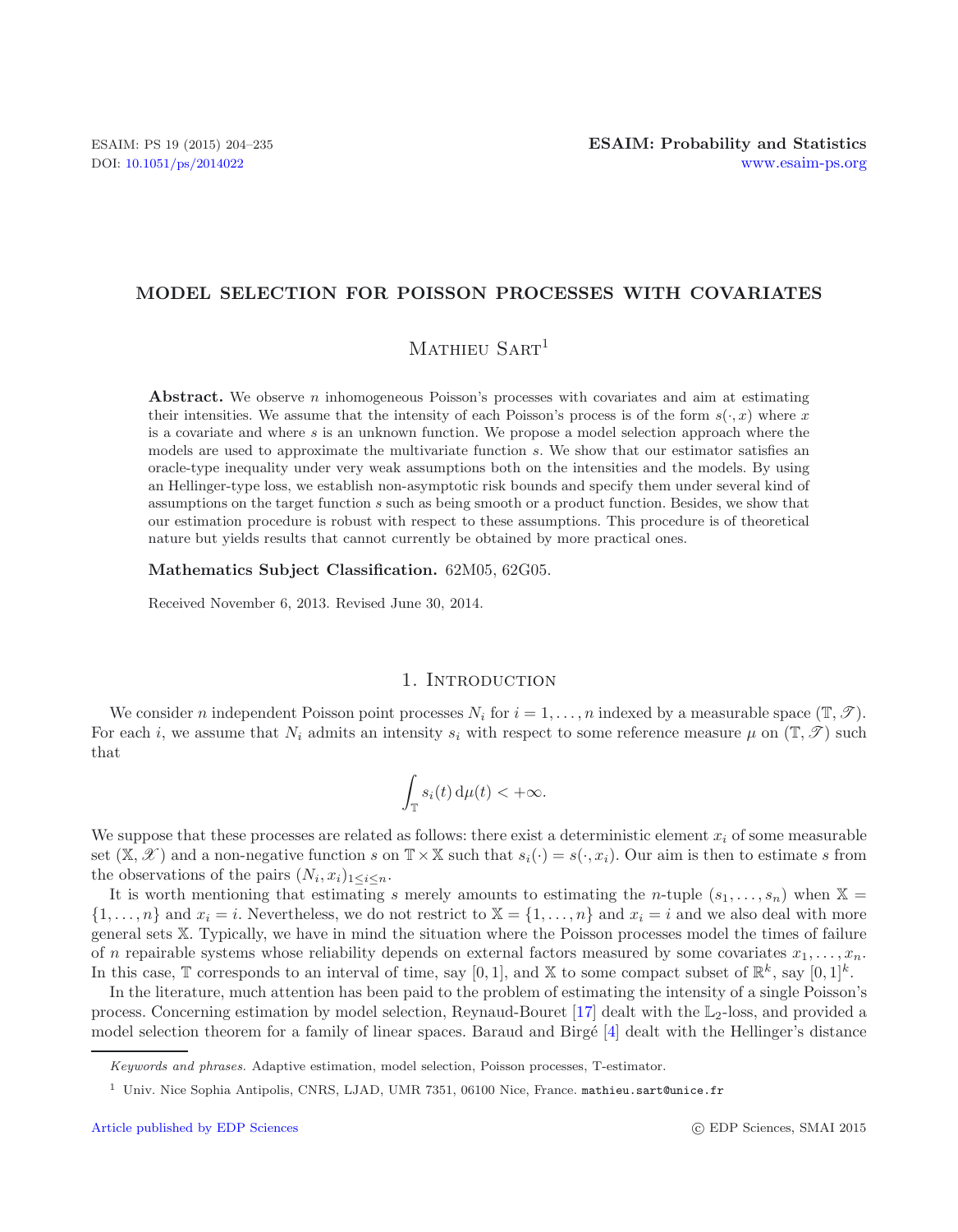and considered the case where the models consist of piecewise constants functions on a partition of T. The models considered in [\[8](#page-31-2)] are more general and are sets with finite metric dimensions (in a suitable sense).

Our statistical setting includes that of Poisson's regression: if one observes  $n$  independent random variables  $Y_1,\ldots,Y_n$ , such that  $Y_i$  obeys to a Poisson's law with parameter  $f(x_i)$ , one can estimate f by setting  $\mathbb{T} = \{0\}$ ,  $N_i({0}) = Y_i$ . In this case,  $s(0, \cdot) = f(\cdot)$  and estimating s amounts to estimating f. This last issue has been studied in [\[1](#page-31-3)[–3](#page-31-4), [15\]](#page-31-5) among other references. For the particular cases of Poisson regression and estimating the intensity of a single Poisson's process, our results recover those of [\[3\]](#page-31-4).

If we except these cases, statistical procedures that can estimate  $s$  from  $n$  independent Poisson's processes with covariates are rather scarce. The only risk bounds we are aware of are due to [\[10](#page-31-6)] who considered the  $\mathbb{L}_2$ -loss and penalized projection estimators on linear spaces. Their approach requires that the intensity s be bounded from above by a quantity that needs to be either known or suitably estimated. Besides, they impose some restrictions on the family of linear spaces in order that their estimator possesses minimax properties over classes of functions which are smooth enough.

Our approach is based on robust testing. We propose a test inspired from a variational formula in [\[3\]](#page-31-4) and then apply the general methodology for model selection developed in [\[7](#page-31-7)]. This yields a general model selection theorem we present below.

Let  $\mathbb{L}^1_+(\mathbb{T} \times \mathbb{X}, M)$  be the cone of integrable and non-negative functions on  $(\mathbb{T} \times \mathbb{X}, \mathcal{T} \otimes \mathcal{X})$  equipped with the product measure  $M = \mu \otimes \nu_n$  where  $\nu_n = n^{-1} \sum_{i=1}^n \delta_{x_i}$ . In order to evaluate the risks of the estimators, we endow  $\mathbb{L}^1_+(\mathbb{T} \times \mathbb{X}, M)$  with the Hellinger-type distance H defined for  $f, g \in \mathbb{L}^1_+(\mathbb{T} \times \mathbb{X}, M)$  by

$$
H^{2}(f,g) = \frac{1}{2} \int_{\mathbb{T} \times \mathbb{X}} \left( \sqrt{f(t,x)} - \sqrt{g(t,x)} \right)^{2} dM(t,x)
$$

$$
= \frac{1}{2n} \sum_{i=1}^{n} \int_{\mathbb{T}} \left( \sqrt{f(t,x_{i})} - \sqrt{g(t,x_{i})} \right)^{2} d\mu(t).
$$

Let now  $(\mathbb{L}^2(\mathbb{T} \times \mathbb{X}, M), d_2)$  be the metric space of square integrable functions f on  $\mathbb{T} \times \mathbb{X}$  with respect to the measure M. Given a suitable collection V of models (*i.e.* subsets of  $\mathbb{L}^2(\mathbb{T} \times \mathbb{X}, M)$  which are not necessarily linear spaces) and a non-negative mapping  $\Delta$  on  $\nabla$  satisfying

$$
\sum_{V\in\mathbb{V}}e^{-\varDelta(V)}\leq 1,
$$

we build an estimator  $\hat{s}$  whose risk  $\mathbb{E}[H^2(s,\hat{s})]$  satisfies

$$
C\mathbb{E}\left[H^2(s,\hat{s})\right] \leq \inf_{V \in \mathbb{V}} \left\{ d_2^2\left(\sqrt{s},V\right) + \eta_V^2 + \frac{\Delta(V)}{n} \right\},\tag{1.1}
$$

<span id="page-1-0"></span>where C is a positive number,  $d_2(\sqrt{s}, V)$  is the L<sub>2</sub>-distance between  $\sqrt{s}$  and V and  $n\eta_V^2$  is the metric dimension (in a suitable sense) of  $V$ .

This inequality, which is a bridge between statistics and approximation theory, allows to establish new risk bounds under various kinds of assumptions on the target function s. For instance, a suitable choice of  $(V, \Delta)$ leads to an adaptive estimator  $\hat{s}$  achieving the expected rates of convergence over a (very) large range of Hölder spaces including irregular ones.

We shall also consider functions s defined on a subset  $\mathbb{T} \times \mathbb{X}$  of a linear space with large dimension, say  $\mathbb{T} = [0, 1]$  and  $\mathbb{X} = [0, 1]^k$  with a large value of k. It is well known that in such a situation, the minimax approach based on smoothness assumptions only may lead to very slow rates of convergence. This phenomenon is known as the curse of dimensionality. In this case, an alternative approach is to assume that s belongs to classes  $\mathscr F$  of functions satisfying structural assumptions (such as the multiple index model, the generalized additive model, the multiplicative model, . . . ) and for which faster rates of convergence can be achieved. Very recently, this approach was developed by [\[14](#page-31-8)] (for the Gaussian white noise model) and by [\[5](#page-31-9)] (in more general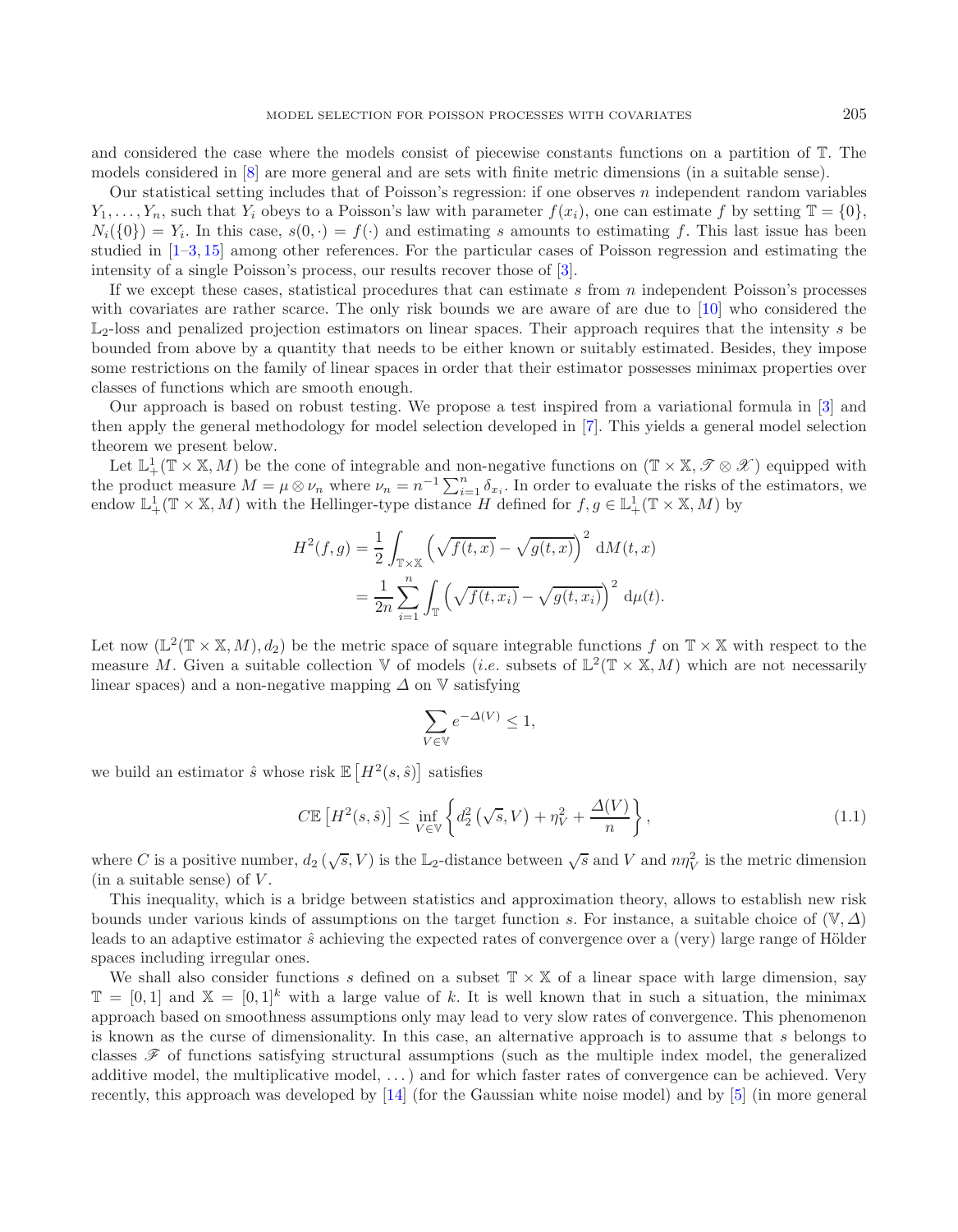settings). Unlike [\[14\]](#page-31-8) we shall not assume that s belongs to  $\mathscr F$  but rather consider  $\mathscr F$  as an approximating class for s.

In the present paper, our point of view is closer to that developed in [\[5\]](#page-31-9). We shall use our new model selection theorem in conjunction with suitable families  $\nabla$  of models in order to design an estimator  $\hat{s}$  possessing good statistical properties with respect to many classes of functions  $\mathscr F$  of interest. For instance, a natural situation is the one where  $s(t, x)$  is a product of two unknown non-negative functions  $s(t, x) = u(t)v(x)$  with  $\int_{\mathbb{T}} u(t) d\mu(t) = 1$ . In the context of reliability, this means that  $v(x_i)$  is the averaged number of failures of system i and the times of failure are, conditionally to the number of failures  $N_i(\mathbb{T})$ , distributed accordingly to the density u and independently of  $x_i$ . When  $s(t, x)$  is a product function where u and v are assumed to be smooth, we shall prove that our estimator is fully adaptive with respect to the regularities of both  $u$  and  $v$ . We shall also consider structural assumptions on the functions u and v as well as parametric ones when t and x lie in a large dimensional space. A second natural situation is the one where the intensity  $s_i$  of each Poisson process belongs to a parametric class of functions  $\mathcal{F}_{\Theta} = \{f_{\theta}, \theta \in \Theta\}$  indexed by a subset  $\Theta \subset \mathbb{R}^k$ . This means that there exists some element  $f_{\theta(x_i)} \in \mathcal{F}_{\Theta}$  such that  $s(t, x_i) = f_{\theta(x_i)}(t)$ . We shall then prove risk bounds under assumptions on the map  $x \mapsto \theta(x)$ .

All these results ensue from [\(1.1\)](#page-1-0) and highlight the theoretical interest of such a general model selection theorem. The counterpart of the nice properties of our estimators is that they are very difficult to construct in practice. They should be thus considered as benchmarks for what theoretical feasible. This drawback arises in all general procedures based on robust tests (see for instance [\[7](#page-31-7)[–9\]](#page-31-10)). Recently, efforts have been made to find more practical estimation procedures based on tests. However, as far as we know, none of them can build, in a reasonable amount of time, an estimator  $\hat{s}$  satisfying [\(1.1\)](#page-1-0) for the general collections V considered in this paper. We are not aware of more practical estimation strategies (based on tests or not) that could yield results as general as ours.

This paper is organized as follows. The general model selection theorem can be found in Section 2. In Section 3, we study the case where  $\mathscr F$  is a class of smooth functions, and in Section 4 the case where  $\mathscr F$  is a class of product functions. The problem of estimating s when the intensity of each Poisson process  $N_i$  belongs to the same parametric model is dealt in Section 5. Section 6 is devoted to the proofs.

Let us introduce some notations that will be used all along the paper. We set  $\mathbb{N}^* = \mathbb{N} \setminus \{0\}$ ,  $\mathbb{R}^* = \mathbb{R} \setminus \{0\}$ . The components of a vector  $\boldsymbol{\theta} \in \mathbb{R}^k$  are denoted by  $\boldsymbol{\theta} = (\theta_1, \dots, \theta_k)$ . The numbers  $x \wedge y$  and  $x \vee y$  stand for  $\min(x, y)$  and  $\max(x, y)$  respectively. For  $(E, d)$  a metric space,  $x \in E$  and  $A \subset E$ , the distance between x and A is denoted by  $d(x, A) = \inf_{a \in A} d(x, a)$ . The cardinality of a finite set A is denoted by |A|. We use  $\mathscr F$  as a generic notation for a family of functions of  $\mathbb{L}^2(\mathbb{T} \times \mathbb{X}, M)$  of special interest. The notations  $C, C', C'', \ldots$  are for constants. The constants  $C, C', C'', \ldots$  may change from line to line.

## 2. A general model selection theorem

Throughout this paper, a model V is a subset of  $\mathbb{L}^2(\mathbb{T} \times \mathbb{X}, M)$  with bounded metric dimension, in the sense of Definition 6 of [\[7\]](#page-31-7). We recall this definition below.

<span id="page-2-0"></span>**Definition 2.1.** Let V be a subset of  $\mathbb{L}^2(\mathbb{T}\times\mathbb{X}, M)$  and  $D_V$  a right-continuous map from  $(0, +\infty)$  into  $[1/2, +\infty)$ such that  $D_V(\eta) = \mathcal{O}(\eta^2)$  when  $\eta \to +\infty$ . We say that V has a metric dimension bounded by  $D_V$  if for all  $\eta > 0$ , there exists an at most countable subset  $S_V(\eta)$  of  $\mathbb{L}^2(\mathbb{T} \times \mathbb{X}, M)$  such that:

– for all  $f \in \mathbb{L}^2(\mathbb{T} \times \mathbb{X}, M)$ , there exists  $g \in S_V(\eta)$  such that  $d_2(f, g) \leq \eta$ .

– for all  $\varphi \in \mathbb{L}^2(\mathbb{T} \times \mathbb{X}, M)$  and  $r \geq 2$ ,

$$
|S_V(\eta) \cap \mathcal{B}(\varphi, r\eta)| \le \exp(D_V(\eta) r^2)
$$

where  $\mathcal{B}(\varphi, r\eta)$  stands for the closed ball centered at  $\varphi$  with radius  $r\eta$  of  $\mathbb{L}^2(\mathbb{T} \times \mathbb{X}, M)$ .

Moreover, if one can choose  $D_V$  as a constant, we say that V has a finite metric dimension bounded by  $D_V$ .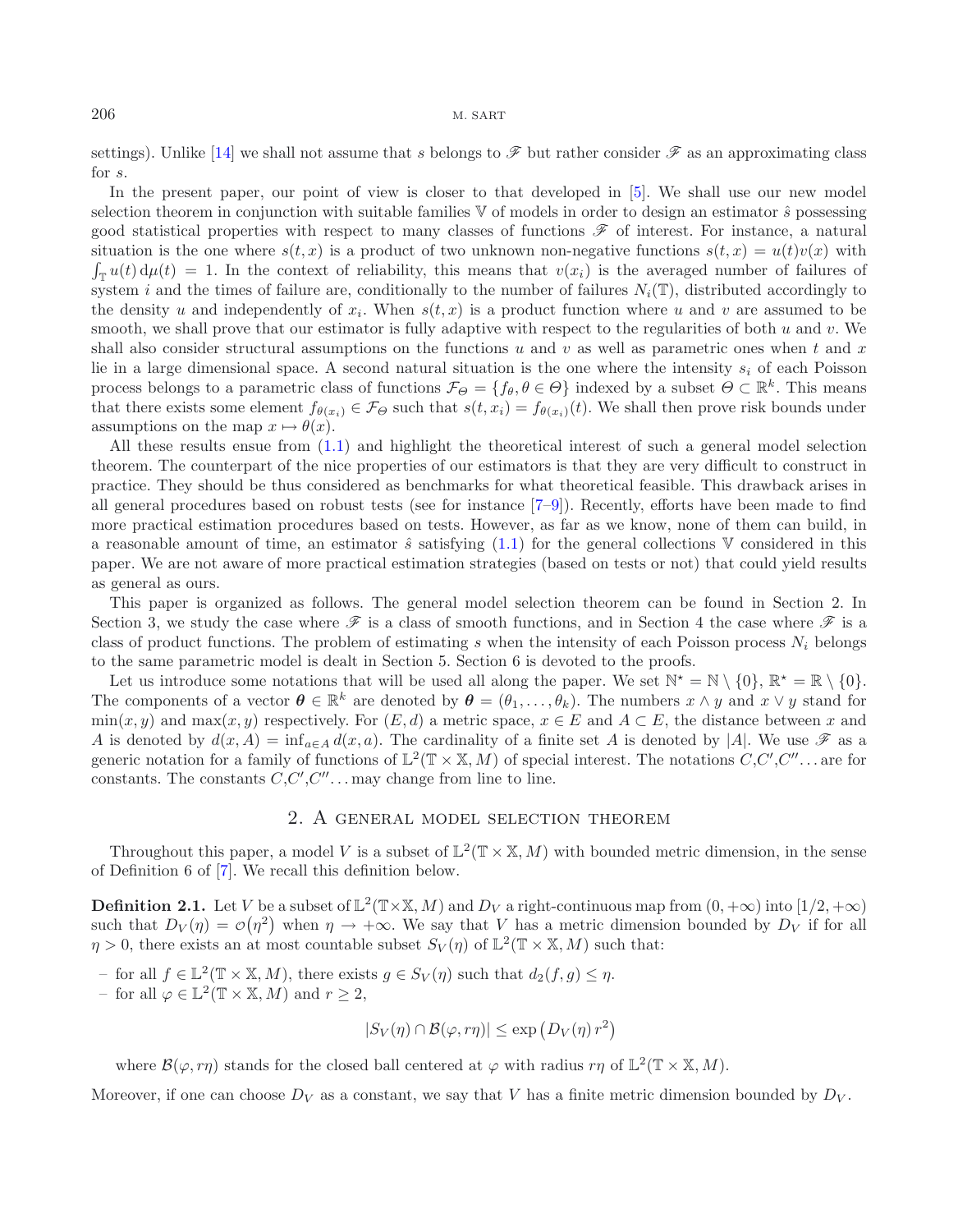This notion is more general than the dimension for linear spaces since a linear space V with finite dimension (in the usual sense) has a finite metric dimension. Besides, if V is not reduced to  $\{0\}$  one can choose  $D_V = \dim V$ , what we shall do along this paper. The link with the classical definition of metric entropy may be found in Section 6.4.3 of [\[7\]](#page-31-7). Other models of interest with bounded metric dimension will appear later in the paper.

Given a collection of such subsets, our approach is based on model selection. We propose a selection rule based on robust testing in the spirit of the papers [\[3](#page-31-4)[,7](#page-31-7)]. The test and the selection rule which are mainly abstract are postponed to Section [6.](#page-11-0) The main result is the following.

<span id="page-3-1"></span>**Theorem 2.2.** Let  $\mathbb{V}$  be an at most countable family of models V with bounded metric dimension  $D_V(\cdot)$  and Δ *be a non-negative mapping on* V *such that*

$$
\sum_{V \in \mathbb{V}} e^{-\Delta(V)} \le 1.
$$

*There exists an estimator*  $\hat{s} \in \mathbb{L}^1_+(\mathbb{T} \times \mathbb{X}, M)$  *such that, for all*  $\xi > 0$ *,* 

$$
\mathbb{P}\left[CH^2(s,\hat{s})\geq \inf_{V\in\mathbb{V}}\left\{d_2^2\left(\sqrt{s},V\right)+\eta_V^2+\frac{\Delta(V)}{n}\right\}+\xi\right]\leq e^{-n\xi},
$$

*where* C *is a universal positive constant and where*

$$
\eta_V = \inf \left\{ \eta > 0, \ \frac{D_V(\eta)}{\eta^2} \le n \right\}.
$$

*In particular, by integrating the above inequality,*

$$
C'\mathbb{E}\left[H^2(s,\hat{s})\right] \leq \inf_{V \in \mathbb{V}} \left\{ d_2^2\left(\sqrt{s},V\right) + \eta_V^2 + \frac{\Delta(V)}{n} \right\},\tag{2.1}
$$

<span id="page-3-0"></span>*where*  $C'$  *is a universal positive constant.* 

The condition  $\sum_{V \in \mathbb{V}} e^{-\Delta(V)} \leq 1$  can be interpreted as a (sub)probability on the collection V. This *a priori* choice of  $\Delta$  has a Bayesian flavour as well as an information-theoretic interpretation (see [\[6\]](#page-31-11)). Not complex the family V, the larger the weights  $\Delta(V)$ . When V consists of linear spaces V of finite dimensions  $D_V$ one can take  $\eta_V^2 = D_V/n$  and hence [\(2.1\)](#page-3-0) leads to

$$
C'\mathbb{E}\left[H^2(s,\hat{s})\right] \leq \inf_{V \in \mathbb{V}} \left\{ d_2^2\left(\sqrt{s},V\right) + \frac{D_V + \Delta(V)}{n} \right\}.
$$

When one can choose  $\Delta(V)$  of order  $D_V$ , which means that the family V of models does not contain too many models per dimension, the estimator  $\hat{s}$  achieves the best trade-off (up to a constant) between the approximation and the variance terms.

In the remaining part of this paper, we shall consider subsets  $\mathscr{F} \subset \mathbb{L}^2(\mathbb{T} \times \mathbb{X}, M)$  corresponding to various assumptions on  $\sqrt{s}$  (smoothness, structural, parametric assumptions, ...). For such an  $\mathscr{F}$ , we associate a collection  $\mathbb{V}_{\mathscr{F}}$  and deduce from Theorem [2.2](#page-3-1) a risk bound for the estimator  $\hat{s}$  whenever  $\sqrt{s}$  belongs or is close to *F*. This bound takes the form

<span id="page-3-2"></span>
$$
C''\mathbb{E}\left[H^2(s,\hat{s})\right] \le \inf_{f \in \mathscr{F}} \left\{d_2^2(\sqrt{s},f) + \varepsilon_{\mathscr{F}}(f)\right\} \tag{2.2}
$$

where

$$
\varepsilon_{\mathscr{F}}(f) = \inf_{V \in \mathbb{V}_{\mathscr{F}}} \left\{ d_2^2(f, V) + \eta_V^2 + \frac{\Delta(V)}{n} \right\},\,
$$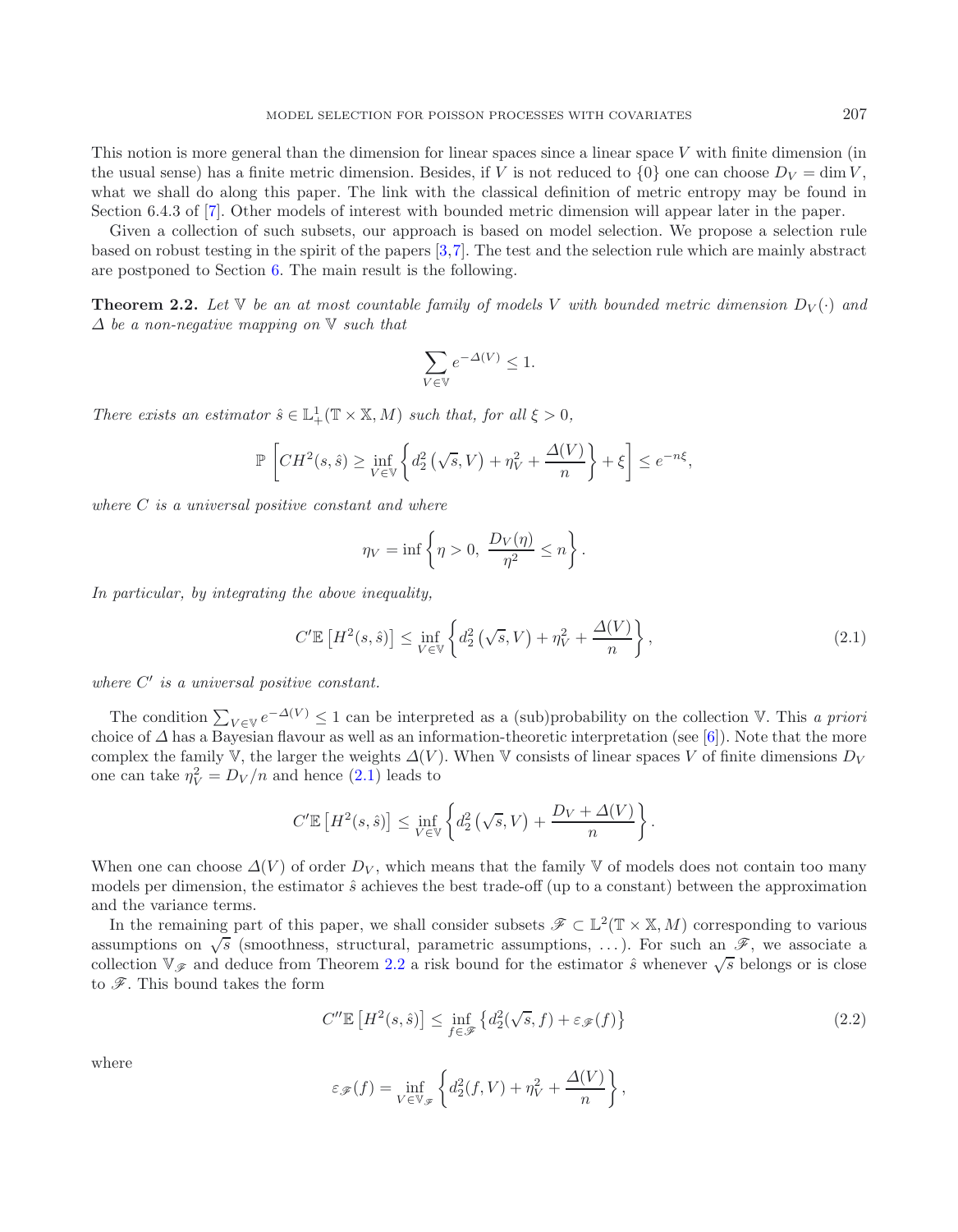and we shall bound the term  $\varepsilon_{\mathscr{F}}(f)$  from above. This upper bound will mainly depend on some properties of f, for example smoothness ones. In this case, this result says that if  $\sqrt{s}$  is irregular but sufficiently close to a smooth function  $f$ , the bound we get essentially corresponds to the one we would get for  $f$ . This can be interpreted as a robustness property.

Sometimes, several assumptions on  $\sqrt{s}$  are plausible, and one does not know what class  $\mathscr F$  should be taken. A solution is to consider  $\mathfrak F$  a collection of such classes  $\mathscr F$  and to use the proposition below to get an estimator whose risk satisfies (up to a remaining term) relation [\(2.2\)](#page-3-2) simultaneously for all classes  $\mathscr{F} \in \mathfrak{F}$ .

**Proposition 2.3.** *Let*  $\mathfrak{F}$  *be an at most countable collection of subsets of*  $\mathbb{L}^2(\mathbb{T} \times \mathbb{X}, M)$  *and*  $\overline{\Delta}$  *be a non-negative*  $map$  on  $\mathfrak F$  *such that*  $\sum_{\mathscr{F}\in\mathfrak F}e^{-\overline{\Delta}(\mathscr{F})}\leq 1$ . For all  $\mathscr{F}\in\mathfrak F$ , let  $\mathbb{V}_{\mathscr{F}}$  *be a collection of models and*  $\Delta_{\mathscr{F}}$  *be a mapping such that the assumptions of Theorem* [2.2](#page-3-1) *hold.*

*There exists an estimator*  $\hat{s}$  *such that, for all*  $\mathscr{F} \in \mathfrak{F}$ *,* 

<span id="page-4-2"></span>
$$
C\mathbb{E}\left[H^2(s,\hat{s})\right] \leq \inf_{f \in \mathscr{F}} \left\{d_2^2(\sqrt{s},f) + \varepsilon_{\mathscr{F}}(f)\right\} + \frac{\bar{\Delta}(\mathscr{F})}{n},
$$

*where*

$$
\varepsilon_{\mathscr{F}}(f) = \inf_{V \in \mathbb{V}_{\mathscr{F}}} \left\{ d_2^2(f, V) + \eta_V^2 + \frac{\Delta_{\mathscr{F}}(V)}{n} \right\},\,
$$

*and where* C *is a universal positive constant.*

## 3. Smoothness assumptions

Let  $I = \prod_{j=1}^{k} I_j$  where the  $I_j$  are intervals of R and  $\boldsymbol{\alpha} = \boldsymbol{\beta} + \mathbf{p} \in (0, +\infty)^k$  with  $\mathbf{p} \in \mathbb{N}^k$  and  $\boldsymbol{\beta} \in (0, 1]^k$ . A function f belongs to the Hölder class  $\mathcal{H}^{\alpha}(\mathbf{I})$ , if there exists  $L(f) \in [0, +\infty)$  such that for all  $(x_1, \ldots, x_k) \in \mathbf{I}$  and all  $j \in \{1,\ldots,k\}$ , the functions  $f_j(x) = f(x_1,\ldots,x_{j-1},x,x_{j+1},\ldots,x_k)$  admit a derivative of order  $p_j$  satisfying

$$
\left|f_j^{(p_j)}(x) - f_j^{(p_j)}(y)\right| \le L(f)|x - y|^{\beta_j} \quad \forall x, y \in I_j.
$$

The class  $\mathcal{H}^{\alpha}(\mathbf{I})$  is said to be isotropic when the  $\alpha_i$  are all equal, and anisotropic otherwise, in which case  $\bar{\alpha}$ given by  $\bar{\alpha}^{-1} = k^{-1} \sum_{j=1}^{k} \alpha_j^{-1}$  corresponds to the average smoothness of a function f in  $\mathcal{H}^{\alpha}(\mathbf{I})$ . We define the class of Hölderian functions on **I** by

$$
\mathcal{H}\left(\mathbf{I}\right) = \bigcup_{\alpha \in (0,+\infty)^k} \mathcal{H}^{\alpha}\left(\mathbf{I}\right).
$$

Assuming that  $\sqrt{s}$  is Hölderian corresponds thus to the choice  $\mathscr{F} = \mathcal{H}(\mathbb{T} \times \mathbb{X})$ . Anisotropic classes of smoothness are of particular interest in our context since the function s depends on variables t and x that may play very different roles.

Families of linear spaces possessing good approximation properties with respect to the elements of *F* can be found in the literature. We refer to the results of [\[11\]](#page-31-12). We may use these linear spaces (models) to approximate the elements of  $\mathscr{F}$ , and deduce from Theorem [2.2](#page-3-1) the following result.

<span id="page-4-1"></span>**Corollary 3.1.** Let us assume that  $\mathbb{T} \times \mathbb{X} = [0,1]^k$  and that  $\mu$  is the Lebesgue measure. There exists an *estimator*  $\hat{s}$  *such that for all*  $f \in \mathcal{H}([0,1]^k)$ ,

$$
C\mathbb{E}\left[H^2(s,\hat{s})\right] \le d_2^2(\sqrt{s},f) + L\left(f\right)^{\frac{2k}{2\alpha+k}} n^{-\frac{2\alpha}{2\alpha+k}} + n^{-1}
$$
\n(3.1)

<span id="page-4-0"></span>*where*  $\alpha \in (0, +\infty)^k$  *is such that*  $f \in \mathcal{H}^{\alpha}([0, 1]^k)$  *and where*  $C > 0$  *depends only on* k *and*  $\max_{1 \leq i \leq k} \alpha_i$ .

Remark that the risk bound given by inequality  $(3.1)$  holds without any restriction on  $\alpha$ . Such a generality can be obtained since our model selection theorem is valid for any collection V of finite dimensional linear spaces. Some restrictions on the dimensionality of the linear spaces  $V \in V$  (as in [\[10](#page-31-6)]) would prevent us to get this rate of convergence for the Hölder classes  $\mathcal{H}^{\alpha}([0,1]^k)$  when  $\min_{1 \leq j \leq k} \alpha_j$  is too small.

The preceding risk bound is quite satisfactory if  $k$  is small but becomes worse when  $k$  increases. We shall therefore consider other types of classes in the next section in order to avoid this curse of dimensionality.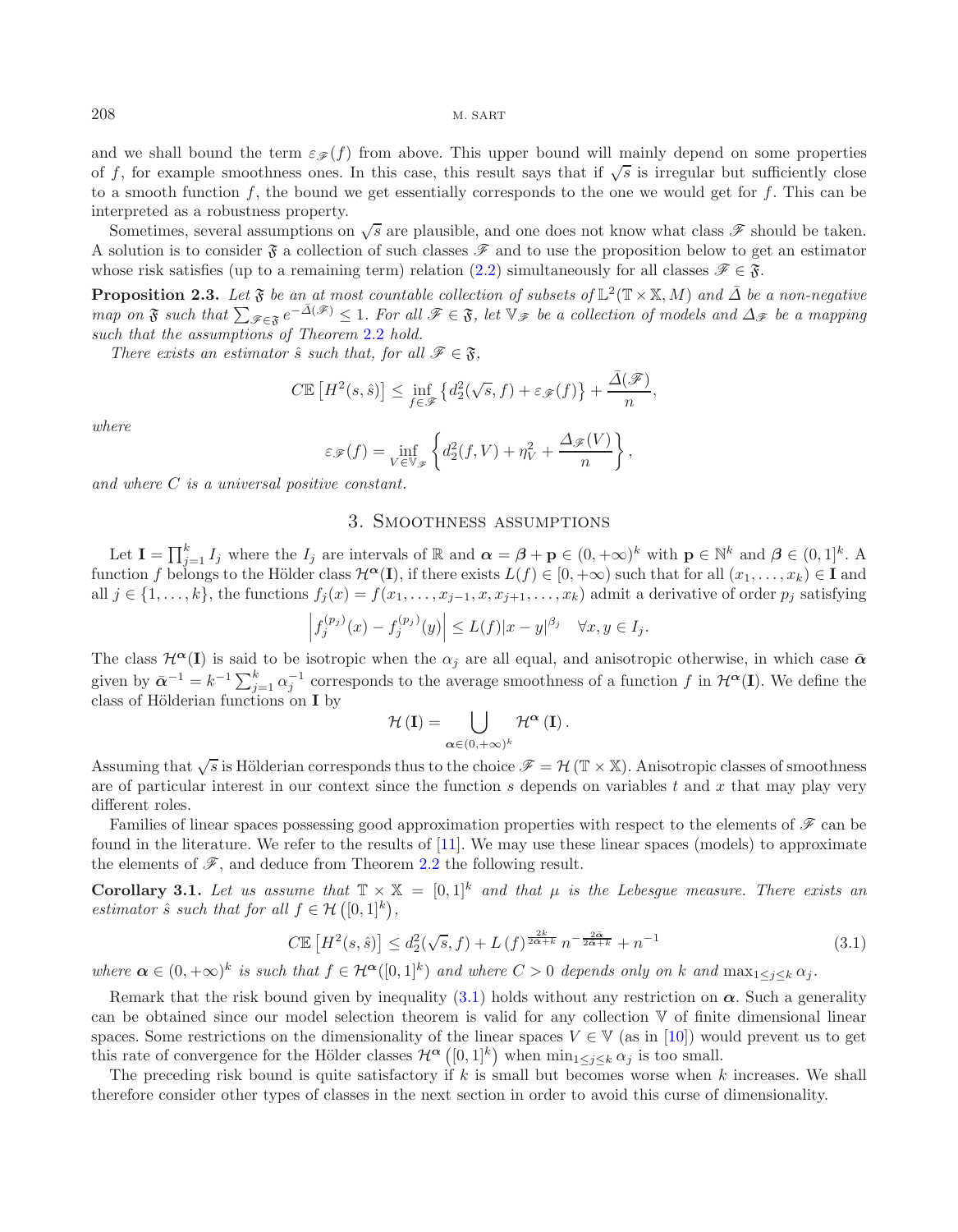MODEL SELECTION FOR POISSON PROCESSES WITH COVARIATES 209

# 4. FAMILIES  $\mathscr F$  OF PRODUCT FUNCTIONS

A common way of modelling the influence of the covariates on the number of failures of n systems is to assume that, for each  $i \in \{1,\ldots,n\}$ , the intensity of  $N_i$ , is of the form  $s(t, x_i) = u(t)v(x_i)$  where u is an unknown density function on  $\mathbb{T}$ , and v some unknown non-negative function on  $\mathbb{X}$ . This means, that in average, the number of failures of system i,  $\mathbb{E}[N_i(\mathbb{T})] = v(x_i)$ , depends on  $x_i$  through v only, and conditionally to  $N_i(\mathbb{T}) = k_i > 0$ , the times of failure are distributed along  $\mathbb T$  independently of  $x_i$ , but accordingly to the density u.

Let  $(\mathbb{L}^2(\mathbb{T}, \mu), \|\cdot\|_{\mathbf{t}})$  (respectively  $(\mathbb{L}^2(\mathbb{X}, \nu_n), \|\cdot\|_{\mathbf{x}})$ ) be the normed space of square integrable functions on  $\mathbb{T}$ (respectively X) with respect to  $\mu$  (respectively  $\nu_n$ ). We denote by  $d_t$  and  $d_x$  the distances associated to the norms  $\|\cdot\|_{\mathsf{t}}$  and  $\|\cdot\|_{\mathsf{x}}$ , respectively. We shall consider the class  $\mathscr{F}$  defined by

<span id="page-5-3"></span>
$$
\mathscr{F} = \{ \kappa v_1 v_2, \, \kappa \ge 0, \, (v_1, v_2) \in \mathbb{L}^2(\mathbb{T}, \mu) \times \mathbb{L}^2(\mathbb{X}, \nu_n), \, \|v_1\|_{\mathbf{t}} = \|v_2\|_{\mathbf{x}} = 1 \},\tag{4.1}
$$

<span id="page-5-1"></span>which amounts to assuming that s is of the form (or close to) a product function  $u(t)v(x)$  with  $u = v_1^2$  and  $v = \kappa^2 v_2^2$ .

In this section, we introduce collections of models  $\mathbb{V}_1$  and  $\mathbb{V}_2$  in order to approximate the components  $v_1$ and  $v_2$  separately. Given  $V_1 \in V_1$  to approximate  $v_1$  and  $V_2 \in V_2$  to approximate  $v_2$ , we approximate  $v_1v_2$  by the model  $V_1 \otimes V_2$  defined by

<span id="page-5-0"></span>
$$
V_1 \otimes V_2 = \{v'_1 v'_2, (v'_1, v'_2) \in V_1 \times V_2\}.
$$
\n
$$
(4.2)
$$

The metric dimension of  $V_1 \otimes V_2$  is controlled as follows.

**Lemma 4.1.** *Let*  $V_1$  *and*  $V_2$  *be a finite dimensional linear space of*  $\mathbb{L}^2(\mathbb{T}, \mu)$  *and*  $\mathbb{L}^2(\mathbb{X}, \nu_n)$  *respectively. The set* V<sup>1</sup> ⊗ V<sup>2</sup> *defined by* [\(4.2\)](#page-5-0) *has a finite metric dimension bounded by*

$$
D_{V_1 \otimes V_2} = 1.4 \, (\dim V_1 + \dim V_2 + 1).
$$

<span id="page-5-2"></span>By using Theorem [2.2,](#page-3-1) we prove the following result.

**Proposition 4.2.** Let  $\mathbb{V}_1$  (respectively  $\mathbb{V}_2$ ) be an at most countable collection of finite dimensional linear spaces *of*  $\mathbb{L}^2(\mathbb{T}, \mu)$  *(respectively*  $\mathbb{L}^2(\mathbb{X}, \nu_n)$ *). Let, for all*  $i \in \{1, 2\}$ *,*  $\Delta_i$  *be a non-negative mapping on*  $\mathbb{V}_i$  *such that* 

$$
\sum_{V_i\in\mathbb{V}_i}e^{-\varDelta_i(V_i)}\leq 1.
$$

*There exists an estimator*  $\hat{s}$  *such that, for all*  $\kappa v_1v_2 \in \mathcal{F}$ *, where*  $\mathcal{F}$  *is defined by* [\(4.1\)](#page-5-1)*,* 

$$
C\mathbb{E}\left[H^{2}(s,\hat{s})\right] \leq d_{2}^{2}(\sqrt{s},\kappa v_{1}v_{2}) + \inf_{V_{1}\in\mathbb{V}_{1}}\left\{\kappa^{2}d_{\text{t}}^{2}(v_{1},V_{1}) + \frac{\dim V_{1} \vee 1 + \Delta_{1}(V_{1})}{n}\right\} + \inf_{V_{2}\in\mathbb{V}_{2}}\left\{\kappa^{2}d_{\text{x}}^{2}(v_{2},V_{2}) + \frac{\dim V_{2} \vee 1 + \Delta_{2}(V_{2})}{n}\right\}
$$

*where C is a universal positive contant. Furthermore,*  $\sqrt{\hat{s}}$  *belongs to*  $\mathscr{F}$ *.* 

Apart for the term  $d_2^2(\sqrt{s}, \kappa v_1v_2)$  which corresponds to some robustness with respect to the assumption  $\sqrt{s} \in \mathscr{F}$ , the risk bound we get corresponds to the one we would get if we could apply a model selection theorem on the components  $v_1$  and  $v_2$  separately.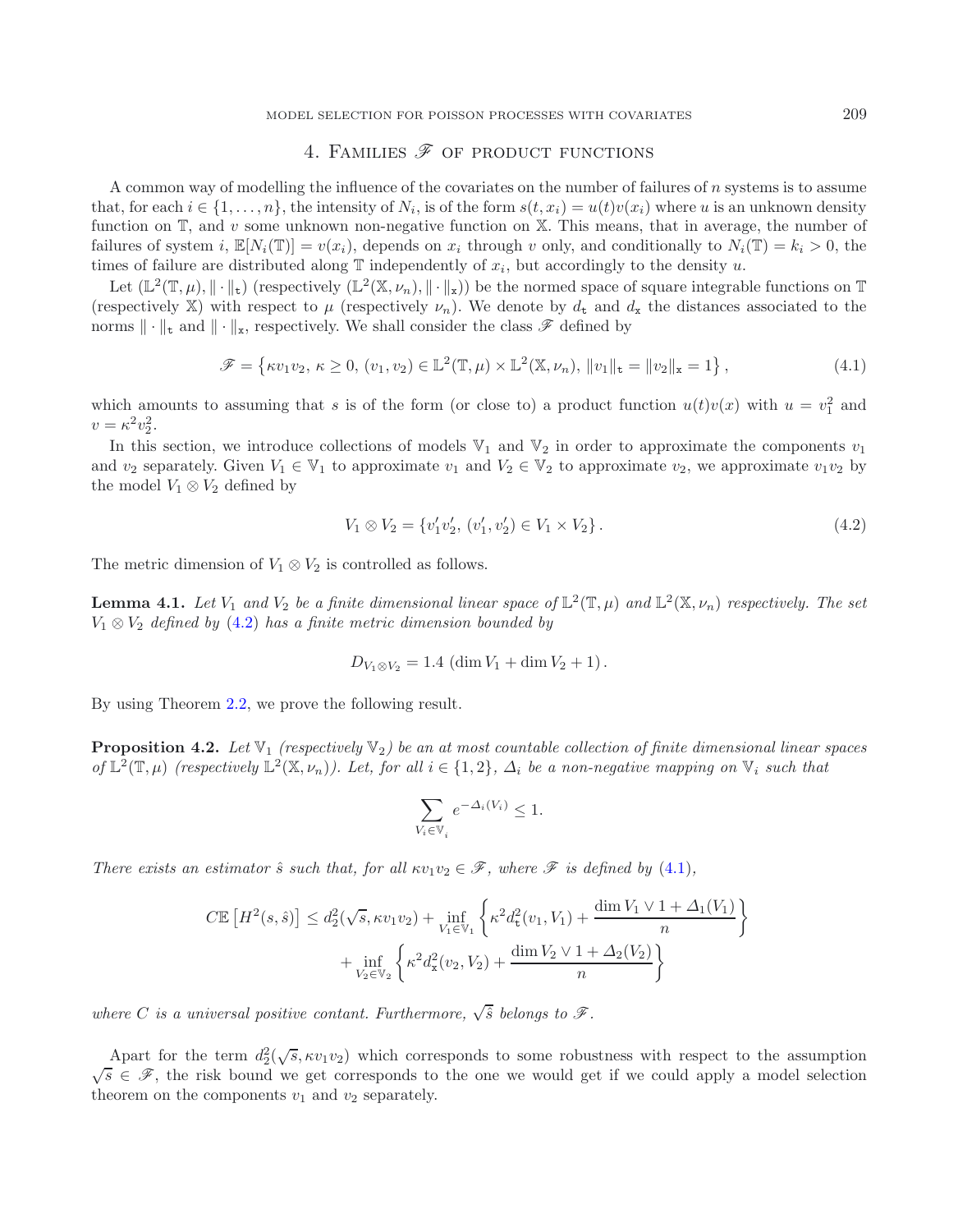#### 4.1. Smoothness assumptions on  $v_1$  and  $v_2$ .

We illustrate this proposition by setting  $\mathbb{T} = [0, 1]^{k_1}$ ,  $\mathbb{X} = [0, 1]^{k_2}$ ,  $\mu$  the Lebesgue measure and

$$
\mathscr{F} = \left\{ \kappa v_1 v_2, \kappa \ge 0, v_1 \in \mathcal{H}([0,1]^{k_1}), \|v_1\|_{\mathbf{t}} = 1, v_2 \in \mathcal{H}([0,1]^{k_2}), \|v_2\|_{\mathbf{x}} = 1 \right\}.
$$
\n(4.3)

<span id="page-6-0"></span>We apply Proposition [4.2](#page-5-2) with families  $\mathbb{V}_1$  and  $\mathbb{V}_2$  of linear spaces possessing good approximation properties with respect to the functions of  $\mathcal{H}([0,1]^{k_1})$  and  $\mathcal{H}([0,1]^{k_2})$ , respectively. This leads to the following corollary.

**Corollary 4.3.** *There exists an estimator*  $\hat{s}$  *such that, for all*  $\kappa v_1v_2 \in \mathcal{F}$ *, where*  $\mathcal{F}$  *is defined by* [\(4.3\)](#page-6-0)*,* 

$$
C\mathbb{E}\left[H^{2}(s,\hat{s})\right] \leq d_{2}^{2}(\sqrt{s},\kappa v_{1}v_{2}) + \kappa^{\frac{2k_{1}}{2\bar{\alpha}+k_{1}}}L\left(v_{1}\right)^{\frac{2k_{1}}{2\bar{\alpha}+k_{1}}}n^{-\frac{2\bar{\alpha}}{2\bar{\alpha}+k_{1}}} + \kappa^{\frac{2k_{2}}{2\bar{\beta}+k_{2}}}L\left(v_{2}\right)^{\frac{2k_{2}}{2\bar{\beta}+k_{2}}}n^{-\frac{2\bar{\beta}}{2\bar{\beta}+k_{2}}} + n^{-1}
$$

*where*  $\alpha \in (0, +\infty)^{k_1}$ *, is such that*  $v_1 \in \mathcal{H}^{\alpha}([0, 1]^{k_1})$ *, where*  $\beta \in (0, +\infty)^{k_2}$  *is such that*  $v_2 \in \mathcal{H}^{\beta}([0, 1]^{k_2})$ *, and where*  $C > 0$  *depends only on*  $k_1$ ,  $k_2$ ,  $\max_{1 \leq i \leq k_1} \alpha_i$ , and  $\max_{1 \leq i \leq k_2} \beta_i$ .

In particular, if s is a product function of the form  $\sqrt{s} = \kappa v_1v_2$  where  $v_1 \in \mathcal{H}^{\alpha}([0,1]^{k_1})$ , and  $v_2 \in \mathcal{H}^{\beta}([0,1]^{k_2})$ , In particular, it s is a product function of the form  $\sqrt{s}$  =  $\kappa_1$  (2 where  $v_1 \in \kappa$  ([0, 1] *b*, and  $v_2 \in \kappa$  ([0, 1] *b*,  $\sqrt{s}$  is Hölderian with regularity (α, β) on [0, 1]<sup>k<sub>1</sub>+k<sub>2</sub>. However, the rate given</sup> faster than the one we would get by Corollary [3.1](#page-4-1) under smoothness assumption only.

#### **4.2. Mixing smoothness and structural assumptions**

When  $k_2$  is large, we may consider structural assumptions on  $v_2$  instead of smoothness ones to improve the risk bound. Proposition [4.2](#page-5-2) allows to consider a wide variety of situations thanks to the approximation results of [\[5\]](#page-31-9) on composite functions. We do not present all of them for the sake of concisely. We just consider the example in which the class *F* is

$$
\mathscr{F} = \left\{ \kappa v_1 v_2, \ \kappa \ge 0, \ v_1 \in \mathcal{H}([0,1]^{k_1}), \ \theta_1, \dots, \theta_l \in \mathcal{B}(0,1), g \in \mathcal{H}\big([-1,1]^l\big), \\ \forall \mathbf{x} \in \mathbb{X}, \ v_2(\mathbf{x}) = g\left(\langle \theta_1, \mathbf{x}\rangle, \dots, \langle \theta_l, \mathbf{x}\rangle\right), \ ||v_1||_{\mathbf{t}} = ||v_2||_{\mathbf{x}} = 1 \right\}
$$
\n(4.4)

<span id="page-6-1"></span>where  $\mathbb{T} = [0, 1]^{k_1}$ ,  $\mu$  the Lebesgue measure and

$$
\mathbb{X} = \left\{ \boldsymbol{x} \in \mathbb{R}^{k_2}, \, \sum_{j=1}^{k_2} x_j^2 \leq 1 \right\}
$$

stands for the unit ball of  $\mathbb{R}^{k_2}$ . The following corollary ensues from Proposition [4.2](#page-5-2) and Corollary 2 of [\[5\]](#page-31-9).

**Corollary 4.4.** *There exists an estimator*  $\hat{s}$  *such that, for all*  $\kappa v_1v_2 \in \mathcal{F}$ *, where*  $\mathcal{F}$  *is defined by* [\(4.4\)](#page-6-1)*,* 

$$
C\mathbb{E}\left[H^{2}(s,\hat{s})\right] \leq d_{2}^{2}(\sqrt{s},\kappa v_{1}v_{2}) + \kappa^{\frac{2k_{1}}{2\bar{\alpha}+k_{1}}}L(v_{1})^{\frac{2k_{1}}{2\bar{\alpha}+k_{1}}}n^{-\frac{2\bar{\alpha}}{2\bar{\alpha}+k_{1}}} + \kappa^{\frac{2l}{2\bar{\beta}+l}}L(g)^{\frac{2l}{2\bar{\beta}+l}}n^{-\frac{2\bar{\beta}}{2\bar{\beta}+l}} + \frac{\ln(\kappa^{2}\|g\|_{\beta}^{2}k_{2}^{-1}) \vee \ln n \vee 1}{n}k_{2}
$$

*where*  $\alpha \in (0, +\infty)^{k_1}$ ,  $\beta \in (0, +\infty)^l$  *are such that*  $v_1 \in \mathcal{H}^{\alpha}([0, 1]^{k_1})$ ,  $g \in \mathcal{H}^{\beta}([-1, 1]^l)$  *with*  $v_2(x) =$  $g(\langle \theta_1, x \rangle, \ldots, \langle \theta_l, x \rangle)$  and where  $C > 0$  depends only on  $k_1$ , *l*,  $\alpha$  and  $\beta$ . In the above inequality,  $||g||_{\beta}$ *stands for any positive real number such that for all*  $(x_1, \ldots, x_l) \in [-1,1]^l$  *and all*  $j \in \{1, \ldots, l\}$ *, the function*  $g_i(x) = g(x_1, \ldots, x_{i-1}, x, x_{i+1}, \ldots, x_l)$  *satisfies* 

$$
|g_j(x) - g_j(y)| \le ||g||_{\beta}|x - y|^{\beta_j \wedge 1} \quad \forall x, y \in [-1, 1].
$$

When  $\sqrt{s}$  belongs to the class  $\mathscr{F}$ , the risk bound of the above inequality corresponds to the one we would get if we could estimate the functions  $v_1$  and g separately. This risk bound is then better than the one we would get under smoothness assumptions on  $v_2$  when  $l < k_2$ .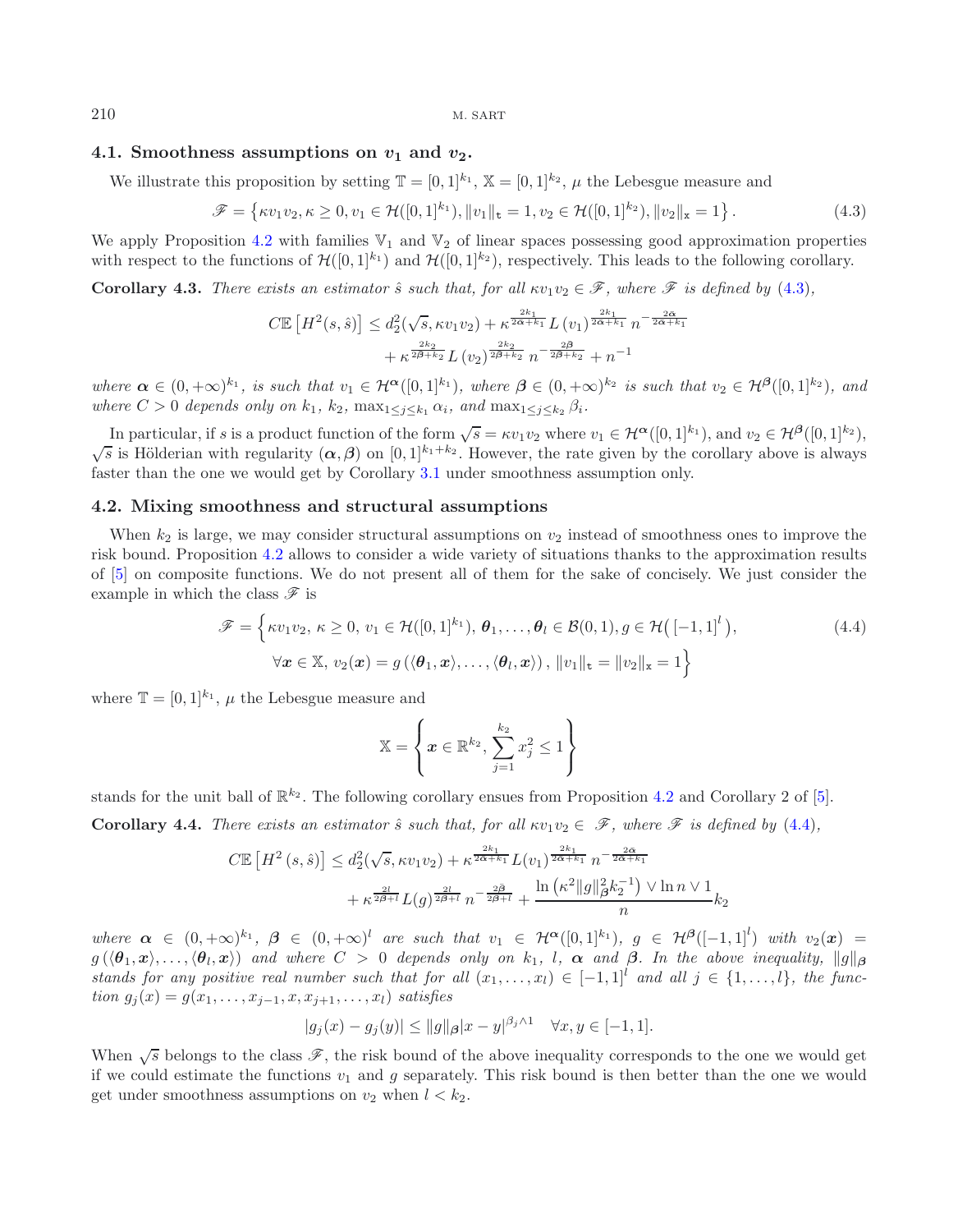## <span id="page-7-3"></span>**4.3. Examples of parametric assumptions**

Theorem [2.2](#page-3-1) also allows to deal with parametric assumptions. Hereafter, we consider a class *F* of the form

<span id="page-7-0"></span>
$$
\mathscr{F} = \left\{ a u_b v_{\boldsymbol{\theta}}, \, a \ge 0, \, b \in I, \, \boldsymbol{\theta} \in \mathbb{R}^{k_2} \right\},
$$

where I is an interval of  $\mathbb{R}$ ,  $(u_b)_{b \in I}$  is a family of functions and  $v_{\theta}$  is defined by  $v_{\theta}(x) = \exp(\langle x, \theta \rangle)$  for  $x \in \mathbb{X} = \{x \in \mathbb{R}^{k_2}, \sum_{j=1}^{k_2} x_j^2 \leq 1\}$ , the unit ball of  $\mathbb{R}^{k_2}$ . For each  $i \in \{1, ..., n\}$ , the intensity of  $N_i$  is thus assumed to be proportional to an element of (or an element close to) some reference parametric model  $\{u_b^2, b \in I\}$ . Let us give 3 examples of such models.

The Power Law Processes are Poisson's processes whose intensities are proportional to  $u_b(t) = t^b$  for all  $t \in \mathbb{T} = (0,1]$  and some  $b \in (-1/2, +\infty)$ . Proposed first in [\[12](#page-31-13)], this model is popular in reliability. Indeed, although the intensity is simple, different situations can be modelled by this model. For example, if  $b = 0$  each  $N_i$ obeys to an homogeneous Poisson's process, whereas if  $b > 0$  (respectively  $b < 0$ ) the reliability of each system reduces (respectively improves) with time. In software reliability, we can cite the Goel–Okumoto's model of [\[13\]](#page-31-14) and the S-Shaped's model of [\[18](#page-31-15)]. The former considers intensities proportional to  $u<sub>b</sub>(t) = e<sup>-bt</sup>$  whereas the latter corresponds to  $u_b(t) = \sqrt{t}e^{-bt}$  where  $b \in [0, +\infty)$  and  $t \in \mathbb{T} = [0, +\infty)$ .

We consider the following assumption on the family  $\{u_b, b \in I\}$ .

**Assumption 4.5.** The family  $(u_b)_{b \in I}$  is a family of non vanishing functions of  $\mathbb{L}^2(\mathbb{T}, \mu)$  indexed by an interval I of the form  $(b_0, +\infty)$ . Moreover, there exist two positive non-increasing functions  $\rho, \bar{\rho}$  on I, such that for all  $b, b' \in I$ ,

$$
\underline{\rho}\left(b\vee b'\right)|b-b'|\leq \left\|\frac{u_b}{\|u_b\|_{\mathsf{t}}}-\frac{u_{b'}}{\|u_{b'}\|_{\mathsf{t}}}\right\|_{\mathsf{t}}\leq \bar{\rho}\left(b\wedge b'\right)|b-b'|.
$$

<span id="page-7-4"></span>The purpose of the lemmas below is to show that the above assumption holds for the Duane, Goel–Okumoto and S-Shaped's models.

**Lemma 4.6.** *Let*  $I = (-1/2, +\infty)$ ,  $\mathbb{T} = (0, 1]$ ,  $\mu$  the Lebesgue's measure, and for  $b \in I$ ,  $u_b(t) = t^b$ . Assump*tion* [4.5](#page-7-0) *is satisfied with*

$$
\underline{\rho}(u) = \overline{\rho}(u) = \frac{1}{1+2u} \quad \text{for all } u > -1/2.
$$

<span id="page-7-5"></span>**Lemma 4.7.** *Let*  $I = (0, +\infty)$ ,  $\mathbb{T} = [0, +\infty)$ ,  $\mu$  the Lebesgue's measure,  $k \in \mathbb{N}$ , and for  $b \in I$ ,  $u_b(t) = t^{k/2}e^{-bt}$ . *Assumption* [4.5](#page-7-0) *is satisfied with*

$$
\underline{\rho}(u) = \frac{1}{2u} \quad \text{and} \quad \bar{\rho}(u) = \frac{\sqrt{k+1}}{2u} \quad \text{for all } u > 0.
$$

All along this section,  $\|\cdot\|$  denotes the standard Euclidean norm of  $\mathbb{R}^{k_2}$ 

$$
\forall \mathbf{x} \in \mathbb{R}^{k_2}, \quad \|\mathbf{x}\|^2 = \sum_{j=1}^{k_2} x_j^2
$$

<span id="page-7-2"></span>and d the distance induced by this norm.

**Proposition 4.8.** Let  $(u_b)_{b \in I}$  be a family such that Assumption [4.5](#page-7-0) holds. There exist  $\hat{a} \geq 0$ ,  $\hat{b} \in I$  and  $\hat{\theta} \in \mathbb{R}^{k_2}$ , such that the estimator  $\hat{s} = (\hat{a}u_{\hat{b}}v_{\hat{\theta}})^2$  satisfies, for all  $a \geq 0$ ,  $b \in I$ ,  $\theta \in \mathbb{R}^{k_2}$ , and  $f \in \mathscr{F}$  of the form  $f(t, \mathbf{x}) = au_b(t)v_{\theta}(\mathbf{x}),$ 

$$
C\mathbb{E}\left[H^2(s,\hat{s})\right] \le d_2^2\left(\sqrt{s},f\right) + \frac{k_2\left(1 \vee \|\theta\|\right)}{n} + \frac{C'}{n} \tag{4.5}
$$

*where* C *is a universal positive constant and where* C' depends only on  $\rho$ ,  $\bar{\rho}$ ,  $b_0$  and b. More precisely,

<span id="page-7-1"></span>
$$
C' = \log\left[1 \vee \bar{\rho}\left(b_0 + \frac{b - b_0}{b - b_0 + 1}\right)\right] + \left|\log\left(1 \wedge \underline{\rho}(1 + b)\right)\right| + \left|\log(b - b_0)\right|.
$$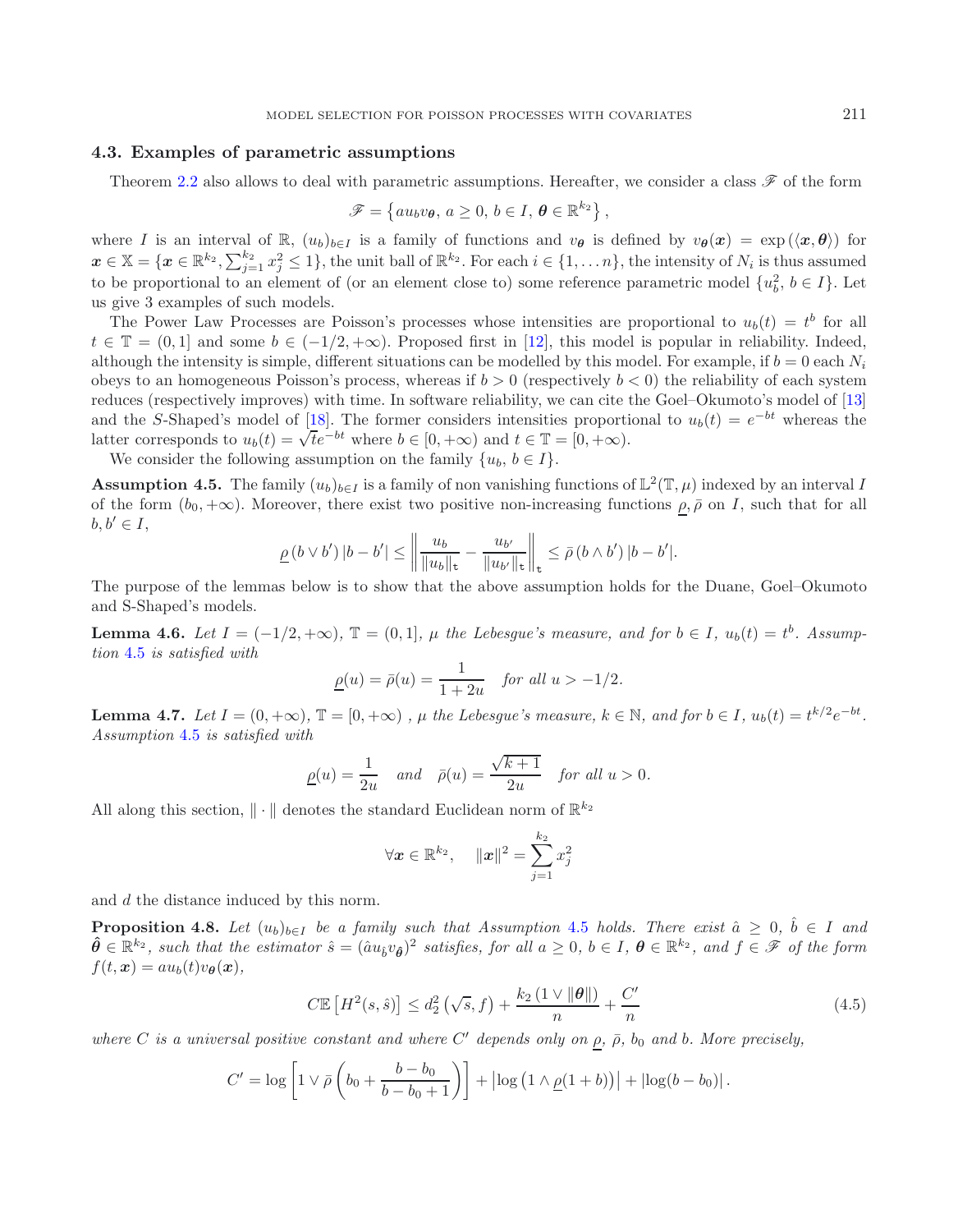Under parametric assumptions on s, this result says that the rate of convergence of  $\hat{s}$  is of order  $n^{-1}$ , which is quite satisfying when n is large, but may be inadequate in a non-asymptotic point of view. Indeed, the second term of the right-hand side of inequality [\(4.5\)](#page-7-1) may be large especially when  $k_2$  is large, says larger than n. This difficulty can be overcome by considering that  $\theta$  is sparse, which means that  $\theta$  is close to some (unknown) linear subspace W of  $\mathbb{R}^{k_2}$  with dim W small. Below, we generalize Proposition [4.8](#page-7-2) to take account of this situation.

<span id="page-8-0"></span>**Proposition 4.9.** *Let*  $(u_b)_{b \in I}$  *be a family such that Assumption* [4.5](#page-7-0) *holds. Let* W *be an at most countable family of linear subspaces of*  $\mathbb{R}^{k_2}$  *and let*  $\Delta$  *be a non-negative map on* W *such that*  $\sum_{W \in \mathbb{W}} e^{-\Delta(W)} \leq 1$ .

*There exist*  $\hat{a} \geq 0$ ,  $\hat{b} \in I$  and  $\hat{\theta} \in \mathbb{R}^{k_2}$ , such that the estimator  $\hat{s} = (\hat{a}u_{\hat{b}}v_{\hat{\theta}})^2$  satisfies, for all  $a \geq 0$ ,  $b \in I$ ,  $\theta \in \mathbb{R}^{k_2}$ *, and*  $f \in \mathcal{F}$  *of the form*  $f(t, x) = au_b(t)v_{\theta}(x)$ *,* 

$$
C\mathbb{E}\left[H^{2}(s,\hat{s})\right] \leq d_{2}^{2}(\sqrt{s},f) + \frac{C'}{n} + \inf_{W \in \mathbb{W}} \left\{a^{2}||u_{b}||_{\mathbf{t}}^{2}e^{2||\theta||}d^{2}(\theta, W) + \frac{(1 \vee \dim W)(1 \vee ||\theta||) + \Delta(W)}{n}\right\}
$$

*where*  $C$  *is a universal positive constant and where*  $C'$  *is given by Proposition* [4.8](#page-7-2)*.* 

For illustration purpose, let us make explicit the constant  $C'$  for the Duane's model, and let us therefore assume that there exist some unknown parameters  $a, b, \theta$  such that s is of the form  $\sqrt{s(t, x)} = at^b \exp(\langle \theta, x \rangle)$ . We derive from Proposition [4.8](#page-7-2) an estimator whose risk satisfies

<span id="page-8-1"></span>
$$
C\mathbb{E}\left[H^2(s,\hat{s})\right] \le \frac{\left(1 \vee \|\theta\|\right)k_2 + |\log(2b+1)|}{n} \tag{4.6}
$$

where C is a universal positive constant. However, if for instance  $k_2$  is large and if most of the components of  $\theta$ are small or null, the preceding proposition can be used to improve substantially the risk of our estimators. For simplicity, assume that

$$
k_{\star} = |\{j \in \{1, \ldots, k_2\}, \theta_j \neq 0\}|
$$

is small. We then define the set M of all subsets of  $\{1,\ldots,k_2\}$ , and for each  $m \in \mathcal{M}$ , the set

$$
W_m = \{ (y_1, \ldots, y_{k_2}), \forall j \notin m, y_j = 0 \} \subset \mathbb{R}^{k_2}.
$$

We apply Proposition [4.9](#page-8-0) with

$$
\mathbb{W} = \{W_m, m \in \mathcal{M}\} \quad \text{and} \quad \forall m \in \mathcal{M}, \ \Delta(W_m) = 1 + |m| + \log \binom{k_2}{|m|}.
$$

This leads to an estimator  $\hat{s}$  such that

$$
C''\mathbb{E}\left[H^2(s,\hat{s})\right] \le \frac{(1 \vee \log k_2 \vee \|\boldsymbol{\theta}\|)(1 \vee k_{\star}) + |\log(2b+1)|}{n},
$$

<span id="page-8-2"></span>which improves inequality [\(4.6\)](#page-8-1) when  $k_{\star}$  is small and  $k_2$  large.

## 5. Parametric models

In this section, we consider the natural situation where the intensity of each process  $N_i$  belongs (or is close) to a same parametric model. Throughout this section,  $n \geq 2$ .

We consider a closed rectangle  $\Theta$  of  $\mathbb{R}^k$ , that is a subset of  $\mathbb{R}^k$  for which there exist  $m_1,\ldots,m_k \in \mathbb{R} \cup \{-\infty\}$ and  $M_1, \ldots, M_k \in \mathbb{R} \cup \{\infty\}$  such that  $\Theta = \mathbb{R}^k \cap \prod_{i=1}^k [m_i, M_i]$ . We denote by  $\mathcal{F} = \{f_{\theta}, \theta \in \Theta\}$  a class of functions of  $\mathbb{L}^2(\mathbb{T},\mu)$ . Our aim is then to estimate s when, for each  $i \in \{1,\ldots n\}$ , the square root of the intensity of the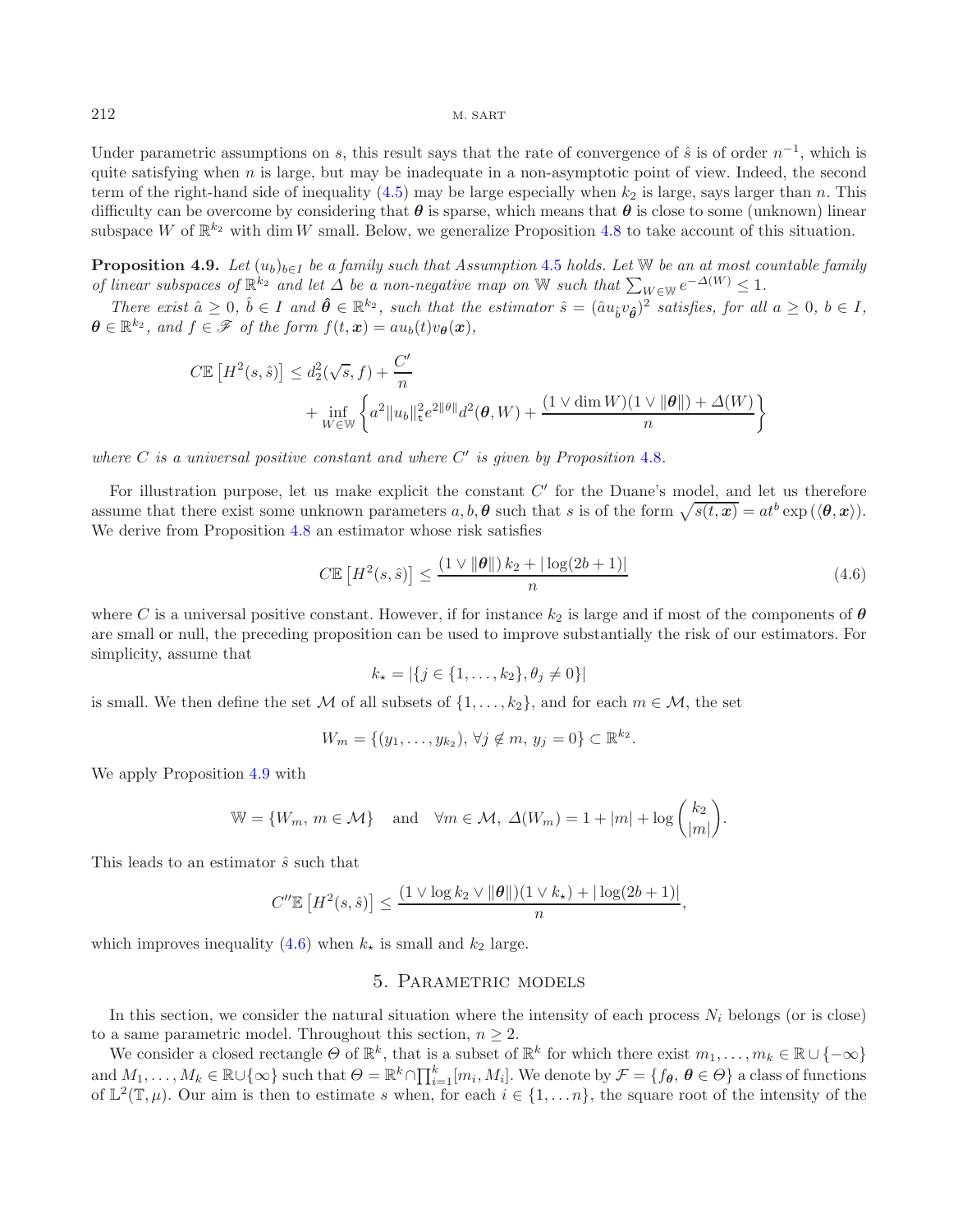Poisson's process  $N_i$ ,  $\sqrt{s(\cdot, x_i)}$ , is (or is close to) an element of F. We introduce thus the class of functions  $\mathscr F$ defined by

$$
\mathscr{F} = \left\{ (t, x) \mapsto f_{\mathbf{u}(x)}(t), \text{ where } \mathbf{u} \text{ is a map from } \mathbb{X} \text{ into } \Theta \right\}.
$$

For instance, if F corresponds to the Duane's model (see Sect. [4.3\)](#page-7-3),  $\Theta$  is a closed rectangle included in  $\mathbb{R}$   $\times$  $(-1/2, +\infty)$  and

<span id="page-9-1"></span>
$$
\mathcal{F} = \{at^b, (a, b) \in \Theta\}.
$$

The class  $\mathscr F$  is then the set of all functions f of the form  $f(t,x) = a(x)t^{b(x)}$  where a and b are two functions on X such that  $(a(x), b(x)) \in \Theta$  for all  $x \in \mathbb{X}$ .

We consider the following assumption to deal with more general classes  $\mathcal{F}$ .

**Assumption 5.1.** The set  $\Theta$  is a closed rectangle of  $\mathbb{R}^k$ . There exist  $\alpha = (\alpha_i)_{1 \leq i \leq k} \in (0,1]^k$  and  $\mathbb{R}$  $(R_j)_{1\leq j\leq k}\in (0,+\infty)^k$  such that

$$
\forall \theta, \theta' \in \Theta, \quad \|f_{\theta} - f_{\theta'}\|_{\mathbf{t}} \le \sum_{j=1}^{k} R_j \, |\theta_j - \theta'_j|^{\alpha_j}.
$$
 (5.1)

<span id="page-9-0"></span>The aim of the lemmas below is to prove that this assumption is satisfied for the Duane, Goel–Okumoto and S-Shaped's models.

**Lemma 5.2.** *Let*  $\mu$  *be the Lebesgue's measure, and for all*  $\theta \in \mathbb{R} \times [-1/2, +\infty)$ *,* 

$$
f_{\theta}(t) = \theta_1 t^{\theta_2}
$$
 for all  $t \in \mathbb{T} = (0, 1]$ .

*Then, for all positive numbers*  $r_1, r_2$ *, and all*  $\theta, \theta' \in [-r_1, r_1] \times [-1/2 + 1/r_2, +\infty)$ *,* 

$$
||f_{\theta} - f_{\theta'}||_{\mathbf{t}} \le r_2^{1/2} |\theta_1 - \theta'_1| + \sqrt{2} r_1 r_2^{3/2} |\theta_2 - \theta'_2|.
$$

<span id="page-9-2"></span>**Lemma 5.3.** *Let*  $\mu$  *be the Lebesque's measure, and for all*  $k \in \{0, 1\}$ ,  $\theta = (\theta_1, \theta_2) \in \mathbb{R} \times (0, +\infty)$ ,

$$
f_{\theta}(t) = \theta_1 t^{k/2} e^{-\theta_2 t} \quad \text{for all } t \in \mathbb{T} = (0, +\infty).
$$

Let  $r_1, r_2$  *be two positive numbers and let us set* 

$$
C_1(0) = (r_2/2)^{1/2}
$$
  $C_2(0) = r_1 r_2^{3/2} / 2$   $C_1(1) = r_2/2$  and  $C_2(1) = (3/8)^{1/2} r_1 r_2^2$ .

*For all*  $\theta, \theta' \in [-r_1, r_1] \times [1/r_2, +\infty)$ ,

$$
||f_{\theta}-f_{\theta'}||_{\mathbf{t}} \leq C_1(k)|\theta_1-\theta'_1|+C_2(k)|\theta_2-\theta'_2|.
$$

**Remark 5.4.** For the Duane's model, Lemma [5.2](#page-9-0) shows that Assumption [5.1](#page-9-1) is fulfilled for  $\Theta = [-r_1, r_1] \times$  $[-1/2+1/r_2, +\infty)$ . This will allow to obtain a risk bound when  $\sqrt{s}$  is close to the class

$$
\mathscr{F}_{r_1,r_2} = \left\{ (t,x) \mapsto a(x)t^{b(x)}, \text{where } a \text{ maps } \mathbb{X} \text{ into } [-r_1,r_1] \text{ and } b \text{ maps } \mathbb{X} \text{ into } [-1/2+1/r_2, +\infty) \right\}.
$$

By using Proposition [2.3](#page-4-2) with  $\mathfrak{F} = {\mathscr{F}_{r_1,r_2}, r_1, r_2 \in \mathbb{N}^*}$ , we can also derive a risk bound for the class

$$
\mathscr{F} = \bigcup_{r_1, r_2 \in \mathbb{N}^\star} \mathscr{F}_{r_1, r_2}
$$
  
=  $\left\{ (t, x) \mapsto a(x)t^{b(x)}, \text{where } a \text{ maps } \mathbb{X} \text{ into a compact subset of } \mathbb{R}, \right\}$ 

and b maps X into a closed interval included in  $(-1/2, +\infty)$ .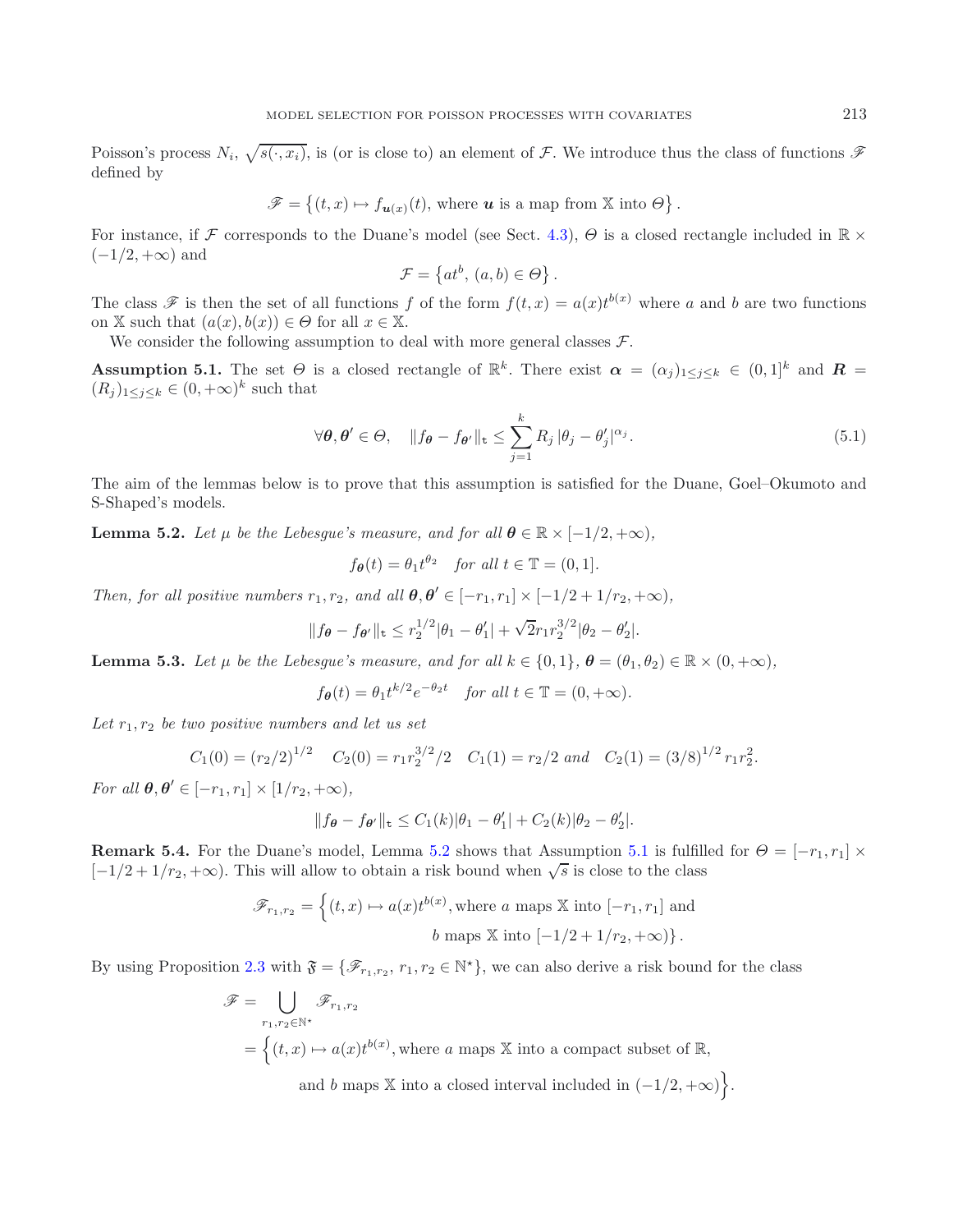#### <span id="page-10-0"></span>**5.1. A model selection theorem**

The main theorem of Section [5](#page-8-2) is the following.

**Theorem 5.5.** Suppose that Assumption [5.1](#page-9-1) holds. Let  $\mathbb{W}_1, \ldots, \mathbb{W}_k$  be k families of finite dimensional lin*ear subspaces of*  $\mathbb{L}^2(\mathbb{X}, \nu_n)$ *. Let for each*  $j \in \{1, ..., k\}$ *,*  $\Delta_j$  *be a non-negative mapping on*  $\mathbb{W}_j$  *such that*  $\sum_{W_j \in \mathbb{W}_j} e^{-\Delta_j(W_j)} \leq 1.$ 

*There exists an estimator*  $\hat{s}$  *such that for all map*  $u = (u_1, \ldots, u_k)$  *from*  $\mathbb X$  *with values into*  $\Theta$ *, and*  $f \in \mathscr F$  *of the form*  $f(t, x) = f_{u(x)}(t)$ ,

$$
C\mathbb{E}\left[H^2(s,\hat{s})\right] \leq d_2^2(\sqrt{s},f) + \sum_{j=1}^k \varepsilon_j(u_j)
$$

*where*  $\varepsilon_i(u_i)$  *is defined by* 

$$
\varepsilon_j(u_j) = \inf_{W_j \in \mathbb{W}_j} \left\{ R_j^2 \left( d_{\mathbf{x}}(u_j, W_j) \right)^{2\alpha_j} + \frac{\left( \dim(W_j) \vee 1 \right) \tau_{\mathbf{u},j}(n) + \Delta_j(W_j)}{n} \right\},\,
$$

*where*

<span id="page-10-1"></span>
$$
\tau_{\mathbf{u},j}(n) = \log n + \log(1 \vee R_j) + \log(1 \vee ||u_j||_{\mathbf{x}}),
$$

*and where*  $C > 0$  *depends only on* k *and*  $\alpha_1, \ldots, \alpha_k$ .

Roughly speaking, this result says that the risk bound we get when  $\sqrt{s}$  is of the form  $\sqrt{s(t, x)} = f_{\mathbf{u}(x)}(t)$ , corresponds to the one we would get if we could apply a model selection theorem on the components  $u_1, \ldots, u_k$ separately. Each term  $\varepsilon_i(u_i)$  can be controlled under structural or smoothness assumptions on  $u_i$ . For instance, if  $\mathbb{X} = [0,1]^{k_2}$  and if  $u_j$  is assumed to belong to the class  $\mathscr{F}_j = \mathcal{H}([0,1]^{k_2})$ , a suitable choice of  $(\mathbb{W}_j, \Delta_j)$  leads to

$$
C_j \varepsilon_j(u_j) \le (R_j L(u_j)^{\alpha_j})^{\frac{2k_2}{k_2 + 2\alpha_j \beta_j}} \left(\frac{\tau_{\mathbf{u},j}(n)}{n}\right)^{\frac{2\alpha_j \beta_j}{2\alpha_j \beta_j + k_2}} + \frac{\tau_{\mathbf{u},j}(n)}{n}
$$

where  $\beta_j$  is such that  $u_j \in H^{\beta_j}([0,1]^{k_2})$  and where  $C_j > 0$  depends only on  $k_2$  and  $\beta_j$ . In particular, if  $\alpha_j = 1$ and if n is large,  $\varepsilon_j(u_j)$  is of order  $(\log n/n)^{2\bar{\beta}_j/(2\bar{\beta}_j+k_2)}$ . Apart from the logarithmic factor, this corresponds to the estimation rate of an Hölderian function on  $[0, 1]^{k_2}$ .

The corollary below illustrates this result for the Duane's model.

**Corollary 5.6.** *There exists an estimator*  $\hat{s}$  *such that, for all*  $\alpha \in (0, +\infty)^{k_2}$ ,  $\beta \in (0, +\infty)^{k_2}$ , for all  $a \in$  $\mathcal{H}^{\alpha}([0,1]^{k_2})$ ,  $b \in \mathcal{H}^{\beta}([0,1]^{k_2})$  satisfying  $b > -1/2$ , and for all function f of the form  $f(t,x) = a(x)t^{b(x)}$ ,

$$
C\mathbb{E}\left[H^{2}(s,\hat{s})\right] \leq d_{2}^{2}\left(\sqrt{s},f\right)
$$
  
+ 
$$
\left(\frac{1}{1 \wedge \inf_{x \in [0,1]^{k_{2}}}(2b(x) + 1)}\right)^{\frac{k_{2}}{2\bar{\alpha}+k_{2}}} L(a)^{\frac{2k_{2}}{2\bar{\alpha}+k_{2}}}\left(\frac{\log n}{n}\right)^{\frac{2\bar{\alpha}}{2\bar{\alpha}+k_{2}}} + \left(\frac{1 \vee \|a\|_{\infty}^{2}}{1 \wedge \inf_{x \in [0,1]^{k_{2}}}(2b(x) + 1)^{3}}\right)^{\frac{k_{2}}{2\bar{\beta}+k_{2}}} L(b)^{\frac{2k_{2}}{2\bar{\beta}+k_{2}}}\left(\frac{\log n}{n}\right)^{\frac{2\bar{\beta}}{2\bar{\beta}+k_{2}}} + C'\frac{\log n}{n}
$$

*where*  $C > 0$  *depends on*  $k_2$ ,  $\max_{1 \leq j \leq k} \alpha_j$ ,  $\max_{1 \leq j \leq k} \beta_j$ , and where  $C'$  depends on  $L(a)$ ,  $L(b)$ ,  $\bar{\alpha}$ ,  $\bar{\beta}$ ,  $||a||_{\infty}$ ,  $||b||_{\infty}$  *and*  $\inf_{x \in [0,1]^{k_2}} (2b(x) + 1)$ *.*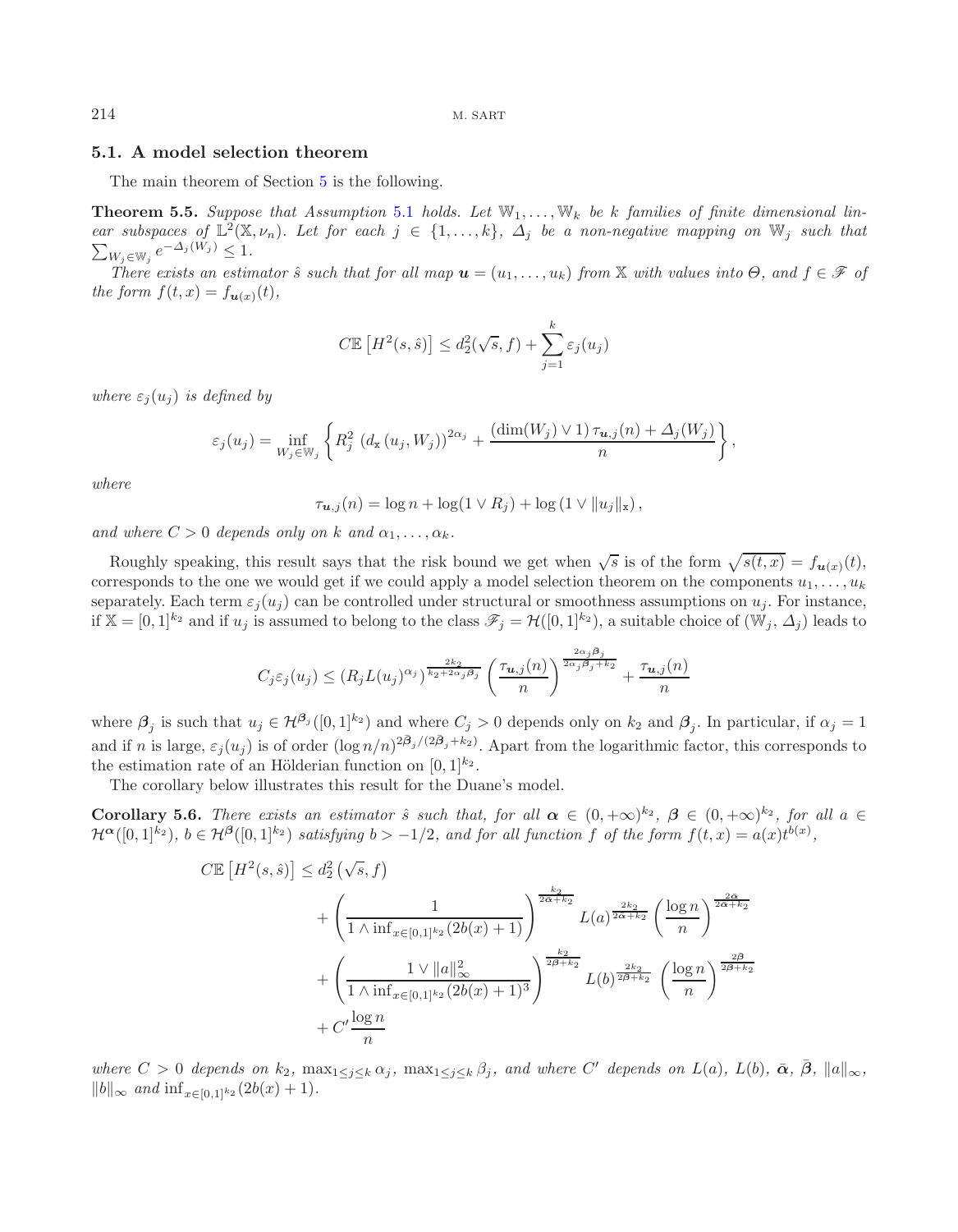### **5.2. Change point detection**

In the case where the intensity  $s_i$  of each  $N_i$  is of the form  $\sqrt{s_i(t)} = f_{\theta_i}(t)$ , a natural way to control the risk of our estimator  $\hat{s}$  is to consider some assumptions on the map  $i \mapsto \theta_i$ . This problem amounts to choosing suitable collections  $\mathbb{W}_1,\ldots,\mathbb{W}_k$  to approximate functions on  $\mathbb{X} = \{1,\ldots,n\}.$ 

In this section, we focus on the case where the map  $i \mapsto \theta_i$  is piecewise constant with a small number of jumps. Let P be the set of partitions of  $\{1,\ldots,n\}$  into intervals. We aim at estimating s when there exists a partition  $P_0 \in \mathcal{P}$  such that s is of the form

$$
\forall I \in P_0, \exists \boldsymbol{\theta}_I \in \Theta, \forall i \in I, \quad \sqrt{s_i(t)} = f_{\boldsymbol{\theta}_I}(t) \quad \text{for all } t \in \mathbb{T}.
$$
 (5.2)

<span id="page-11-1"></span>We define for each partition  $P \in \mathcal{P}$ , the linear space of piecewise constant functions

$$
W_P = \left\{ \sum_{I \in P} a_I \mathbb{1}_I, a_I \in \mathbb{R} \right\}
$$

and apply Theorem [5.5](#page-10-0) with the collections and maps defined by

$$
\forall j \in \{1, \ldots, k\}, \ \mathbb{W}_j = \{W_P, \ P \in \mathcal{P}\} \ \text{and} \ \Delta_j(W_P) = |P| + \log \binom{n-1}{|P|-1}.
$$

This leads to the result below.

**Corollary 5.7.** *Assume that Assumption* [5.1](#page-9-1) *and relation* [\(5.2\)](#page-11-1) *hold. There exists an estimator*  $\hat{s}$  *such that* 

$$
C \mathbb{E}\left[H^2(s,\hat{s})\right] \le |P_0| \frac{\log n + C'}{n},
$$

*where*  $C > 0$  *depends only on* k and  $\alpha_1, \ldots, \alpha_k$ *, where*  $C'$  *is given by* 

$$
C' = \sup_{1 \leq j \leq k} \left( \log \left( 1 + R_j \right) \right) + \sup_{I \in P} \left( \log \left( 1 + \|\boldsymbol{\theta}_I\|_{\infty} \right) \right),
$$

*and where*  $\|\boldsymbol{\theta}_{I}\|_{\infty} = \sup_{1 \leq i \leq k} |(\boldsymbol{\theta}_{I})_{j}|.$ 

For illustration purpose, in the context of the Duane's model, there exist  $a_1 \ldots, a_n \in (0, +\infty)$ , and  $b_1, \ldots, b_n \in$  $(-1/2, +\infty)$  such that  $\sqrt{s_i(t)} = a_i t^{b_i}$  for all  $t \in (0, 1]$ . By combining the preceding corollary with Proposition [2.3,](#page-4-2) we build an estimator  $\hat{s}$  such that

$$
C\mathbb{E}\left[H^2(s,\hat{s})\right] \le (1+r_1+r_2)\frac{\log n + C'}{n}
$$

where  $r_1$  and  $r_2$  are the numbers of jumps of the maps  $i \mapsto a_i$  and  $i \mapsto b_i$  respectively, where C is a universal positive constant, and where C' depends on  $\sup_{1 \leq i \leq n} a_i$ ,  $\sup_{1 \leq i \leq n} |b_i|$  and  $\inf_{1 \leq i \leq n} (2b_i + 1)$ .

# 6. Proofs

## <span id="page-11-0"></span>**6.1. Proof of Theorem [2.2](#page-3-1)**

Throughout the proof, we set  $\mathbf{N} = (N_1, \ldots, N_n)$  and  $\mathbf{x} = (x_1, \ldots, x_n)$ .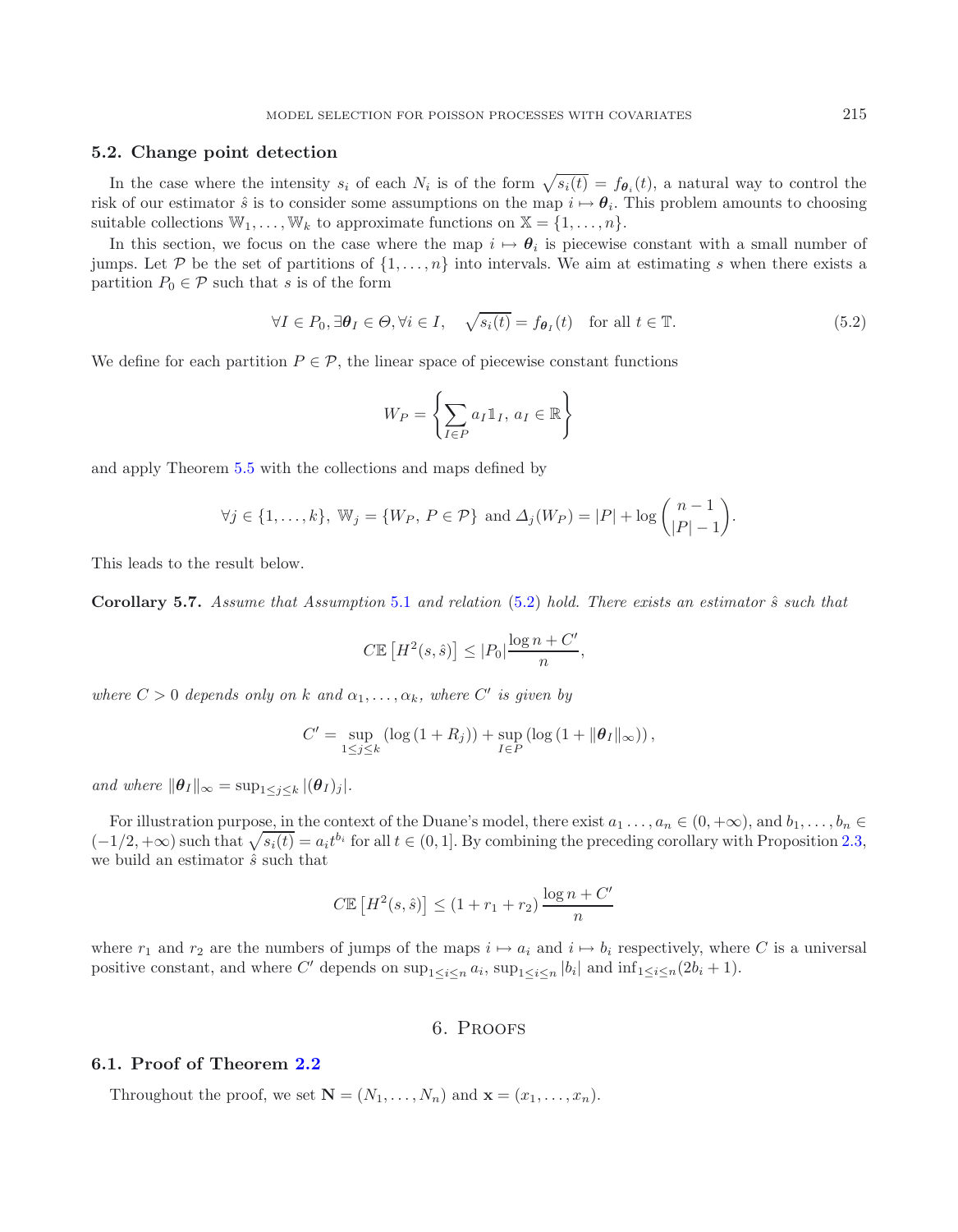### <span id="page-12-3"></span>*6.1.1. About the* T *-estimators*

We begin to briefly recall the general strategy introduced in [\[7\]](#page-31-7) to build estimators from tests.

Given two distinct functions  $f, f'$  of  $\mathbb{L}^1_+(\mathbb{T} \times \mathbb{X}, M)$ , a test function  $\psi_{f,f'}(\mathbf{N}, \mathbf{x})$  is a measurable function with values in  $\{f, f'\}$ . The convention is that  $\psi_{f,f'}(\mathbf{N}, \mathbf{x}) = f$  means accepting f whereas  $\psi_{f,f'}(\mathbf{N}, \mathbf{x}) = f'$  means accepting  $f'$ . In what follows, we need tests with the following properties. We shall build them in Section [6.1.2.](#page-13-0)

<span id="page-12-1"></span><span id="page-12-0"></span>**Assumption 6.1.** There exist  $a > 0$ ,  $\kappa > 0$  such that for all distinct functions  $f, f' \in L^1_+(\mathbb{T} \times \mathbb{X}, M)$  and all  $z \in \mathbb{R}$ , there exists a test  $\psi_{f,f'}^{(z)}(\mathbf{N}, \mathbf{x})$  satisfying

$$
\sup_{\substack{f \in \mathbb{L}^1_+(\mathbb{T} \times \mathbb{X}, M), \\ \kappa H(s, f) \le H(f, f')}} \mathbb{P}\left[\psi_{f, f'}^{(z)}(\mathbf{N}, \mathbf{x}) = f'\right] \le \exp\left[-an\left(H^2(f, f') + z\right)\right]
$$
(6.1)

$$
\sup_{\substack{f \in \mathbb{L}^1_+(\mathbb{T} \times \mathbb{X}, M), \\ \kappa H(s, f') \le H(f, f')}} \mathbb{P}\left[\psi_{f, f'}^{(z)}(\mathbf{N}, \mathbf{x}) = f\right] \le \exp\left[-an\left(H^2(f, f') - z\right)\right].\tag{6.2}
$$

We now consider an at most countable collection S of subsets of  $\mathbb{L}^1_+(\mathbb{T} \times \mathbb{X}, M)$ . We shall assume that the sets  $S \in \mathbb{S}$  are D-models. We recall the definition below.

**Definition 6.2.** An at most countable subset S of  $\mathbb{L}^1_+(\mathbb{T} \times \mathbb{X}, M)$  is called a D-model with parameters  $\bar{\eta}_S$ ,  $\bar{D}_S$ and 1 if

$$
|S \cap \mathcal{B}(f, r\bar{\eta}_S)| \le \exp\left[\bar{D}_S r^2\right] \quad \text{for all } r \ge 2 \text{ and } f \in \mathbb{L}^1_+(\mathbb{T} \times \mathbb{X}, M),
$$

where  $\mathcal{B}(f, r\bar{\eta}_S)$  is the closed ball centered at f with radius  $r\bar{\eta}_S$  of the metric space  $(\mathbb{L}^1_+(\mathbb{T} \times \mathbb{X}, M), H)$ .

The tests allow to select among the functions of  $\bigcup_{S\in\mathbb{S}}S$ . Precisely, the selection rule is the following.

Given a collection S of D-models, we set for all  $f \in \bigcup_{S \in \mathbb{S}} S$ ,

$$
\bar{\eta}(f)=\inf\left\{\bar{\eta}_S,\,S\in\mathbb{S},\,S\ni f\right\}
$$

and for all  $f' \in \bigcup_{S \in \mathbb{S}} S$ ,  $f' \neq f$ ,  $z_{f,f'} = \overline{\eta}(f')^2 - \overline{\eta}(f)^2$ . We define for all  $f \in \bigcup_{S \in \mathbb{S}} S$ ,

$$
\mathcal{R}(f) = \left\{ f' \in \bigcup_{S \in \mathbb{S}} S, \ \psi_{f,f'}^{(z_{f,f'})}(\mathbf{N}, \mathbf{x}) = f' \right\}
$$

and consider

$$
\gamma(f) = \begin{cases} \sup \{ H(f, f'), f' \in \mathcal{R}(f) \} & \text{if } \mathcal{R}(f) \neq \emptyset, \\ 0 & \text{if } \mathcal{R}(f) = \emptyset. \end{cases}
$$

Given  $\varepsilon > 0$ , a  $T_{\varepsilon}$ -estimator is a measurable function  $\hat{s} = \hat{s}(\mathbf{N}, \mathbf{x})$  with values in  $\cup_{S \in \mathbb{S}} S$  such that

$$
\gamma(\hat{s}) \vee \varepsilon \bar{\eta}(\hat{s}) = \inf_{f \in \cup_{S \in \mathbb{S}} S} \left[ \gamma(f) \vee \varepsilon \bar{\eta}(f) \right].
$$

<span id="page-12-2"></span>Theorem 5 of [\[7](#page-31-7)] shows that such a minimizer exists almost surely and they all possess similar theoretical properties. In our framework, we can rewrite it as follows.

**Theorem 6.3.** *Suppose that Assumption* [6.1](#page-12-0) *holds. Let* S *be an at most countable collection of* D*-models such that*  $D_S \geq 1/2$  *for all*  $S \in \mathbb{S}$ *,* 

$$
\sum_{S \in \mathbb{S}} \exp\left(-\frac{an\bar{\eta}_S^2}{21}\right) \le 1 \quad and \quad an\bar{\eta}_S^2 \ge \frac{21\bar{D}_S}{5} \quad for \ all \ S \in \mathbb{S}.
$$

For all  $\varepsilon \in (0, 4]$ , there exists almost surely a  $T_{\varepsilon}$ -estimator  $\hat{s} \in \mathbb{L}^1_+(\mathbb{T} \times \mathbb{X}, M)$ . Moreover, any of them satisfies

$$
\mathbb{P}\left[CH^2(s,\hat{s}) \ge \inf_{S \in \mathbb{S}} \left\{H^2\left(s,S\right) + \bar{\eta}_S^2\right\} + \xi\right] \le e^{-n\xi} \quad \text{for all } \xi > 0,
$$

*where*  $C > 0$  *depends only on*  $a, \kappa$ *.* 

It remains thus to construct the tests and the collection S to prove Theorem [2.2.](#page-3-1)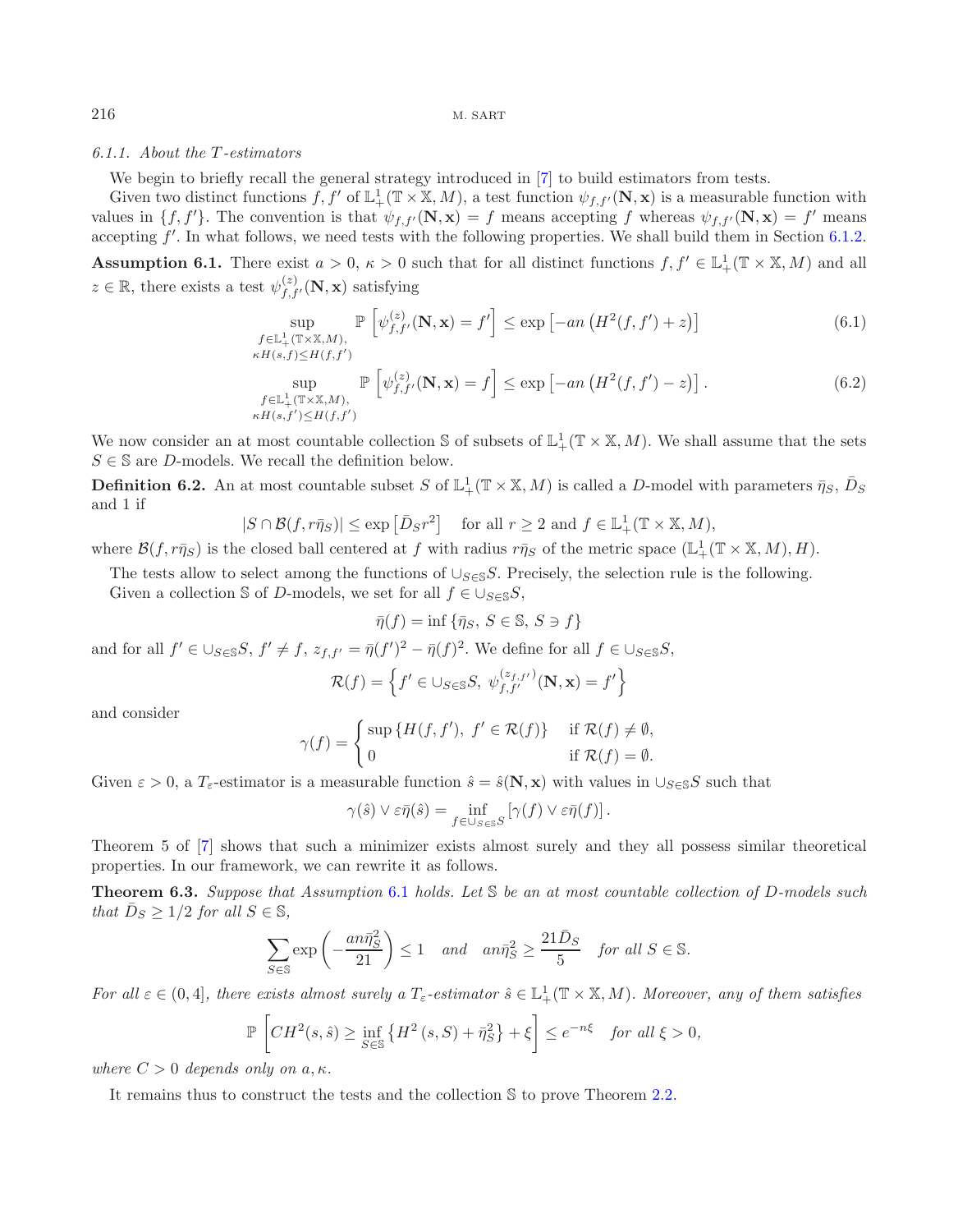#### <span id="page-13-0"></span>*6.1.2. Definition of the tests*

Our tests are inspired from the variational formula in [\[3](#page-31-4)]. Let, for all functions  $f, f'$  of  $\mathbb{L}^1_+(\mathbb{T} \times \mathbb{X}, M)$ ,  $T_{f,f'}(\mathbf{N}, \mathbf{x})$  be the functional

$$
T_{f,f'}(\mathbf{N},\mathbf{x}) = \frac{1}{2n} \sum_{i=1}^{n} \int_{\mathbb{T}} \sqrt{\frac{f(t,x_i) + f'(t,x_i)}{2}} \left(\sqrt{f'(t,x_i)} - \sqrt{f(t,x_i)}\right) d\mu(t) + \frac{1}{\sqrt{2n}} \sum_{i=1}^{n} \int_{\mathbb{T}} \frac{\sqrt{f'(t,x_i)} - \sqrt{f(t,x_i)}}{\sqrt{f(t,x_i) + f'(t,x_i)}} dN_i(t) - \frac{1}{2n} \sum_{i=1}^{n} \int_{\mathbb{T}} (f'(t,x_i) - f(t,x_i)) d\mu(t)
$$

<span id="page-13-1"></span>where the convention  $0/0$  is in use. We prove the following.

**Lemma 6.4.** *There exist positive numbers* a, b *such that for all*  $z \in \mathbb{R}$  *and all*  $f, f' \in L^1_+(\mathbb{T} \times \mathbb{X}, M)$  *satisfying*  $4H(s, f) \leq H(f, f'),$ 

$$
\mathbb{P}\left[T_{f,f'}(\mathbf{N},\mathbf{x})\geq bz\right]\leq \exp\left[-na\left(H^2(f,f')+z\right)\right].
$$

The proof of this lemma is deferred to Section [6.1.6](#page-17-0) and we refer to the proof for the exact values of a and b.

This lemma says that the functional  $T_{f,f'}(N,x)$  can be used to construct the tests. Precisely, we set for all  $z \in \mathbb{R}, f, f' \in \mathbb{L}^1_+(\mathbb{T} \times \mathbb{X}, M), f \neq f',$ 

<span id="page-13-3"></span>
$$
\psi_{f,f'}^{(z)}(\mathbf{N}, \mathbf{x}) = \begin{cases} f' & \text{if } T_{f,f'}(\mathbf{N}, \mathbf{x}) > bz \\ f & \text{if } T_{f,f'}(\mathbf{N}, \mathbf{x}) < bz, \end{cases}
$$

and  $\psi_{f,f'}^{(z)}(\mathbf{N},\mathbf{x})$  is defined arbitrarily in case of equality. Thanks to the above lemma, [\(6.1\)](#page-12-1) holds. Note that [\(6.2\)](#page-12-1) also holds since  $T_{f,f'}(\mathbf{N}, \mathbf{x}) = -T_{f',f}(\mathbf{N}, \mathbf{x}).$ 

#### *6.1.3. Construction of* S

The collection  $\mathcal S$  is derived from  $\mathbb V$ . We shall show in Section [6.1.6](#page-17-0) the following lemma.

**Lemma 6.5.** For all  $\eta > 0$  and  $V \in \mathbb{V}$  there exists a D-model  $\bar{S}_V(\eta)$  with parameters  $\eta$ ,  $63D_V(\eta/2)$  and 1. *Moreover,*

<span id="page-13-2"></span>
$$
H(s, \bar{S}_V(\eta)) \le 2\sqrt{2} \left( d_2\left(\sqrt{s}, V\right) + \eta \right) \tag{6.3}
$$

*and for all*  $f \in \overline{S}_V(\eta)$ *, there exists*  $g \in V$  *such that*  $\sqrt{f} = g \vee 0$ *.* 

Please note that we can assume (for the sake of simplicity and with no loss of generality), that  $D_V$  is nonincreasing. We then set for all  $V \in V$ ,

$$
\bar{\eta}_{\bar{S}_V} = \left(21\sqrt{\frac{3}{5a}}\eta_V\right) \vee \sqrt{\frac{21\Delta(V)}{na}} \quad \text{and} \quad \bar{S}_V = \bar{S}_V(\bar{\eta}_{\bar{S}_V})
$$

where a is given by Lemma [6.4.](#page-13-1) Actually a is very small (smaller than 1), which implies that  $\bar{\eta}_{\bar{S}_V}/2 \ge \eta_V$  and thus

$$
63D_V(\bar{\eta}_{\bar{S}_V}/2) \leq 63D_V(\eta_V).
$$

Consequently, the set  $\bar{S}_V$  is a D-model with parameters  $\bar{\eta}_{\bar{S}_V}, \bar{D}_{\bar{S}_V} = 63D_V(\eta_V)$  and 1. The collection S is then defined by  $\mathbb{S} = \{\overline{S}_V, V \in \mathbb{V}\}.$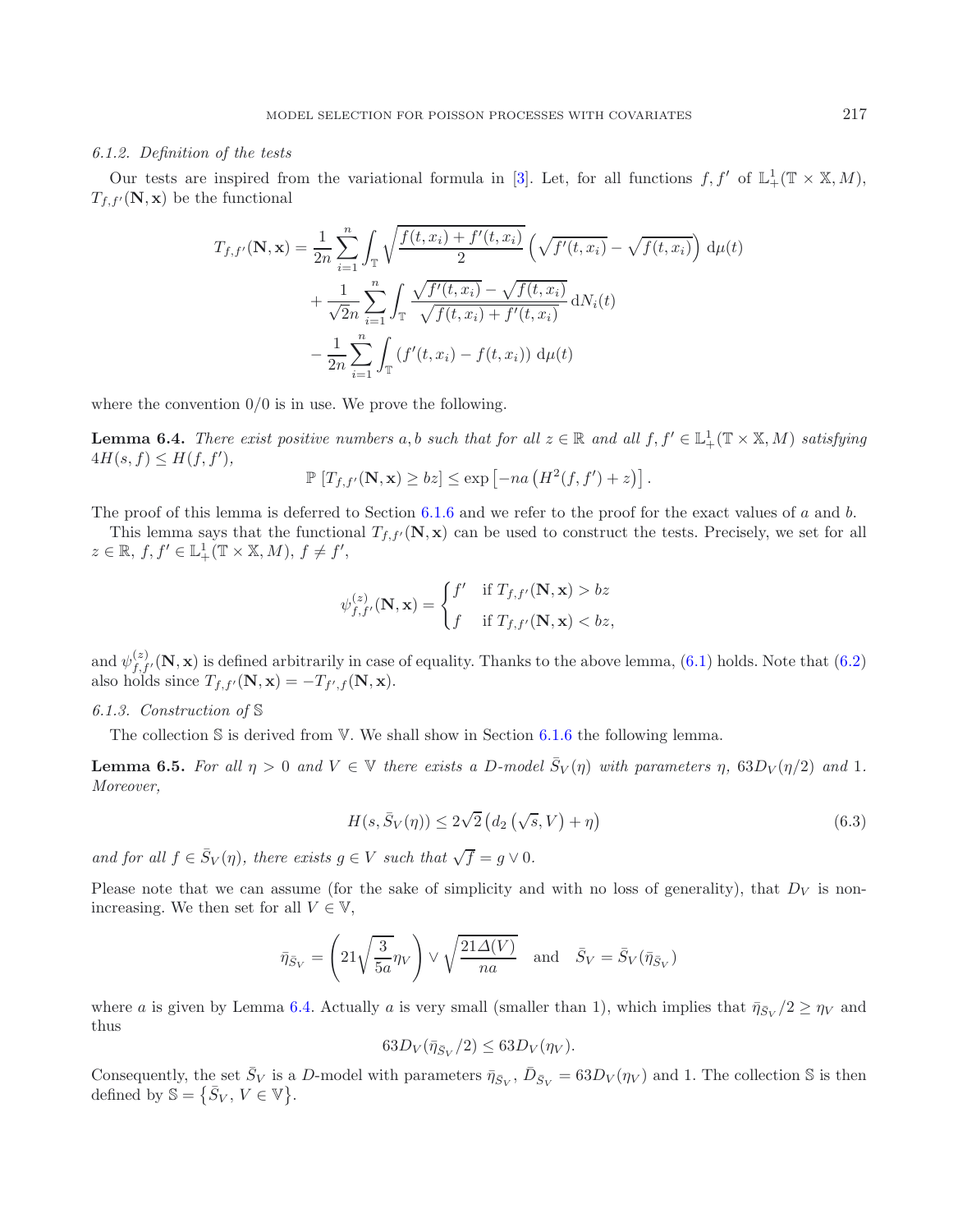## *6.1.4. Proof of Theorem [2.2](#page-3-1)*

The assumptions of Theorem [6.3](#page-12-2) are fulfilled:

$$
an\bar{\eta}_{\bar{S}_V}^2 \ge \frac{21^2 \times 3}{5} n\eta_V^2 \ge \frac{21^2 \times 3}{5} D_V(\eta_V) \ge \frac{21\bar{D}_{\bar{S}_V}}{5}
$$

and

$$
\sum_{V \in \mathbb{V}} \exp \left(-\frac{a n \bar{\eta}_{S_V}^2}{21}\right) \leq \sum_{V \in \mathbb{V}} \exp \left(-\Delta(V)\right) \leq 1.
$$

The selection rule described in Section [6.1.1](#page-12-3) provides thus an estimator  $\hat{s} \in \bigcup_{V \in V} \overline{S}_V$  such that, for all  $\xi > 0$ ,

$$
\mathbb{P}\left[CH^2(s,\hat{s}) \ge \inf_{V \in \mathbb{V}} \left\{ H^2\left(s,\bar{S}_V\right) + \bar{\eta}_{\bar{S}_V}^2 \right\} + \xi \right] \le e^{-n\xi}
$$

where  $C > 0$  is universal. By using inequality  $(6.3)$ ,

<span id="page-14-0"></span>
$$
H^2\left(s,\bar{S}_V\right) \le 16 \left[d_2^2(\sqrt{s},V) + \bar{\eta}_{\bar{S}_V}^2\right]
$$

and hence

$$
\inf_{V \in \mathbb{V}} \left\{ H^2 \left( s, \bar{S}_V \right) + \bar{\eta}_{\bar{S}_V}^2 \right\} \le C' \inf_{V \in \mathbb{V}} \left\{ d_2^2 \left( \sqrt{s}, V \right) + \eta_V^2 + \frac{\Delta(V)}{n} \right\}
$$

for some universal constant  $C' > 0$ . Finally,

$$
\mathbb{P}\left[C''H^2(s,\hat{s}) \ge \inf_{V \in \mathbb{V}} \left\{ d_2^2\left(\sqrt{s},V\right) + \eta_V^2 + \frac{\Delta(V)}{n} \right\} + \xi\right] \le e^{-n\xi}
$$

where  $C'' = C/(C' \vee 1)$ .

*6.1.5. Proof of Lemma [6.4](#page-13-1)*

We start with the following Bennett-type's inequality which generalizes Proposition 7 of [\[17\]](#page-31-0).

**Lemma 6.6.** *Let*  $f_1, \ldots, f_n$  *be* n *bounded measurable functions. Let*  $\rho, \nu$  *be positive numbers such that*  $\rho \geq$  $\max_{1 \leq i \leq n} ||f_i||_{\infty}$  *and* 

$$
\frac{1}{n}\sum_{i=1}^n \int_{\mathbb{T}} f_i^2(t)s_i(t) d\mu(t) \le v.
$$

*Then, for all*  $r \geq 0$ *,* 

$$
\mathbb{P}\left(\frac{1}{n}\sum_{i=1}^{n}\left[\int_{\mathbb{T}}f_i(t)\,dN_i(t)-\mathbb{E}\left(\int_{\mathbb{T}}f_i(t)\,dN_i(t)\right)\right]\geq r\right)\leq \exp\left(-n\frac{\upsilon}{b^2}h\left(\frac{\rho r}{\upsilon}\right)\right)
$$

$$
\leq \exp\left(-n\frac{r^2}{2\left(\upsilon+\frac{\rho r}{3}\right)}\right)
$$

*where* h *is the function defined for*  $u \in (-1, +\infty)$  *by*  $h(u) = (1 + u) \log(1 + u) - u$ .

*Proof.* By homogeneity we can assume that  $\rho = 1$ . We assume moreover that for each  $i \in \{1, \ldots, n\}$ ,  $f_i$  is a piecewise constant function (with a finite number of pieces). There exist thus  $k_1,\ldots,k_n \in \mathbb{N}^*$  and a family  $(a_{i,j})_{\substack{1 \leq i \leq n \\ 1 \leq j \leq k_i}}$ of elements of [−1, 1] such that

$$
\forall t \in \mathbb{T}, \quad f_i(t) = \sum_{j=1}^{k_i} a_{i,j} \mathbb{1}_{A_{i,j}}(t)
$$

where the  $A_{i,j}$  are measurable sets of T such that  $A_{i,j} \cap A_{i,j'} = \emptyset$  for all  $j \neq j'$ .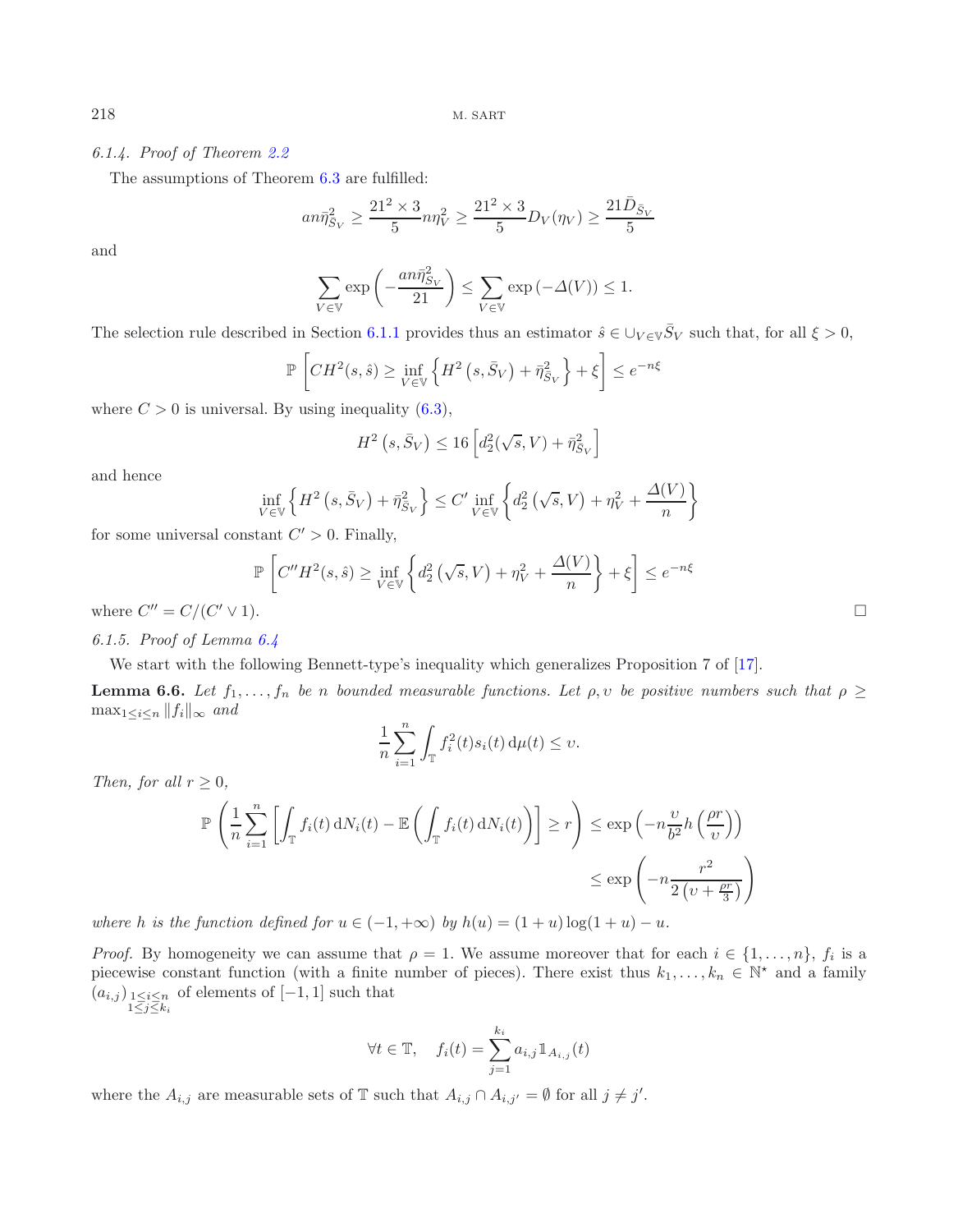Now, for all  $\xi > 0$ ,

$$
\log \mathbb{E} \left( e^{\xi \sum_{i=1}^{n} \left[ \int_{\mathbb{T}} f_i dN_i - \mathbb{E} \left( \int_{\mathbb{T}} f_i dN_i \right) \right]} \right) = \sum_{i=1}^{n} \log \mathbb{E} \left( e^{\xi \left[ \int_{\mathbb{T}} f_i dN_i - \mathbb{E} \left( \int_{\mathbb{T}} f_i dN_i \right) \right]} \right)
$$
  

$$
= \sum_{i=1}^{n} \sum_{j=1}^{k_i} \log \mathbb{E} \left( e^{\xi a_{i,j} \left[ N_i(A_{i,j}) - \mathbb{E} \left( N_i(A_{i,j}) \right) \right]} \right)
$$
  

$$
= \sum_{i=1}^{n} \sum_{j=1}^{k_i} \mathbb{E} \left( N_i(A_{i,j}) \right) \left( e^{\xi a_{i,j}} - \xi a_{i,j} - 1 \right).
$$

By using the monotony of the function  $x \mapsto (e^x - x - 1)/x^2$ ,

$$
\log \mathbb{E}\left(e^{\xi \sum_{i=1}^{n} \left[f_{\mathcal{T}} f_i dN_i - \mathbb{E}(f_{\mathcal{T}} f_i dN_i)\right]}\right) \leq \sum_{i=1}^{n} \sum_{j=1}^{k_i} \mathbb{E}\left(a_{i,j}^2 N_i(A_{i,j})\right) \left(e^{\xi} - \xi - 1\right)
$$
  

$$
\leq n v \left(e^{\xi} - \xi - 1\right).
$$

This inequality still holds when the  $f_i$  are not piecewise constant since a measurable function can be approximated by piecewise constant functions. Indeed, there exists a sequence  $(f_i^{(k)})_{k\geq 1}$  of piecewise constant functions (with a finite number of jumps) such that  $f_i^{(k)} \to f_i$  when  $k \to +\infty$  in the space  $\mathbb{L}^2(\mathbb{T}, s_i \, d\mu)$  and such that  $||f_i^{(k)}||_{\infty} \leq 1$  whatever  $k, i$ . By using Fatou's lemma,

$$
\log \mathbb{E} \left( \liminf_{k \to +\infty} e^{\xi \sum_{i=1}^n \left[ \int_{\mathbb{T}} f_i^{(k)} dN_i - \int_{\mathbb{T}} f_i^{(k)} s_i d\mu_i \right]} \right) \leq n v \left( e^{\xi} - \xi - 1 \right).
$$

Since,

$$
\mathbb{E}\left[\left|\int_{\mathbb{T}} f_i^{(k)} dN_i - \int_{\mathbb{T}} f_i dN_i\right|\right] \leq \int_{\mathbb{T}} \left|f_i^{(k)} - f_i\right| s_i d\mu \to 0
$$

one can assume (up to considering a subsequence) that  $\int_{\mathbb{T}} f_i^{(k)} dN_i - \int_{\mathbb{T}} f_i dN_i \to 0$  almost surely (for all  $i \in \{1, \ldots n\}$ . We then have

$$
\log \mathbb{E}\left(e^{\xi \sum_{i=1}^{n} \left[\int_{\mathbb{T}} f_i dN_i - \int_{\mathbb{T}} f_i s_i d\mu_i\right]}\right) \leq n\upsilon (e^{\xi} - \xi - 1)
$$

as wished. The exponential inequality is then deduced from the Cramér–Chernoff's method, see Chapter 2 of  $[16]$ .  $\Box$ 

Let us return to the proof of Lemma [6.4.](#page-13-1) We define the function  $\zeta$  on  $[0, +\infty)^2$  by

$$
\zeta(x,y) = \frac{1}{\sqrt{2}} \left( \sqrt{\frac{y}{x+y}} - \sqrt{\frac{x}{x+y}} \right) \quad \text{for all } x, y \in [0, +\infty),
$$

where we use the convention  $0/0 = 0$ . Let then

$$
Z_{f,f'}(\mathbf{N},\mathbf{x}) = T_{f,f'}(\mathbf{N},\mathbf{x}) - \mathbb{E}\left[T_{f,f'}(\mathbf{N},\mathbf{x})\right]
$$
  
= 
$$
\int_{\mathbb{T}\times\mathbb{X}} \zeta(f,f') dM - \mathbb{E}\left(\int_{\mathbb{T}\times\mathbb{X}} \zeta(f,f') dM\right).
$$

We use the claim below whose proof ensues from the proofs of Propositions 2 and 3 of [\[3](#page-31-4)].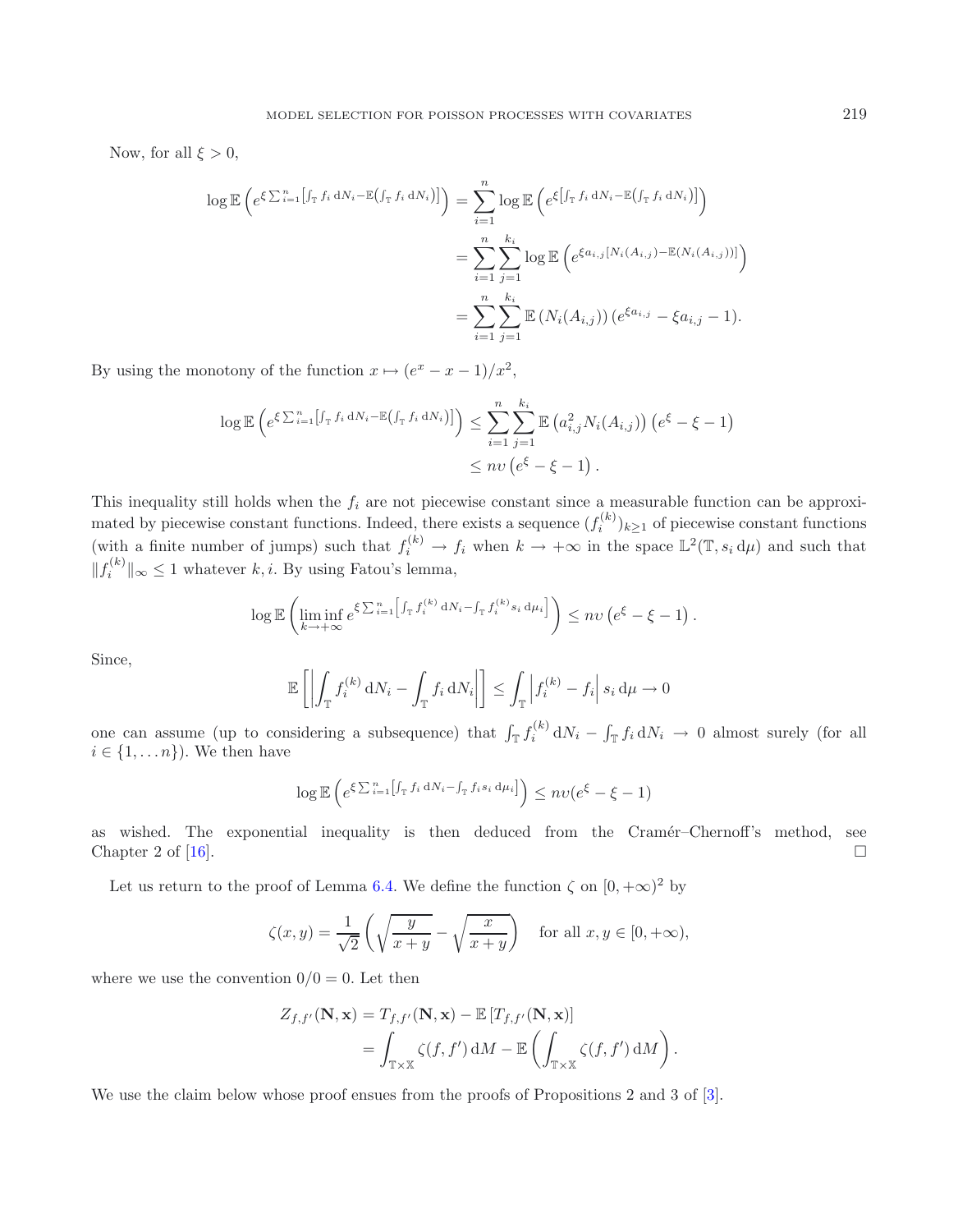**Claim 6.7.**

$$
\mathbb{E}\left[T_{f,f'}(\mathbf{N},\mathbf{x})\right] \le \left(1 + \frac{1}{\sqrt{2}}\right)H^2(s,f) - \left(1 - \frac{1}{\sqrt{2}}\right)H^2(s,f')
$$

*and*

$$
\frac{1}{n}\sum_{i=1}^n \int_{\mathbb{T}} \zeta^2 \left(f(t, x_i), f'(t, x_i)\right) s(t, x_i) d\mu(t) \leq H^2(s, f) + H^2(s, f') + H^2(f, f').
$$

We derive from the first point of the claim that

$$
\mathbb{P}\left[T_{f,f'}(\mathbf{N},\mathbf{x})\geq z\right] = \mathbb{P}\left[Z_{f,f'}(\mathbf{N},\mathbf{x})\geq z - \mathbb{E}\left[T_{f,f'}(\mathbf{N},\mathbf{x})\right]\right]
$$
  
\n
$$
\leq \mathbb{P}\left[Z_{f,f'}(\mathbf{N},\mathbf{x})\geq z - \left(1 + \frac{1}{\sqrt{2}}\right)H^2(s,f) + \left(1 - \frac{1}{\sqrt{2}}\right)H^2(s,f')\right].
$$

Note that the random variable  $Z(f, f')$  can be written as

$$
Z_{f,f'}(\mathbf{N},\mathbf{x}) = \frac{1}{n} \sum_{i=1}^n \left[ \int_{\mathbb{T}} \zeta(f(\cdot,x_i),f'(\cdot,x_i)) \, dN_i - \mathbb{E}\left( \int_{\mathbb{T}} \zeta(f(\cdot,x_i),f'(\cdot,x_i)) \, dN_i \right) \right].
$$

When

$$
r = z - \left(1 + \frac{1}{\sqrt{2}}\right)H^2(s, f) + \left(1 - \frac{1}{\sqrt{2}}\right)H^2(s, f')
$$

is non-negative, we apply Lemma [6.6](#page-14-0) with  $f_i(\cdot) = \zeta(f(\cdot, x_i), f'(\cdot, x_i)), \rho = 1$ / 2 and

$$
\upsilon = H^2(s, f) + H^2(s, f') + H^2(f, f')
$$

to obtain

$$
\mathbb{P}\left[T_{f,f'}(\mathbf{N},\mathbf{x})\geq z\right]\leq \exp\left(-\frac{nr^2}{2v+\frac{r\sqrt{2}}{3}}\right).
$$

We now bound from above the right-hand side of this inequality.

For this, we begin to bound v from above. We deduce from the triangular inequality and from  $4H(s, f) \leq$  $H(f, f')$  that

$$
v \le 3H^2(s, f) + 3H^2(f, f')
$$
  

$$
\le 3(1 + 1/16)H^2(f, f').
$$

Now, we bound  $r$  from below. Note that

$$
H(f, f') \le H(s, f) + H(s, f') \le \frac{1}{4}H(f, f') + H(s, f')
$$

and thus  $H(s, f') \geq 3/4H(f, f')$ . This leads to

$$
r \ge z - \left(1 + \frac{1}{\sqrt{2}}\right) \frac{1}{16} H^2(f, f') + \left(1 - \frac{1}{\sqrt{2}}\right) \frac{9}{16} H^2(f, f')
$$
  
 
$$
\ge z + CH^2(f, f')
$$

where  $C = (8 - 5)$ √  $2)/16 > 0$ . There are two types of cases involved.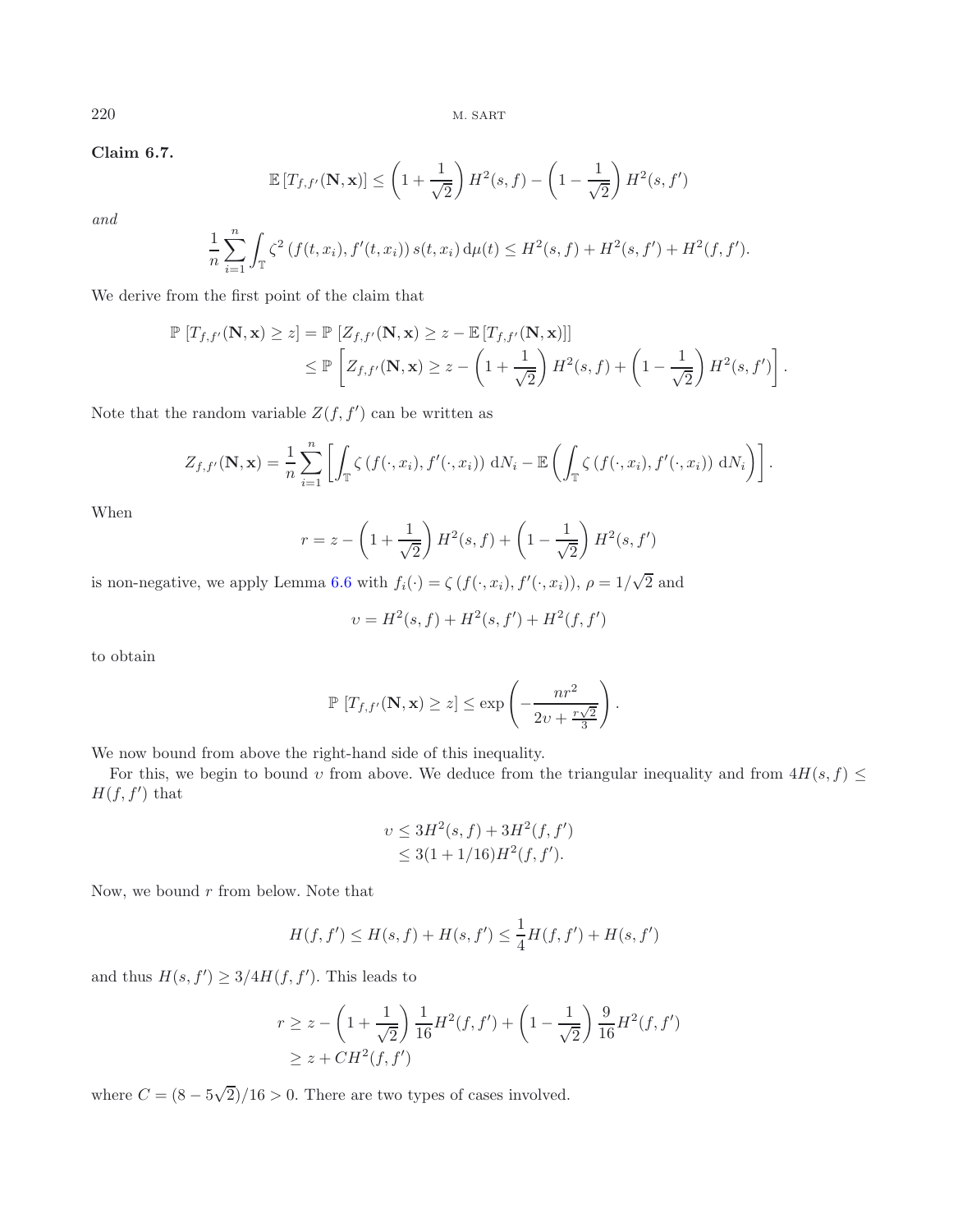• If  $z + CH^2(f, f') > 0$ , r is non-negative and thus

$$
\mathbb{P}\left[T_{f,f'}(\mathbf{N},\mathbf{x}) \geq z\right] \leq \exp\left(-\frac{n\left(z + CH^2(f,f')\right)^2}{6(1 + 1/16)H^2(f,f') + \frac{\sqrt{2}}{3}\left(z + CH^2(f,f')\right)}\right).
$$

Set  $C' = 9\sqrt{2}(1 + 1/16) + C$ . Then,

$$
\mathbb{P}\left[T_{f,f'}(\mathbf{N},\mathbf{x})\geq z\right]\leq \exp\left(-\frac{3n}{\sqrt{2}}\frac{\left(z+CH^2(f,f')\right)^2}{z+C'H^2(f,f')}\right).
$$

One can then verify that

$$
\frac{(z + CH^2(f, f'))^2}{z + C'H^2(f, f')} = \frac{C^2}{C'}H^2(f, f') + \frac{(2C' - C)C}{C'^2}z + \frac{(C - C')^2 z^2}{C'^2(z + C'H^2(f, f'))}
$$

$$
\geq \frac{C^2}{C'}H^2(f, f') + \frac{(2C' - C)C}{C'^2}z
$$

<span id="page-17-1"></span>which implies that

$$
\mathbb{P}\left[T_{f,f'}(\mathbf{N},\mathbf{x})\geq z\right] \leq \exp\left(-\frac{3n}{\sqrt{2}}\left(\frac{C^2}{C'}H^2(f,f')+\frac{(2C'-C)C}{C'^2}z\right)\right). \tag{6.4}
$$

• If now  $z + CH^2(f, f') \leq 0$ ,

$$
\frac{C^2}{C'}H^2(f, f') + \frac{(2C' - C)C}{C'^2} z \le \left(\frac{C^2}{C'} - \frac{(2C' - C)C^2}{C'^2}\right)H^2(f, f')\le 0.
$$

Consequently, [\(6.4\)](#page-17-1) also holds.

We thus have proved that

$$
\mathbb{P}\left[T_{f,f'}(\mathbf{N},\mathbf{x}) \geq bz\right] \leq \exp\left[-na\left(H^2(f,f') + z\right)\right]
$$

where

$$
a = \frac{3C^2}{\sqrt{2}C'} \approx 4.5 \times 10^{-4}
$$

$$
b = \frac{CC'}{2C' - C} \approx 0.029.
$$

<span id="page-17-0"></span>This ends the proof.

*6.1.6. Proof of Lemma [6.5.](#page-13-3)*

By using Proposition 7 of [\[7\]](#page-31-7), we derive from  $S_V(\eta)$  a set  $S'_V(\eta) \subset V$  such that

$$
\forall \varphi \in \mathbb{L}^{2}(\mathbb{T} \times \mathbb{X}, M), \forall r \geq 2, \quad |S'_{V}(\eta) \cap \mathcal{B}(\varphi, r\eta)| \leq \exp\left(7D_{V}(\eta/2)r^{2}\right)
$$

where  $\mathcal{B}(\varphi, r\eta)$  is the ball centered at  $\varphi$  with radius  $r\eta$  of the metric space  $(\mathbb{L}^2(\mathbb{T} \times \mathbb{X}, M), d_2)$ , and such that

 $\forall f \in V, \quad d_2(f, S'_V(\eta)) \leq \eta.$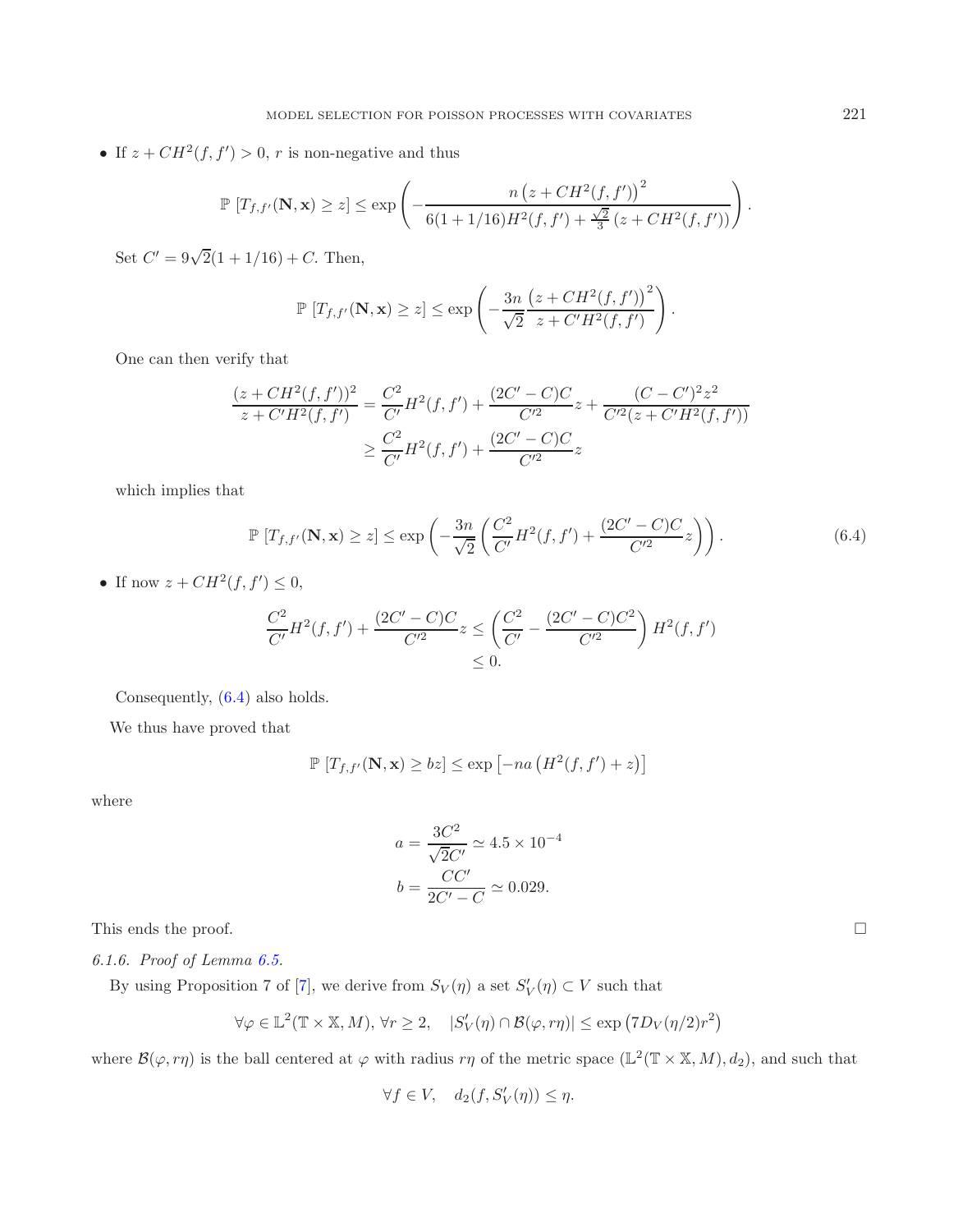Proposition 12 of [\[7](#page-31-7)] (applied with  $T = S_V'(\eta)$ , the cone  $M_0$  of non-negative functions of  $\mathbb{L}^2(\mathbb{T} \times \mathbb{X}, M)$ ,  $M' =$  $\mathbb{L}^2(\mathbb{T} \times \mathbb{X}, M)$  and  $\bar{\pi}$  defined by  $\bar{\pi}(f) = f \vee 0$  provides a subset  $S_V''(\eta)$  such that the functions  $f \in S_V''(\eta)$  are non negative, such that

<span id="page-18-0"></span>
$$
\forall f \in \mathbb{L}^2(\mathbb{T} \times \mathbb{X}, M), \forall r \ge 2, \quad |S_V''(\eta) \cap \mathcal{B}(f, r\eta)| \le \exp\left(63D_V(\eta) r^2\right)
$$

and such that

for all non-negative function  $f \in \mathbb{L}^2(\mathbb{T} \times \mathbb{X}, M)$ ,  $d_2(f, S_V''(\eta)) \leq 4d_2(f, S_V'(\eta))$ .

The lemma holds with  $\bar{S}_V(\eta) = \{\sqrt{f}, f \in S_V''\}$  $\bigcup_{V} \{\eta\}$ .

#### **6.2. Proof of Lemma [4.1](#page-5-3)**

The proof of this proposition requires the following elementary lemma.

**Lemma 6.8.** Let  $f, f' \in \mathbb{L}^2(\mathbb{T}, \mu)$  and  $g, g' \in \mathbb{L}^2(\mathbb{X}, \nu_n)$  such that  $||f||_{\mathbf{t}} = ||f'||_{\mathbf{t}} = 1$  and  $||g||_{\mathbf{x}} = ||g'||_{\mathbf{x}} = 1$ . Let  $\kappa, \kappa' \in \mathbb{R}$ *. Then,* 

$$
d_2^2(\kappa fg, \kappa' f'g') = (\kappa - \kappa')^2 + \kappa \kappa' \left( d_{\rm t}^2(f, f') + d_{\rm x}^2(g, g') - 1/2 d_{\rm t}^2(f, f') d_{\rm x}^2(g, g') \right).
$$

Let  $\eta > 0$ . In this proof, we say that a set  $S(\eta)$  is a  $\eta$ -net of a set V in a metric space  $(E, d)$  if, for all  $y \in V$ , there exists  $x \in S(\eta)$  such that  $d(x, y) \leq \eta$ .

<span id="page-18-1"></span>Let us denote by  $S_1$  (respectively  $S_2$ ) the unit sphere of  $V_1$  (respectively  $V_2$ ). Let  $S_1(\eta) \subset S_1$  (respectively  $S_2(\eta) \subset S_2$ ) be a  $\eta$ -net of  $S_1$  (respectively  $S_2$ ) such that

$$
\forall f \in V_1, \ \forall r \ge 0, \quad |S_1(\eta) \cap \mathcal{B}_t(f, r\eta)| \le (2r+1)^{\dim V_1} \tag{6.5}
$$

$$
\forall g \in V_2, \ \forall r \ge 0, \quad |S_2(\eta) \cap \mathcal{B}_x(g, r\eta)| \le (2r+1)^{\dim V_2} \tag{6.6}
$$

where  $\mathcal{B}_t(f, r\eta)$  and  $\mathcal{B}_x(g, r\eta)$  are the closed balls centered at f and g with radius  $r\eta$  of the metric spaces  $(\mathbb{L}^2(\mathbb{T}, \mu), d_t)$  and  $(\mathbb{L}^2(\mathbb{X}, \nu_n), d_x)$  respectively. We refer to Lemma 4 of [\[7](#page-31-7)] for the existence of these nets. Let now

$$
S(\eta) = \bigcup_{k \in \mathbb{N}^*} \left\{ \frac{k\eta}{\sqrt{2}} fg, \, (f, g) \in S_1\left(\frac{1}{\sqrt{2}k}\right) \times S_2\left(\frac{1}{\sqrt{2}k}\right) \right\}.
$$

First of all,  $S(\eta)$  is a  $\eta$ -net of V. Indeed, let  $\varphi \in V$ . We can write  $\varphi(t, x) = \kappa f(t)g(x)$  where  $\kappa \geq 0, f \in S_1$  and  $g \in S_2$ . Let us define

$$
k = \inf \left\{ i \in \mathbb{N}^*, \, i \ge \sqrt{2\kappa}/\eta \right\}
$$

and let  $(f', g') \in S_1(1/(\sqrt{2}k)) \times S_2(1/(\sqrt{2}k))$  such that

$$
d_{\mathbf{t}}(f, f') \leq \frac{1}{\sqrt{2k}}
$$
 and  $d_{\mathbf{x}}(g, g') \leq \frac{1}{\sqrt{2k}}$ .

By using Lemma [6.8,](#page-18-0) the mapping  $\varphi'(t,x) = \frac{k\eta}{\sqrt{2}} f'(t)g'(x)$  is such that

 $d_2(\varphi, \varphi') \leq \eta,$ 

which proves that  $S(\eta)$  is a  $\eta$ -net of V.

According to Definition [2.1,](#page-2-0) we now consider  $\varphi \in L^2(\mathbb{T} \times \mathbb{X}, M)$  and  $r \geq 2$  and aim at bounding from above the cardinality of the set  $S(\eta) \cap B(\varphi, r\eta)$  (where we recall that  $B(\varphi, r\eta)$  is the closed ball centered at  $\varphi$  with radius  $r\eta$  of the metric space  $(\mathbb{L}^2(\mathbb{T} \times \mathbb{X}, M), d_2)).$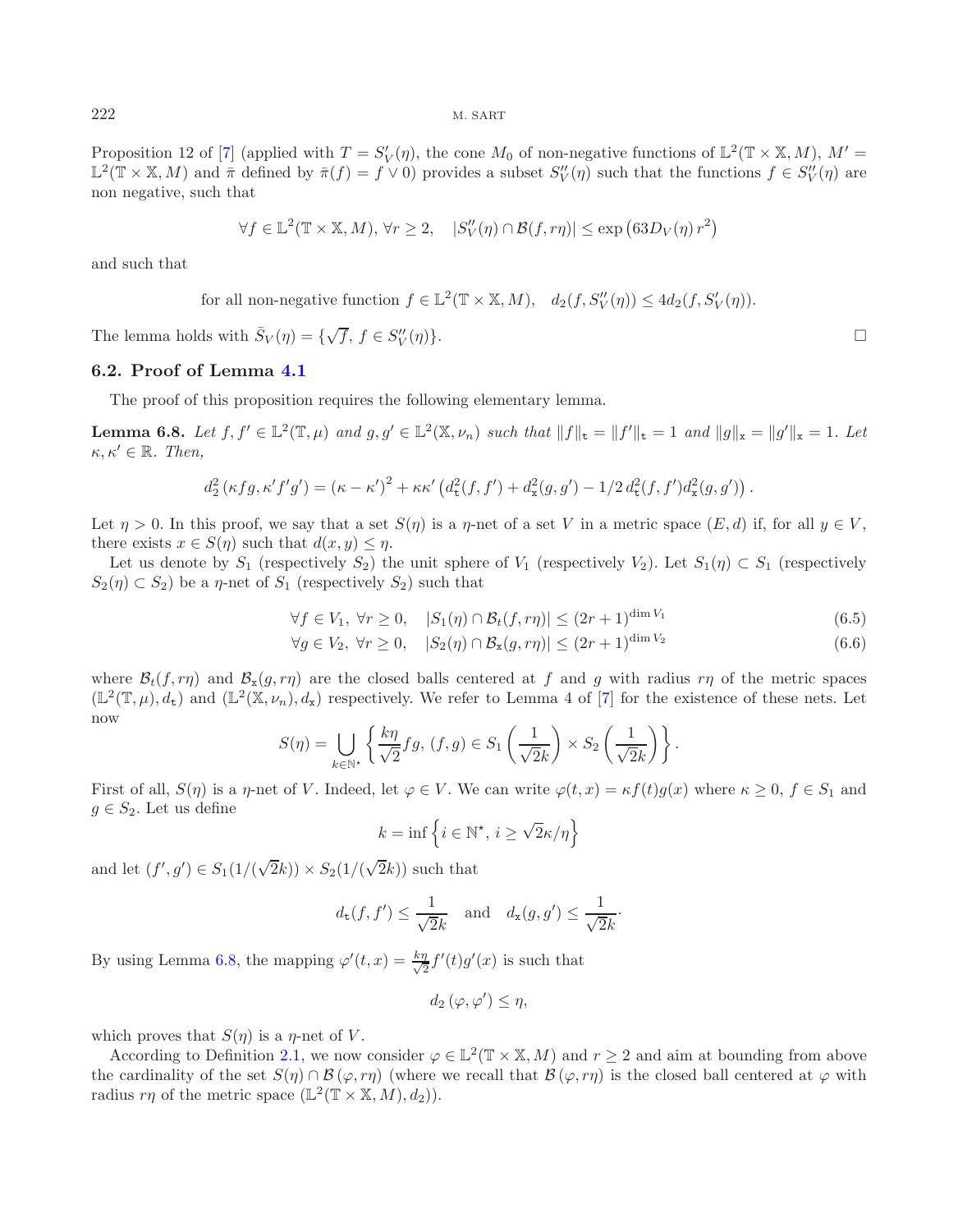For this purpose, we begin to assume that  $\varphi$  belongs to  $S(\eta)$ , which implies that the function can be written as  $\varphi(t,x) = \kappa f(t)q(x)$ . We introduce

$$
\mathcal{K} = \left\{ \frac{k\eta}{\sqrt{2}}, \, k \in \mathbb{N}^*, \, \left| \frac{k\eta}{\sqrt{2}} - \kappa \right| \le r\eta \right\}
$$

and for all  $\kappa' \in \mathcal{K}$ ,

$$
\mathcal{C}(\kappa') = \left( S_1\left(\frac{\eta}{2\kappa'}\right) \cap \mathcal{B}_{\mathsf{t}}\left(f, 6r^2 \frac{\eta}{2\kappa'}\right) \right) \times \left( S_2\left(\frac{\eta}{2\kappa'}\right) \cap \mathcal{B}_{\mathsf{x}}\left(g, 6r^2 \frac{\eta}{2\kappa'}\right) \right).
$$

Let

<span id="page-19-0"></span>
$$
T(\eta) = \{\kappa' f' g', \ \kappa' \in \mathcal{K}, \ (f', g') \in \mathcal{C}(\kappa')\}.
$$

We shall prove that

$$
S(\eta) \cap \mathcal{B}(\kappa fg, r\eta) \subset T(\eta). \tag{6.7}
$$

We then upper-bound the cardinality of  $S(\eta) \cap B(\kappa fg, r\eta)$  by bounding from above the cardinality of  $T(\eta)$ .

Let  $\varphi' \in S(\eta) \cap \mathcal{B}(\kappa f g, r\eta)$ . There exist  $\kappa'$ , f' and g' such that  $\varphi' = \kappa' f' g'$  and we derive from Lemma [6.8](#page-18-0) that

$$
(\kappa - \kappa')^2 \le d_2^2(\varphi, \varphi') \le r^2 \eta^2,
$$

which implies that  $\kappa' \in \mathcal{K}$ . We now distinguish several cases.

• Suppose that

$$
\left(\int_{\mathbb{T}} f(t)f'(t) d\mu(t)\right) \left(\int_{\mathbb{X}} g(x)g'(x) d\nu_n(x)\right) < 0.
$$

We then have  $d_2^2(\varphi, \varphi') \geq \kappa^2 + \kappa'^2$ . Since  $\kappa \geq \eta/\sqrt{2}$ ,  $\kappa' \leq \kappa + r\eta$  and  $r \geq 2$ ,

$$
\frac{\kappa'}{\kappa} \le 1 + \sqrt{2}r \le \frac{3}{2}r.
$$

Thus,  $d_2^2(\varphi, \varphi') \ge 4\kappa'^2/(9r^2)$ . Since  $f, f' \in S_1$  and  $g, g' \in S_2$ ,

$$
||f - f'||_{\mathbf{t}}^2 \le 4
$$
 and  $||g - g'||_{\mathbf{x}}^2 \le 4$ 

and thus

$$
||f - f'||_{\mathfrak{r}}^2 \leq \frac{9r^2}{\kappa'^2} d_2^2(\varphi, \varphi') \leq \frac{9r^4}{\kappa'^2} \eta^2
$$
  

$$
||g - g'||_{\mathfrak{x}}^2 \leq \frac{9r^2}{\kappa'^2} d_2^2(\varphi, \varphi') \leq \frac{9r^4}{\kappa'^2} \eta^2.
$$

We then have

$$
f' \in S_1\left(\frac{\eta}{2\kappa'}\right) \cap \mathcal{B}_{\mathsf{t}}\left(f, 6r^2 \frac{\eta}{2\kappa'}\right) \quad \text{and} \quad g' \in S_2\left(\frac{\eta}{2\kappa'}\right) \cap \mathcal{B}_{\mathsf{x}}\left(g, 6r^2 \frac{\eta}{2\kappa'}\right)
$$

that is  $(f', g') \in \mathcal{C}(\kappa')$  and thus  $\varphi' \in T(\eta)$ .

• If now,

$$
\int_{\mathbb{T}} f(t) f'(t) d\mu(t) > 0 \quad \text{and} \quad \int_{\mathbb{X}} g(x) g'(x) d\nu_n(x) > 0,
$$

then  $d_{\tau}^2(f, f') \leq 2$  and  $d_{\tau}^2(g, g') \leq 2$ . We then derive from Lemma [6.8](#page-18-0) and from the elementary inequality

$$
\frac{1}{2}(y_1 + y_2) \le y_1 + y_2 - \frac{1}{2}y_1y_2 \quad \text{for all } y_1, y_2 \in [0, 2],
$$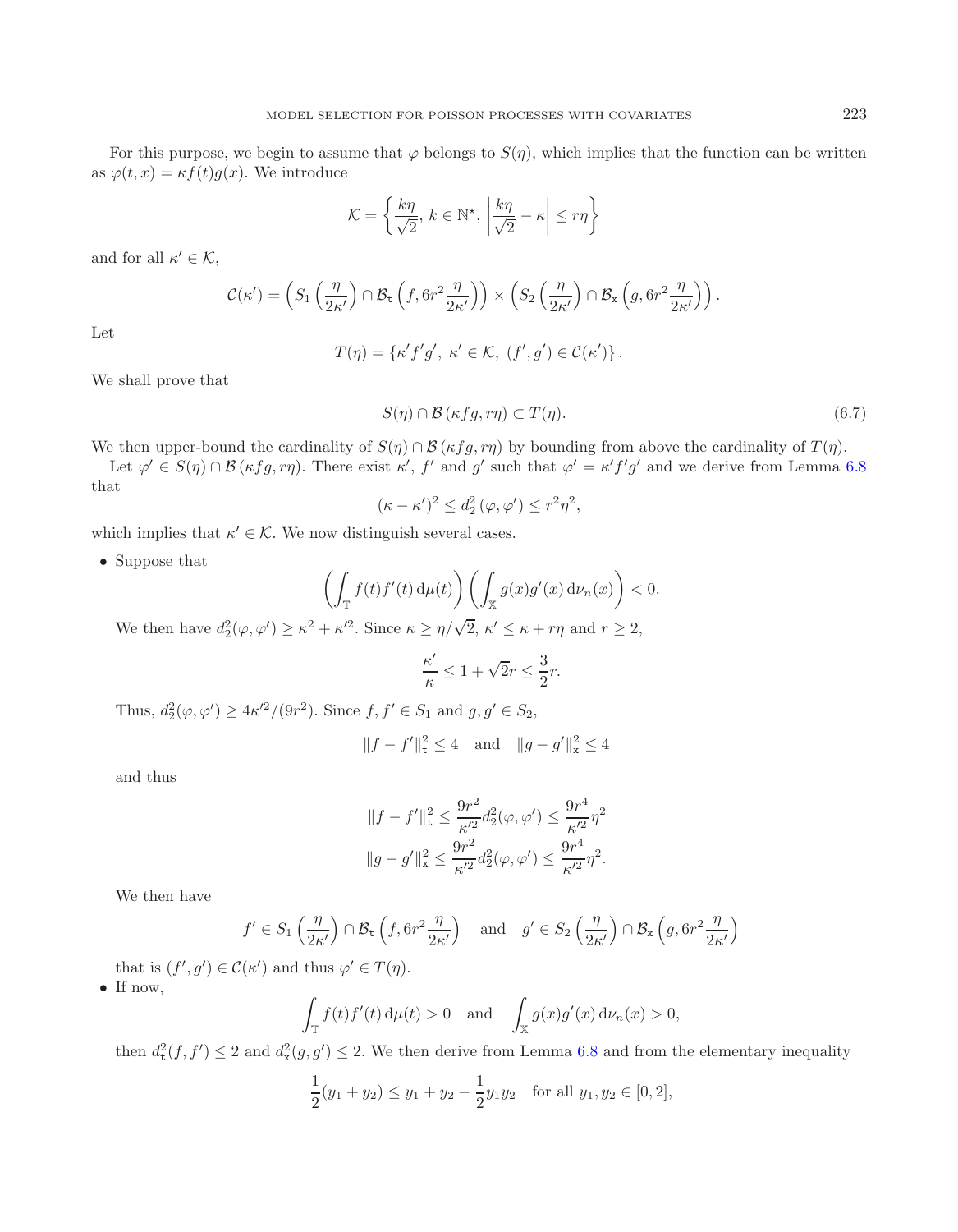that

$$
(\kappa - \kappa')^2 + \frac{\kappa \kappa'}{2} \left( d_\mathsf{t}^2(f, f') + d_\mathsf{x}^2(g, g') \right) \leq d_2^2 \left( \varphi, \varphi' \right) \leq r^2 \eta^2.
$$

Hence,

$$
d_{\texttt{t}}^2(f,f') + d_{\texttt{x}}^2(g,g') \leq \frac{2r^2\eta^2}{\kappa\kappa'}\cdotp
$$

By using the inequality  $\kappa'/\kappa \leq 3/2r$  proved in the first point, we deduce

$$
f' \in S_1\left(\frac{\eta}{2\kappa'}\right) \cap \mathcal{B}_{\mathsf{t}}\left(f, 2\sqrt{3}r^{3/2}\frac{\eta}{2\kappa'}\right) \quad \text{and} \quad g' \in S_2\left(\frac{\eta}{2\kappa'}\right) \cap \mathcal{B}_{\mathsf{x}}\left(g, 2\sqrt{3}r^{3/2}\frac{\eta}{2\kappa'}\right).
$$

Since  $2\sqrt{3}r^{3/2} \leq 6r^2$  (because  $r \geq 2$ ), we have  $(f', g') \in \mathcal{C}(\kappa')$  and thus  $\varphi' \in T(\eta)$ . • Finally, assume that

$$
\int_{\mathbb{T}} f(t) f'(t) d\mu(t) < 0 \quad \text{and} \quad \int_{\mathbb{X}} g(x) g'(x) d\nu_n(x) < 0.
$$

Note that the function  $\varphi'$  can also be written as  $\varphi' = \kappa'(-f')(-g')$ . We then deduce from the second point that

$$
-f' \in S_1\left(\frac{\eta}{2\kappa'}\right) \cap \mathcal{B}_{\mathsf{t}}\left(f, 2\sqrt{3}r^{3/2}\frac{\eta}{2\kappa'}\right) \text{ and } -g' \in S_2\left(\frac{\eta}{2\kappa'}\right) \cap \mathcal{B}_{\mathsf{x}}\left(g, 2\sqrt{3}r^{3/2}\frac{\eta}{2\kappa'}\right)
$$

and thus  $(-f', -g') \in \mathcal{C}(\kappa')$ . Hence,  $\varphi' \in T(\eta)$  as wished.

We thus have proved  $(6.7)$  and therefore

$$
|S(\eta) \cap \mathcal{B}(\kappa fg, r\eta)| \leq \sum_{\kappa' \in \mathcal{K}} |\mathcal{C}(\kappa')|.
$$

Now, note that  $|\mathcal{K}| \leq 2$ √  $2r + 1$ . By using [\(6.5\)](#page-18-1) and [\(6.6\)](#page-18-1), for all  $\kappa'$ ,

$$
|\mathcal{C}(\kappa')| \le (12r^2 + 1)^{\dim V_1 + \dim V_2}.
$$

Consequently, we have proved

$$
\forall \varphi \in S(\eta), \forall r \geq 2, \quad |S(\eta) \cap \mathcal{B}(\varphi, r\eta)| \leq (2\sqrt{2}r+1) (12r^2+1)^{\dim V_1 + \dim V_2}.
$$

Let us recall that we must to upper bound the cardinality of  $S(\eta) \cap \mathcal{B}(\varphi, r\eta)$  for all  $\varphi \in \mathbb{L}^2(\mathbb{T} \times \mathbb{X}, M)$ . For this, if  $\varphi \in \mathbb{L}^2(\mathbb{T} \times \mathbb{X}, M)$ , may be  $|S(\eta) \cap \mathcal{B}(\varphi, r\eta)| = 0$ . If not, there exists  $\varphi' \in S(\eta) \cap \mathcal{B}(\varphi, r\eta)$  and thus

$$
|S(\eta) \cap \mathcal{B}(\varphi, r\eta)| \leq |S(\eta) \cap \mathcal{B}(\varphi', 2r\eta)|.
$$

Therefore, for all  $\varphi \in \mathbb{L}^2(\mathbb{T} \times \mathbb{X}, M)$ ,

$$
\forall r \geq 2, \quad |S(\eta) \cap \mathcal{B}(\varphi, r\eta)| \leq (4\sqrt{2}r+1) (48r^2+1)^{\dim V_1 + \dim V_2}.
$$

The conclusion follows from the elementary inequalities

$$
\forall r \ge 2
$$
,  $4\sqrt{2}r + 1 \le e^{1.4r^2}$  and  $48r^2 + 1 \le e^{1.4r^2}$ .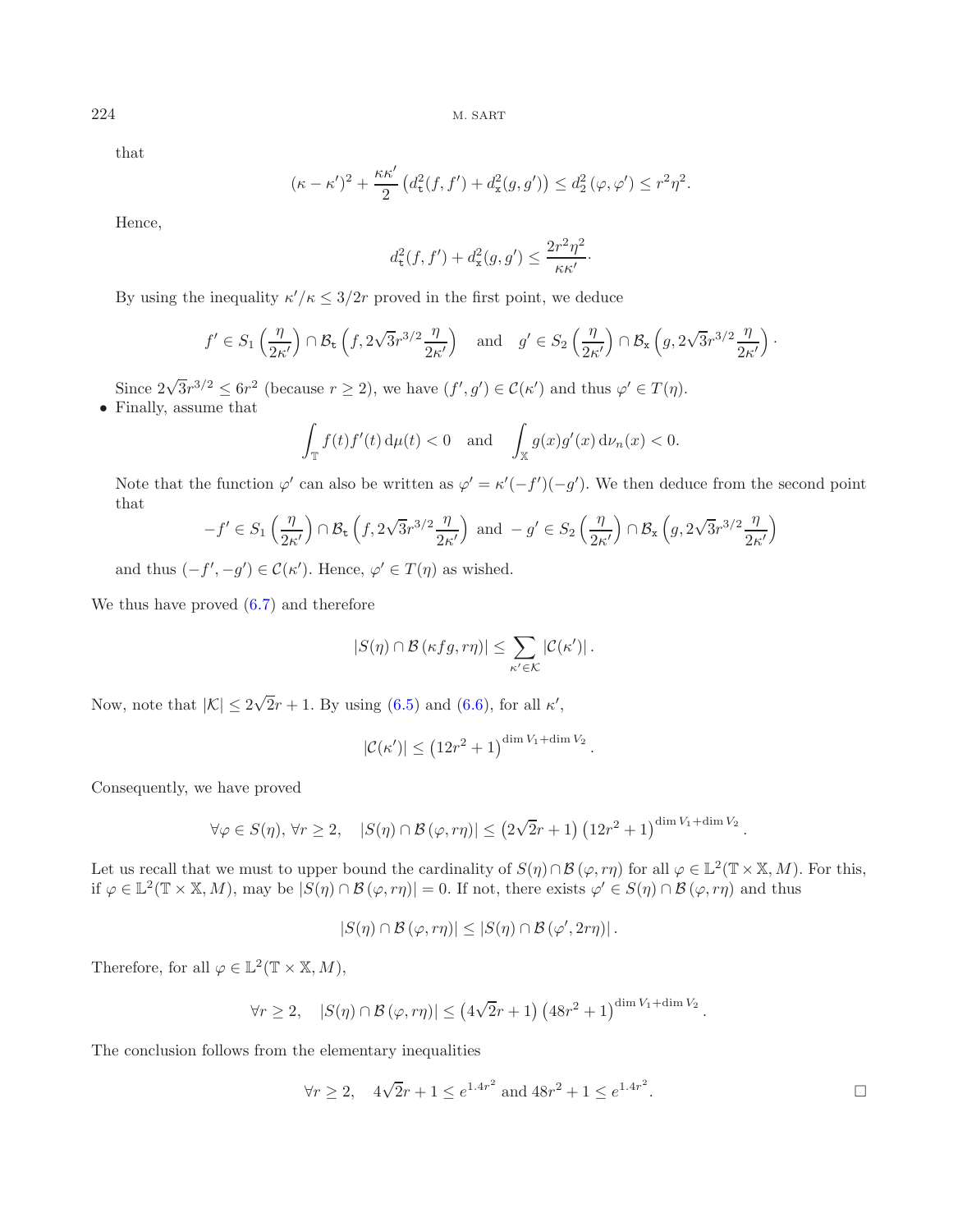## **6.3. Proof of Proposition [4.2](#page-5-2)**

For all pair  $(V_1, V_2) \in V_1 \times V_2$ , we define the set V by relation [\(4.2\)](#page-5-0). Let then V be the collection of all V when  $(V_1, V_2)$  varies among  $\mathbb{V}_1 \times \mathbb{V}_2$ . Let  $\overline{\Delta}$  be the mapping on  $\mathbb {V}$  defined by

$$
\overline{\Delta}(V) = \Delta_1(V_1) + \Delta_2(V_2)
$$

when V corresponds to  $(V_1, V_2)$ . We apply Theorem [2.2](#page-3-1) with V and  $\overline{\Delta}$  to derive an estimator  $\hat{s}$  such that

$$
C\mathbb{E}\left[H^2(s,\hat{s})\right] \leq \inf_{V \in \mathbb{V}} \left\{ d_2^2\left(\sqrt{s},V\right) + \frac{\dim V_1 + \dim V_2 + 1 + \Delta_1(V_1) + \Delta_2(V_2)}{n} \right\}.
$$

Let  $\kappa v_1v_2 \in \mathscr{F}$ , and let  $(v'_1, v'_2) \in V_1 \times V_2$  such that  $||v'_1||_t = ||v'_2||_x = 1$ . The preceding inequality implies

$$
C'\mathbb{E}\left[H^2(s,\hat{s})\right] \le d_2^2\left(\sqrt{s}, \kappa v_1 v_2\right) + \kappa^2 d_2^2\left(v_1 v_2, v_1' v_2'\right) + \frac{\dim V_1 \vee 1 + \dim V_2 \vee 1 + \Delta_1(V_1) + \Delta_2(V_2)}{n}
$$

where  $C' = C/2$ . By using Lemma [6.8](#page-18-0) (Sect. 6.2),

$$
d_2^2(v_1v_2, v'_1v'_2) \le d_{\mathbf{t}}^2(v_1, v'_1) + d_{\mathbf{x}}^2(v_2, v'_2).
$$

By taking the infimum over all  $v'_1$  and  $v'_2$ ,

$$
C'\mathbb{E}\left[H^2(s,\hat{s})\right] \le d_2^2\left(\sqrt{s}, \kappa v_1 v_2\right) + \kappa^2 d_\text{t}^2(v_1, S_1) + \frac{\dim V_1 \vee 1 + \Delta_1(V_1)}{n} + \kappa^2 d_\text{x}^2(v_2, S_2) + \frac{\dim V_2 \vee 1 + \Delta_2(V_2)}{n}
$$

where  $S_1$  and  $S_2$  are the unit spheres of  $V_1$  and  $V_2$ , respectively.

Now, remark that

$$
d_{\mathbf{t}}(v_1, S_1) \leq 2d_{\mathbf{t}}(v_1, V_1)
$$
 and  $d_{\mathbf{x}}(v_2, S_2) \leq 2d_{\mathbf{x}}(v_2, V_2)$ .

Indeed, if  $w_1$  is the projection of  $v_1$  on  $V_1$ , then

$$
d_{\mathbf{t}}(v_1, S_1) \leq \left\| v_1 - \frac{w_1}{\|w_1\|_{\mathbf{t}}} \right\|_{\mathbf{t}} \leq \|v_1 - w_1\|_{\mathbf{t}} + \left\| w_1 - \frac{w_1}{\|w_1\|_{\mathbf{t}}} \right\|_{\mathbf{t}}.
$$

Now,

$$
\left\|w_1 - \frac{w_1}{\|w_1\|_{\mathbf{t}}}\right\|_{\mathbf{t}} = \left|1 - \frac{1}{\|w_1\|_{\mathbf{t}}}\right| \|w_1\|_{\mathbf{t}} = |\|w_1\|_{\mathbf{t}} - 1|.
$$

Since  $||v_1||_{\mathtt{t}} = 1$ ,

$$
\left\| w_1 - \frac{w_1}{\|w_1\|_{\mathbf{t}}} \right\|_{\mathbf{t}} = \left| \|w_1\|_{\mathbf{t}} - \|v_1\|_{\mathbf{t}} \right| \leq \|v_1 - w_1\|_{\mathbf{t}}.
$$

Since  $||v_1 - w_1||_t = d_t(v_1, V_1)$ , we have  $d_t(v_1, S_1) \leq 2d_t(v_1, V_1)$ . The proof of the inequality  $d_x(v_2, S_2) \leq$  $2d_{\mathbf{x}}(v_2, V_2)$  is similar.

The conclusion follows.  $\Box$ 

$$
^{225}
$$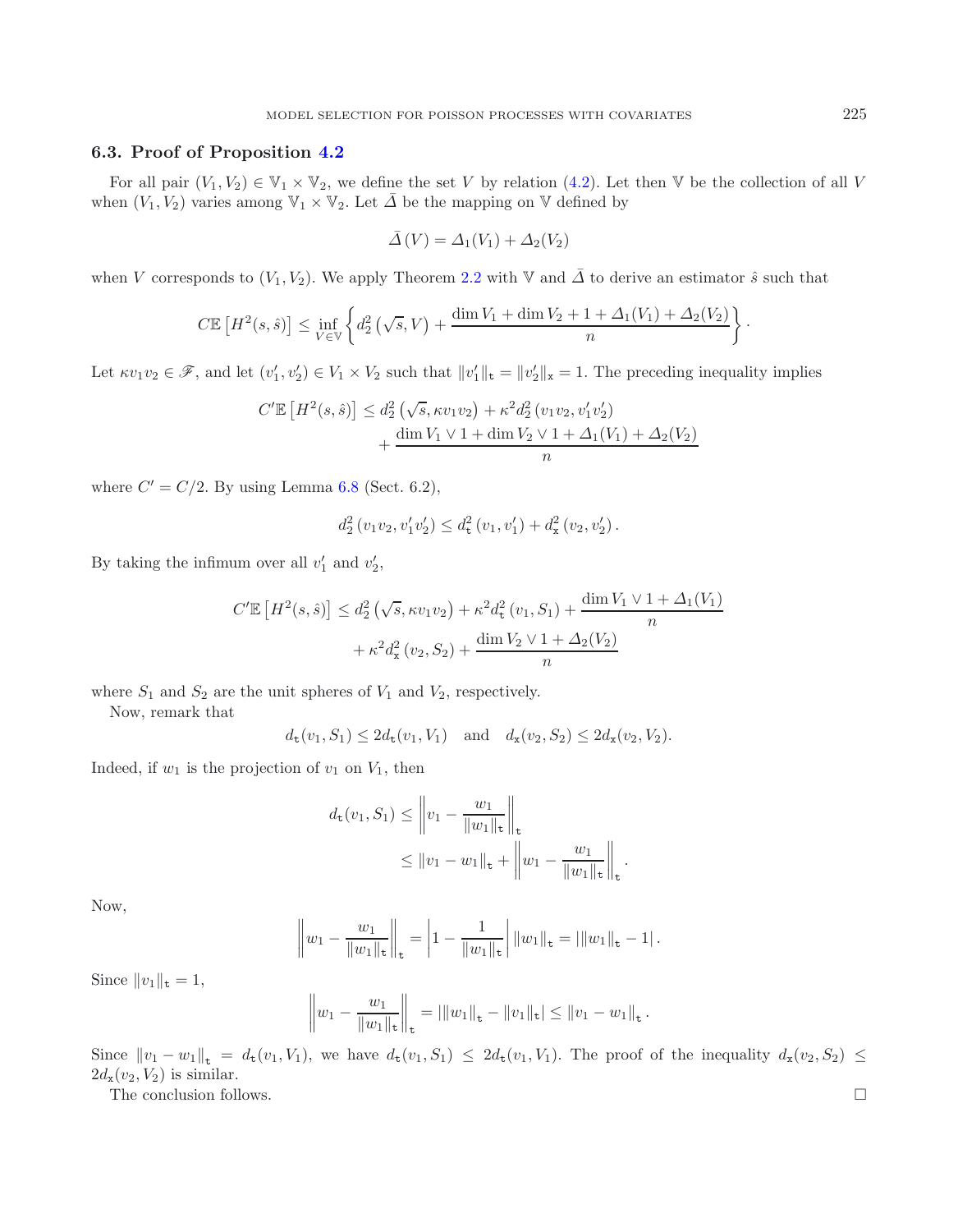# **6.4. Proof of Lemma [4.6](#page-7-4)**

For all  $b, b' \in (-1/2, +\infty)$ ,

$$
\int_0^1 \left(\sqrt{2b+1}t^b - \sqrt{2b'+1}t^{b'}\right)^2 dt = \frac{4(b-b')^2}{(1+b+b')\left(\sqrt{2b+1} + \sqrt{2b'+1}\right)^2}
$$

and thus

$$
\frac{(b-b')^{2}}{(1+2(b\vee b'))^{2}} \leq \int_{0}^{1} \left(\sqrt{2b+1}t^{b} - \sqrt{2b'+1}t^{b'}\right)^{2} dt \leq \frac{(b-b')^{2}}{(1+2(b\wedge b'))^{2}}
$$

which ends the proof.

## **6.5. Proof of Lemma [4.7](#page-7-5)**

For  $b > 0$ , we define

$$
g_b(t) = \frac{f_b(t)}{\|f_b\|_{\mathsf{t}}} = \frac{2^{k/2}b^{1/2 + k/2}}{\sqrt{k/2 k!}} t^{k/2} e^{-bt}.
$$

For all  $b, b' > 0$ ,

$$
\frac{1}{2} \int_0^\infty (g_b(t) - g_{b'}(t))^2 dt = 1 - \frac{\left(2\sqrt{bb'}\right)^{k+1}}{(b+b')^{k+1}} \n= \frac{\sum_{j=0}^k (b+b')^{k-j} (2\sqrt{bb'})^j}{(b+b')^{k+1} (\sqrt{b} + \sqrt{b'})^2} (b-b')^2 \n= \frac{1}{(b+b')(\sqrt{b} + \sqrt{b'})^2} \sum_{j=0}^k \left(\frac{2\sqrt{bb'}}{b+b'}\right)^j (b-b')^2.
$$

Consequently,

$$
\frac{1}{8(b \vee b')^{2}} (b - b')^{2} \le \frac{1}{2} \int_{0}^{\infty} (g_{b}(t) - g_{b'}(t))^{2} dt \le \frac{k + 1}{8(b \wedge b')^{2}} (b - b')^{2}
$$

which concludes the proof.

## **6.6. Proof of Proposition [4.9](#page-8-0)**

<span id="page-22-2"></span>We generalize Lemma [4.1](#page-5-3) for some new spaces. The proof of the following lemma is analogous to the one of Lemma [4.1](#page-5-3) and will not be detailed.

<span id="page-22-0"></span>**Lemma 6.9.** *Let*  $V_1$  *and*  $V_2$  *be subsets of the unit spheres of*  $\mathbb{L}^2(\mathbb{T}, \mu)$  *and*  $\mathbb{L}^2(\mathbb{X}, \nu_n)$  *respectively. For each*  $i \in \{1,2\}$ , we assume that there exist positive numbers  $\rho_i, \bar{\rho}_i$ , a subset  $W_i$  of a finite dimensional normed linear *space*  $(\tilde{W}_1, |\cdot|_1)$  *and a surjective map*  $\Phi_i$  *from*  $W_1$  *onto*  $\overline{V}_i$  *such that:* 

$$
\forall (x, y) \in W_1, \quad \underline{\rho_1}|x - y|_1 \le d_\mathsf{t}(\Phi_1(x), \Phi_1(y)) \le \bar{\rho}_1|x - y|_1 \tag{6.8}
$$

$$
\forall (x, y) \in W_2, \quad \underline{\rho_2}|x - y|_2 \le d_x(\Phi_2(x), \Phi_2(y)) \le \bar{\rho}_2|x - y|_2. \tag{6.9}
$$

<span id="page-22-1"></span>*The set*

$$
V = \{ \kappa v_1 v_2, (v_1, v_2) \in V_1 \times V_2, \, \kappa \in [0, +\infty) \}
$$

 $\Box$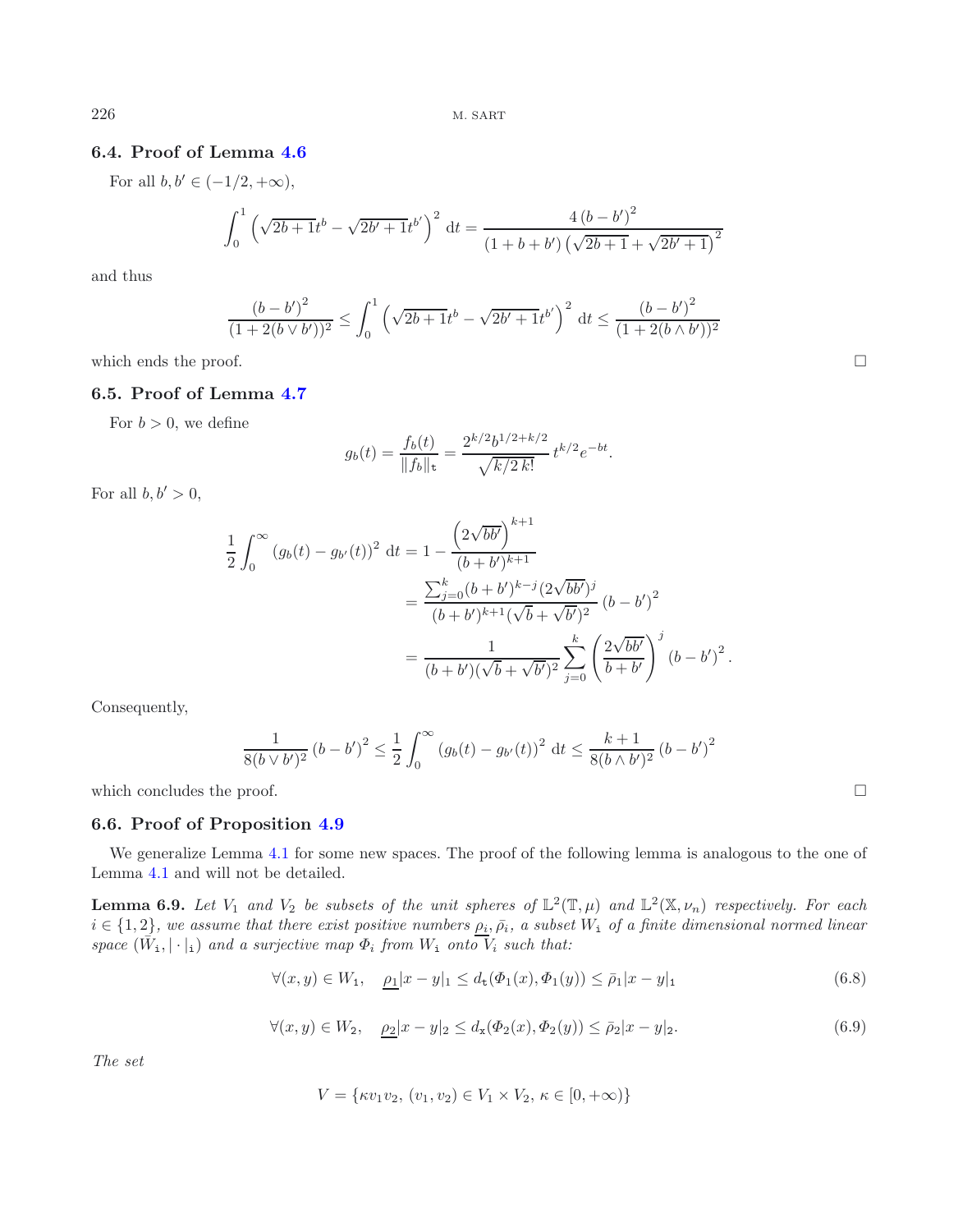*has a finite metric dimension bounded by*

$$
D_V = C \left[ 1 + \log \left( 1 + \frac{\bar{\rho}_1}{\underline{\rho_1}} \right) \dim \bar{W}_1 + \log \left( 1 + \frac{\bar{\rho}_2}{\underline{\rho_2}} \right) \dim \bar{W}_2 \right]
$$

*where* C *is a universal constant.*

**Lemma 6.10.** *Let for all*  $r, R \in (b_0, +\infty)$ *, such that*  $R > r$ *,*  $V_t(r, R)$  *be the set defined by* 

$$
V_{\mathsf{t}}(r,R) = \left\{ \frac{u_b}{\|u_b\|_{\mathsf{t}}}, \, b \in [r,R] \right\}.
$$

*Condition* [\(6.8\)](#page-22-0) *holds with* dim  $\bar{W}_1 = 1$ ,  $\rho_1 = \rho(R)$  *and*  $\bar{\rho_1} = \bar{\rho}(r)$ *.* 

<span id="page-23-0"></span>**Lemma 6.11.** *For all positive number*  $\rho$  *and*  $W \in \mathbb{W}$ *, let* 

$$
V_2(W,\rho)=\left\{\frac{v_{\boldsymbol{\theta}}}{\|\boldsymbol{v}_{\boldsymbol{\theta}}\|_{\mathbf{x}}},\,\boldsymbol{\theta}\in W,\,\|\boldsymbol{\theta}\|\leq\rho\right\}.
$$

*There exists a finite dimensional normed linear space*  $(\bar{W}_2, |\cdot|_2)$  *and a map*  $\Phi_2$  *from*  $\bar{W}_2$  *onto*  $V_2(W, \rho)$  *such that condition* [\(6.9\)](#page-22-1) *holds with* dim  $\bar{W}_2 \leq \dim W$ ,  $\rho_2 = e^{-6\rho}$  *and*  $\bar{\rho}_2 = e^{6\rho}$ .

*Proof of Lemma [6.11.](#page-23-0)* For any integers  $i, j \in \mathbb{N}^*$ , let us denote by  $\varphi_{i,j}$  the linear form on  $\mathbb{R}^{k_2}$  defined by  $\varphi_{i,j}(\theta) = \langle x_i - x_j, \theta \rangle$  where  $\langle \cdot, \cdot \rangle$  is the standard scalar product on  $\mathbb{R}^{\tilde{k}_2}$ . Let  $W_1 = \bigcap_{i \neq j} \text{Ker}\, \varphi_{i,j}$  and let  $W_2$  such that  $W = W_1 \oplus W_2$  and such that  $\langle u, v \rangle = 0$  for all  $(u, v) \in W_1 \times W_2$ . Since the functions of  $\mathbb{L}^2(\mathbb{X}, \nu_n)$ are defined  $\nu_n$ -almost everywhere, the set  $V_2(W, \rho)$  can be written as

$$
V_2(W, \rho) = \Phi_2 \left( \{ \boldsymbol{\theta} \in W_2, \, \|\boldsymbol{\theta}\| \le \rho \} \right) \quad \text{where} \quad \Phi_2(\boldsymbol{\theta}) = \frac{v_{\boldsymbol{\theta}}}{\|v_{\boldsymbol{\theta}}\|_{\mathbf{x}}}.
$$

Indeed, let  $\theta \in W$  written as  $\theta = \theta_1 + \theta_2$  where  $\theta_1 \in W_1$  and  $\theta_2 \in W_2$ . Then, for all  $j \in \{1, \ldots, n\}$ ,

$$
\frac{v_{\theta}(x_j)}{\|v_{\theta}\|_{\mathbf{x}}} = \frac{\exp\left(\langle x_j, \theta \rangle\right)}{\sqrt{\frac{1}{n} \sum_{i=1}^n \exp\left(2\langle x_i, \theta \rangle\right)}}
$$
\n
$$
= \frac{\exp\left(\langle x_j, \theta_1 \rangle + \langle x_j, \theta_2 \rangle\right)}{\sqrt{\frac{1}{n} \sum_{i=1}^n \exp\left(2\langle x_i, \theta_1 \rangle + 2\langle x_j, \theta_2 \rangle\right)}}
$$
\n
$$
= \frac{v_{\theta_1}(x_j)}{\|v_{\theta_1}\|_{\mathbf{x}}}
$$

and thus  $\Phi_2(\theta) = \Phi_2(\theta_1)$ ,  $\nu_n$ -almost everywhere.

For all  $x \in \mathbb{X}$ , let  $\Psi_x$  be the function defined from X into R by  $\Psi_x(\theta) = \Phi_2(\theta)(x) = v_\theta(x)/\|v_\theta\|_x$ . We derive from some calculus that the differential of  $\Psi_x$  at the point  $\theta \in W_2$ , denoted by  $d\Psi_x(\theta)$ , is

$$
\forall h \in \mathbb{R}^{k_2}, \quad d\Psi_x(\boldsymbol{\theta}) \cdot h = \frac{\frac{1}{n} \sum_{i=1}^n \exp\left(2 \langle \boldsymbol{\theta}, x_i \rangle + \langle \boldsymbol{\theta}, x \rangle\right) \left(\langle x - x_i, h \rangle\right)}{\left(\frac{1}{n} \sum_{i=1}^n \exp\left(2 \langle \boldsymbol{\theta}, x_i \rangle\right)\right)^{3/2}}.
$$

In particular, we have

$$
\forall h \in \mathbb{R}^{k_2}, \quad \frac{e^{-6\rho}}{n} \sum_{i=1}^n |\langle x - x_i, h \rangle| \le |d\Psi_x(\boldsymbol{\theta}) \cdot h| \le \frac{e^{6\rho}}{n} \sum_{i=1}^n |\langle x - x_i, h \rangle|.
$$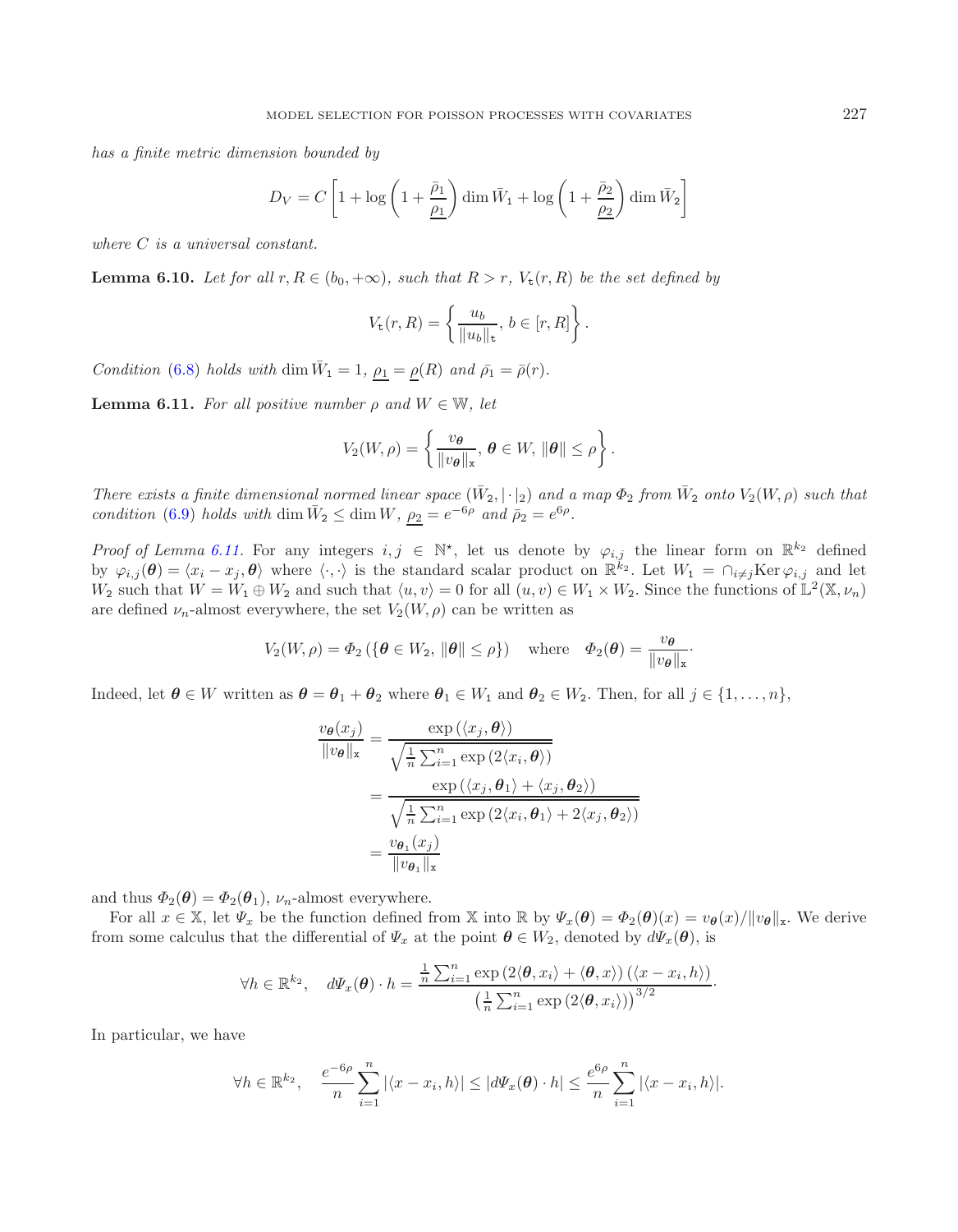If we endow  $W_2$  with the norm  $|\cdot|_2$  defined by

$$
\forall \theta \in W_2, \quad |\theta|_2 = \sqrt{\frac{1}{n} \sum_{i=1}^n \left( \frac{1}{n} \sum_{j=1}^n |\langle x_i - x_j, \theta \rangle| \right)^2},
$$

the mean value theorem leads to

$$
\forall (\boldsymbol{\theta}_1, \boldsymbol{\theta}_2) \in W_2, \quad e^{-6\rho} |\boldsymbol{\theta}_1 - \boldsymbol{\theta}_2|_2 \le d_{\mathbf{x}} (\Phi_2(\boldsymbol{\theta}_1), \Phi_2(\boldsymbol{\theta}_2)) \le e^{6\rho} |\boldsymbol{\theta}_1 - \boldsymbol{\theta}_2|_2,
$$

which concludes the proof.

We now prove Proposition [4.9.](#page-8-0) We derive from Lemma [6.9](#page-22-2) that for all  $\rho \geq 1$ , all  $r, R > b_0$  and all  $W \in W$ , the set

$$
V(r, R, W, \varrho) = \{au_b v_{\theta}, a \in [0, +\infty), b \in [r, R], \theta' \in W, \|\theta'\| \le \varrho\}
$$

has a metric dimension bounded by

$$
CD_{V(r,R,W,\varrho)} = 1 + \varrho \dim W + \log \left( 1 + \frac{\bar{\rho}(r)}{\underline{\rho}(R)} \right)
$$

for some universal positive constant C.

Let us define the collection V by

$$
\mathbb{V} = \{ V (b_0 + 1/r, b_0 + R, W, \varrho) \, , \, W \in \mathbb{W}, \, r, R, \varrho \in \mathbb{N}^* \}
$$

and the map  $\bar{\Delta}$  on  $\mathbb{V}$  by

$$
\bar{\Delta}(V(r, R, W, \varrho)) = \Delta(W) + \log(2R^{2}) + \log(2r^{2}) + \log(2\varrho^{2}).
$$

We apply Theorem [2.2](#page-3-1) with  $(\mathbb{V}, \overline{\Delta})$  to build an estimator  $\hat{s}$ . For all  $W \in \mathbb{W}$ ,  $\rho, r, R \in \mathbb{N}^*$ ,  $\theta' \in W$  such that  $\|\boldsymbol{\theta}'\| \leq \varrho, a \in [0, +\infty), b \in [b_0 + 1/r, b_0 + R]$ , this estimator satisfies

$$
C' \mathbb{E}\left[H^2(s,\hat{s})\right] \leq d_2^2(\sqrt{s}, au_b v_{\theta'})
$$
  
 
$$
+ \frac{1 + \varrho \dim W + \log\left(1 + \frac{\bar{\rho}(b_0 + 1/r)}{\underline{\rho}(b_0 + R)}\right) + \Delta(W) + \log r + \log R + \log \varrho}{n}
$$

where  $C'$  is another universal positive constant.

We may roughly upper-bound the right-hand side of this inequality to get

$$
C''\mathbb{E}\left[H^2(s,\hat{s})\right] \le d_2^2(\sqrt{s}, au_b v_{\theta'})
$$
  
+ 
$$
\frac{1+\varrho \dim W + \log(1 \vee \bar{\rho}(b_0+1/r)) + |\log(1 \wedge \underline{\rho}(b_0+R))| + \Delta(W)}{n}
$$
  
+ 
$$
\frac{\log r + \log R + \log \varrho}{n}
$$

for some universal positive constant  $C''$ .

In particular, for all  $W \in \mathbb{W}$ ,  $\theta' \in W$ ,  $a \in [0, +\infty)$  and  $b \in I$ , we may use this inequality with  $R = \inf\{i \in I\}$  $\mathbb{N}^*, i \geq b - b_0$ ,  $r = \inf\{i \in \mathbb{N}^*, i \geq 1/(b - b_0)\}, \varrho = \inf\{i \in \mathbb{N}^*, i \geq ||\theta'||\}$  to derive

$$
C''' \mathbb{E} \left[ H^2(s, \hat{s}) \right] \le d_2^2(\sqrt{s}, au_b v_{\theta'}) + \frac{(1 \vee ||\theta'||)(1 \vee \dim W) + \Delta(W)}{n}
$$

$$
+ \frac{1}{n} \left\{ \log \left[ 1 \vee \bar{\rho} \left( b_0 + \frac{b - b_0}{b - b_0 + 1} \right) \right] + |\log \left( 1 \wedge \underline{\rho}(1 + b) \right)| + |\log(b - b_0)| \right\}
$$

where  $C^{\prime\prime\prime}$  is a universal positive constant.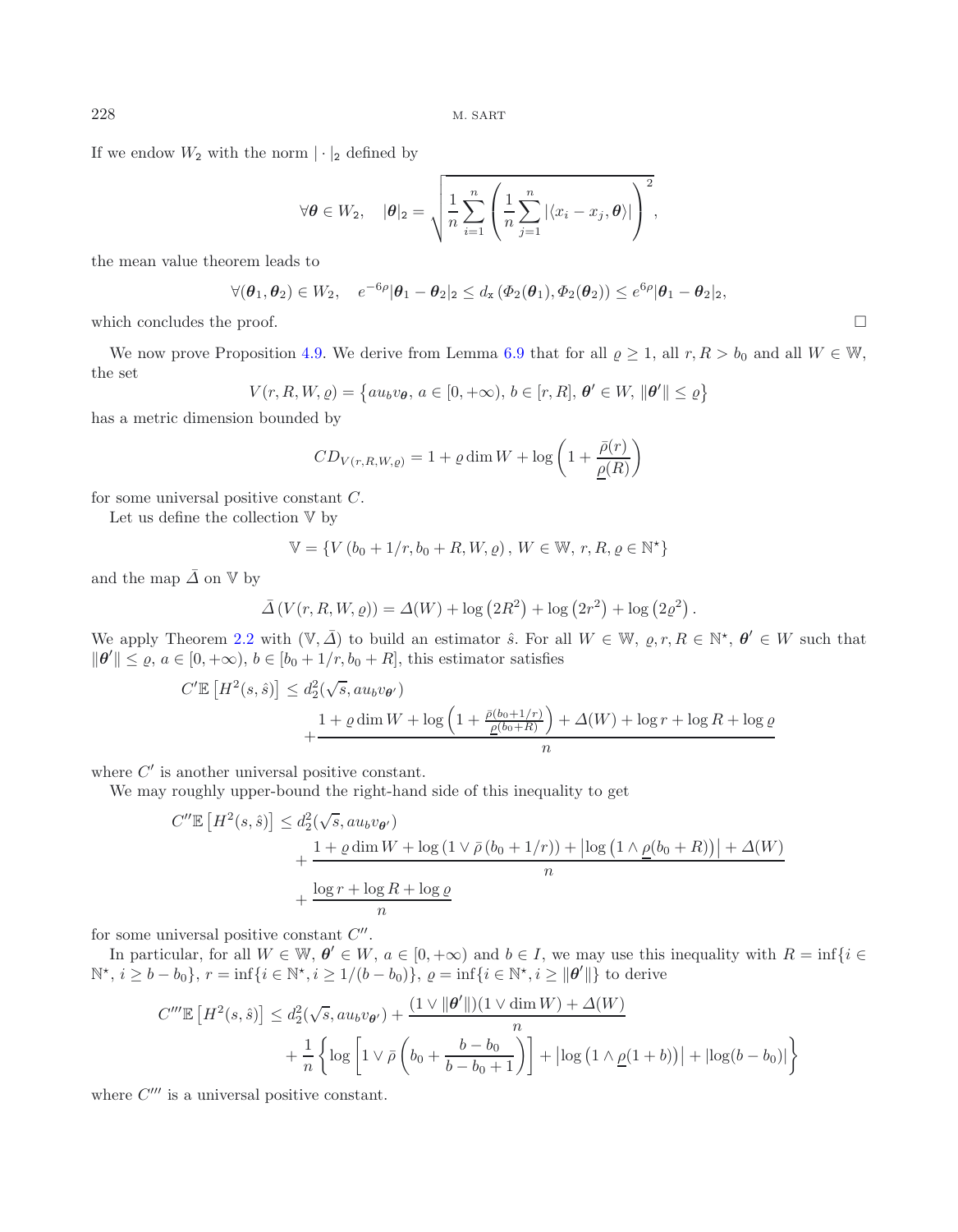Now, by using the triangular inequality, we have for all  $\boldsymbol{\theta} \in \mathbb{R}^{k_2}$ ,

$$
d_2^2(\sqrt{s}, au_b v_{\theta'}) \le 2 \left( d_2^2(\sqrt{s}, au_b v_{\theta}) + d_2^2(au_b v_{\theta}, au_b v_{\theta'}) \right)
$$
  

$$
\le 2 \left( d_2^2(\sqrt{s}, au_b v_{\theta}) + a^2 ||u_b||_t^2 d_x^2(v_{\theta}, v_{\theta'}) \right).
$$

Some calculus shows that  $d_{\mathbf{x}}(v_{\theta}, v_{\theta'}) \leq e^{\|\theta\| \vee \|\theta'\|} \|\theta - \theta'\|.$ 

Consequently, for all  $a \in [0, +\infty)$ ,  $b \in I$ ,  $\theta \in \mathbb{R}^k$ ,  $W \in W$ , we obtain (by taking  $\theta'$  the projection of  $\theta$  on  $W$ ),

$$
C''''\mathbb{E}\left[H^2(s,\hat{s})\right] \leq d_2^2(\sqrt{s}, au_b v_{\theta}) + a^2 \|u_b\|_{\mathcal{L}}^2 e^{2\|\theta\|} d^2(\theta, W) + \frac{(1 \vee \dim W)(1 \vee \|\theta\|) + \Delta(W)}{n} + \frac{1}{n} \left\{ \log \left[ 1 \vee \bar{\rho} \left( b_0 + \frac{b - b_0}{b - b_0 + 1} \right) \right] + |\log \left( 1 \wedge \underline{\rho}(1+b) \right) | + |\log(b - b_0)| \right\}
$$

where  $C''''$  is a universal positive constant. We conclude by taking the infimum over all  $W \in \mathbb{W}$ .

## **6.7. Proofs of Lemmas [5.2](#page-9-0) and [5.3](#page-9-2)**

*Proof of Lemma* [5.2](#page-9-0). We derive from some calculus that for all  $\theta_2, \theta_2' \in [-1/2+1/r_2, +\infty)$ ,

$$
\int_0^1 (t^{\theta_2} - t^{\theta'_2})^2 dt = \frac{2(\theta_2 - \theta'_2)^2}{(1 + 2\theta_2)(1 + \theta_2 + \theta'_2)(1 + 2\theta'_2)} \leq 2r_2^3(\theta_2 - \theta'_2)^2.
$$

Hence, for all  $(\theta_1, \theta_2), (\theta'_1, \theta'_2) \in [-r_1, r_1] \times [-1/2 + 1/r_2, +\infty),$ 

$$
\sqrt{\int_0^1 (\theta_1 t^{\theta_2} - \theta_1' t^{\theta_2'})^2 dt} \le \sqrt{\int_0^1 (\theta_1 - \theta_1')^2 t^{2\theta_2'} dt + \sqrt{\int_0^1 \theta_1^2 (t^{\theta_2} - t^{\theta_2'})^2 dt}}
$$
  
\n
$$
\le \frac{|\theta_1 - \theta_1'|}{\sqrt{2\theta_2' + 1}} + \frac{\sqrt{2}|\theta_1||\theta_2 - \theta_2'|}{\sqrt{(1 + 2\theta_2)(1 + \theta_2 + \theta_2')(1 + 2\theta_2')}}
$$
  
\n
$$
\le r_2^{1/2} |\theta_1 - \theta_1'| + \sqrt{2}r_1 r_2^{3/2} |\theta_2 - \theta_2'|.
$$

This ends the proof.

*Proof of Lemma* [5.3](#page-9-2). We derive from some calculus that for all  $\theta_2, \theta_2' \geq 1/r_2$ ,

$$
\int_0^\infty \left( t^{k/2} e^{-\theta_2 t} - t^{k/2} e^{-\theta_2 t} \right)^2 dt = \frac{k!}{2^{k+1}} \left( \frac{1}{\theta_2^k} + \frac{1}{\theta_2^{\prime k}} - \frac{2^{2+k}}{(\theta_2 + \theta_2^{\prime})^k} \right).
$$

If  $k = 0$ ,

$$
\int_0^\infty \left( t^{k/2} e^{-\theta_2 t} - t^{k/2} e^{-\theta_2' t} \right)^2 dt = \frac{(\theta_2' - \theta_2)^2}{2\theta_2'^2 \theta_2 + 2\theta_2' \theta_2^2} \le \frac{r_2^3}{4} (\theta_2' - \theta_2)^2
$$

while if  $k = 1$ ,

$$
\int_0^\infty \left( t^{k/2} e^{-\theta_2 t} - t^{k/2} e^{-\theta_2' t} \right)^2 dt = \frac{\theta_2'^2 + 4\theta_2' \theta_2 + \theta_2^2}{4\theta_2'^2 \theta_2^2 (\theta_2' + \theta_2)^2} (\theta_2' - \theta_2)^2
$$
  

$$
\leq \frac{3r_2^4}{8} (\theta_2' - \theta_2)^2.
$$

$$
\Box
$$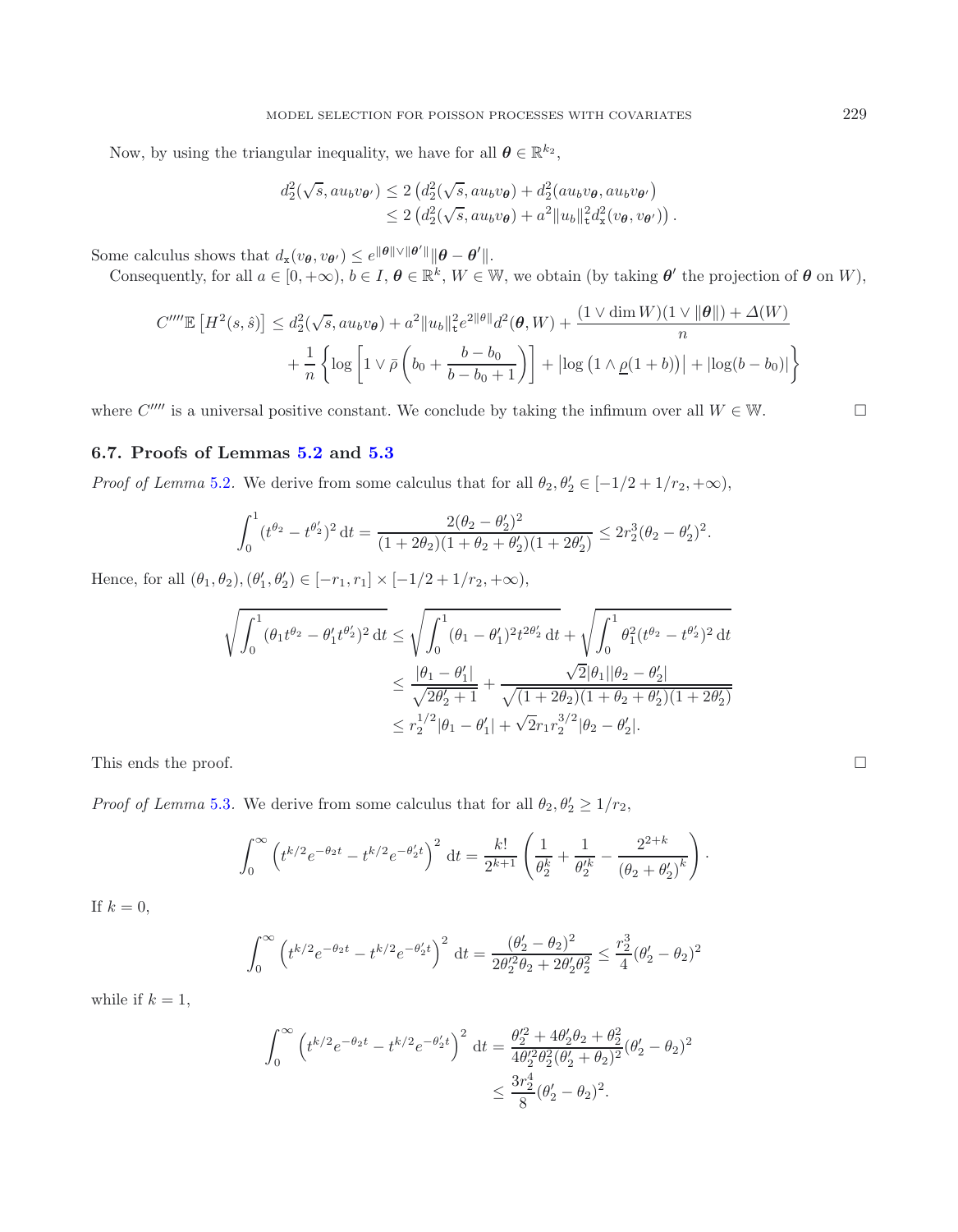Hence, for all  $(\theta_1, \theta_2), (\theta'_1, \theta'_2) \in [-r_1, r_1] \times [1/r_2, +\infty),$ 

<span id="page-26-0"></span>
$$
\sqrt{\int_0^\infty (\theta_1 t^{k/2} e^{-\theta_2 t} - \theta_1' t^{k/2} e^{-\theta_2' t})^2 dt} \le \sqrt{\int_0^\infty (\theta_1 - \theta_1')^2 t^k e^{-2\theta_2' t} dt + |\theta_1| \sqrt{\int_0^\infty (t^{k/2} e^{-\theta_2' t} - t^{k/2} e^{-\theta_2' t})^2 dt}.
$$

Now,

$$
\sqrt{\int_0^\infty (\theta_1 - \theta_1')^2 t^k e^{-2\theta_2' t} dt} = \frac{\sqrt{k!} |\theta_1 - \theta_1'|}{2^{(k+1)/2} \theta_2'^{(k+1)/2}},
$$

which ends the proof.

## **6.8. Proof of Theorem [5.5](#page-10-0)**

We start with the following proposition.

**Proposition 6.12.** *Suppose that Assumption* [5.1](#page-9-1) *holds. Let for all*  $j \in \{1, \ldots, k\}$ *, W<sub>j</sub> be a linear subspace of*  $\mathbb{L}^2(\mathbb{X}, \nu_n)$  *with finite dimension and*  $Z_j$  *be a bounded subset of*  $W_j$ *. Let then*  $\rho \in [0, +\infty)^k$  *such that for all*  $j \in \{1,\ldots,k\}, Z_j \subset \mathcal{B}_{\mathbf{x}}(0,\rho_j) = \{g \in \mathbb{L}^2(\mathbb{X},\nu_n), \|g\|_{\mathbf{x}} \leq \rho_j\}.$  Let  $m_1,\ldots,m_k \in \mathbb{R} \cup \{-\infty\}$  and  $M_1,\ldots,M_k \in \mathbb{R}$  $\mathbb{R} \cup \{\infty\}$  *be such that*  $\Theta = \mathbb{R}^k \cap \prod_{i=1}^k [m_i, M_i]$  *and let*  $\pi$  *be the map defined on*  $\mathbb{R}^k$  *by* 

$$
\pi(\boldsymbol{x}) = ((x_1 \vee m_1) \wedge M_1, \ldots, (x_k \vee m_k) \wedge M_k) \quad \text{for all } \boldsymbol{x} = (x_1, \ldots, x_k) \in \mathbb{R}^k.
$$

Let for all  $u \in \prod_{j=1}^{k} Z_j$ ,  $g_u$  be the function defined by

$$
g_{\mathbf{u}(x)}(t) = f_{\pi(\mathbf{u}(x))}(t)
$$
 for all  $(t, x) \in \mathbb{T} \times \mathbb{X}$ .

*Then, the set* V *defined by*

$$
V = \left\{ g_{\boldsymbol{u}}, \, \boldsymbol{u} \in \prod_{j=1}^k Z_j \right\}
$$

*has a metric dimension bounded by*

$$
D_V(\eta) = \frac{1}{2} \vee \frac{1}{4} \sum_{j=1}^k \log \left( 1 + 2 \left( \frac{kR_j}{\eta} \right)^{1/\alpha_j} \rho_j \right) \dim(W_j).
$$

*Proof of Proposition* [6.12](#page-26-0). As in the proof of Lemma [4.1,](#page-5-3) we say that a set  $S(\eta)$  is a  $\eta$ -net of a set V in a metric space  $(E, d)$  if, for all  $y \in V$ , there exists  $x \in S(\eta)$  such that  $d(x, y) \leq \eta$ .

Let  $\eta > 0$  and for  $j \in \{1, \ldots, k\},\$ 

$$
\eta_j = \left(\frac{\eta}{kR_j}\right)^{1/\alpha_j}
$$

.

Let  $Z'_j(\eta_j)$  be a maximal subset of  $Z_j$  such that  $d_x(x, y) > \eta_j$  for all  $x \neq y \in Z'_j(\eta)$ . This is a  $\eta_j$ -net of  $Z_j$  such that

$$
|Z'_j(\eta_j)| \leq |Z'_j(\eta_j) \cap \mathcal{B}_{\mathbf{x}}(0,\rho_j)|
$$

and by using Lemma 4 of [\[7\]](#page-31-7),

<span id="page-26-1"></span>
$$
|Z_j'(\eta_j)| \le \left(\frac{2\rho_j}{\eta_j} + 1\right)^{\dim W_j}.\tag{6.10}
$$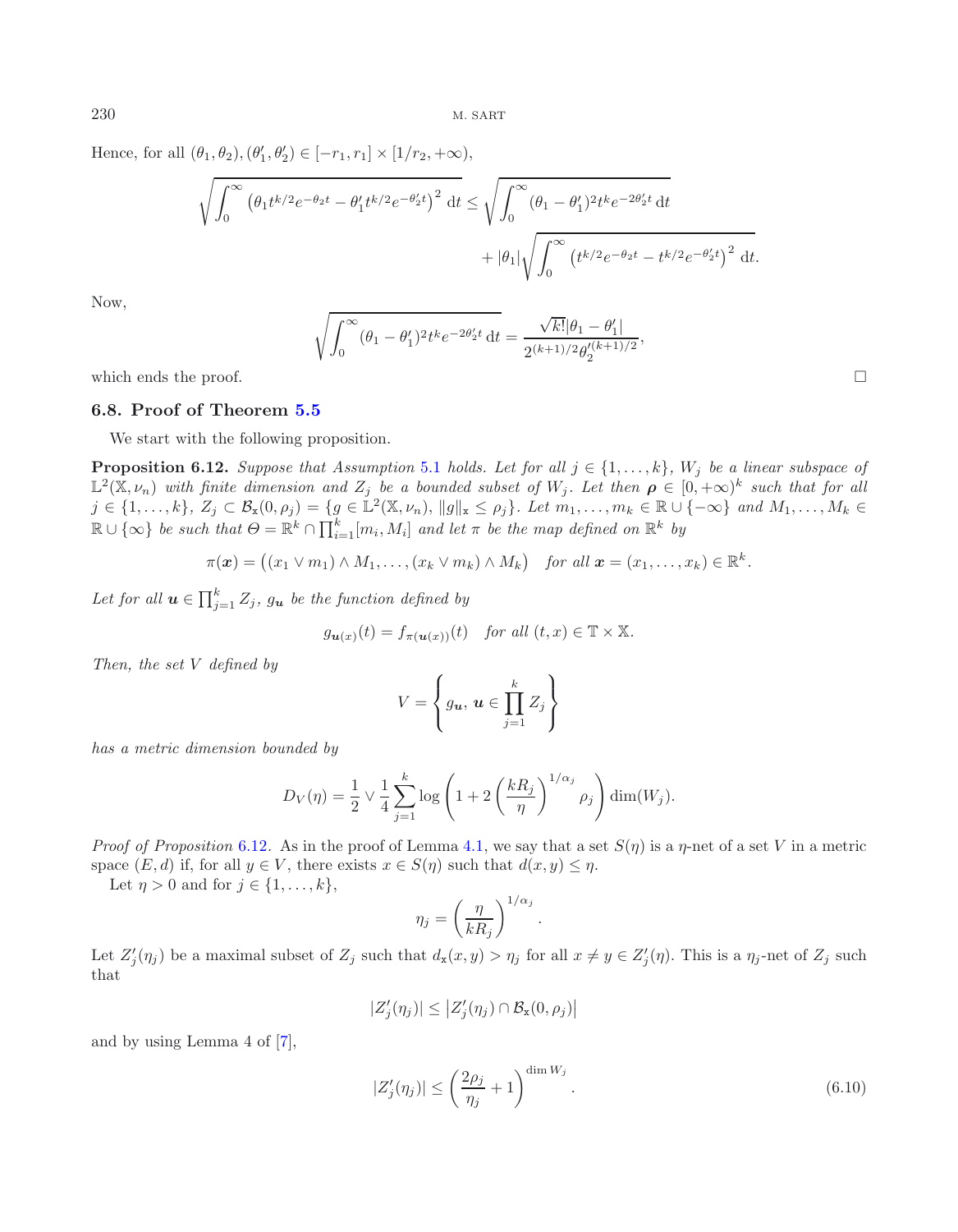To prove the proposition, we begin to show that the set

$$
S(\eta) = \left\{ g_{\boldsymbol{u}}, \, \boldsymbol{u} \in \prod_{j=1}^k Z'_j \left( \eta_j \right) \right\}
$$

is a  $\eta$ -net of V.

Let  $f \in V$  be the function of the form  $f(t, x) = g_{u(x)}(t) = f_{\pi(u(x))}(t)$  and for all  $j \in \{1, ..., k\}$ , let  $v_j \in Z'_j(\eta_j)$ such that  $d_{\mathbf{x}}(u_j, v_j) \leq \eta_j$ . We define  $\mathbf{v} = (v_1, \ldots, v_k)$  and  $g \in S(\eta)$  by  $g(t, x) = g_{\mathbf{v}(x)}(t) = f_{\pi(\mathbf{v}(x))}(t)$ . Then,

$$
||f - g||_2^2 = \frac{1}{n} \sum_{i=1}^n ||f_{\pi(u(x_i))}(\cdot) - f_{\pi(v(x_i))}(\cdot)||_t^2
$$
  

$$
\leq \frac{1}{n} \sum_{i=1}^n \left( \sum_{j=1}^k R_j |u_j(x_i) - v_j(x_i)|^{\alpha_j} \right)^2.
$$

By using the Cauchy–Schwarz's inequality,

$$
||f - g||_2^2 \le \frac{1}{n} \sum_{i=1}^n k \left( \sum_{j=1}^k R_j^2 |u_j(x_i) - v_j(x_i)|^{2\alpha_j} \right)
$$
  
 
$$
\le k \sum_{j=1}^k R_j^2 \left( \frac{1}{n} \sum_{i=1}^n |u_j(x_i) - v_j(x_i)|^{2\alpha_j} \right).
$$

By using the concavity of the map  $x \mapsto x^{\alpha_j}$ ,

$$
||f - g||_2^2 \le k \sum_{j=1}^k R_j^2 \left( \frac{1}{n} \sum_{i=1}^n |u_j(x_i) - v_j(x_i)|^2 \right)^{\alpha_j}
$$
  

$$
\le k \sum_{j=1}^k R_j^2 d_{\mathbf{x}}^{2\alpha_j}(u_j, v_j)
$$
  

$$
\le \eta^2
$$

as wished.

We now consider  $r \geq 2$ ,  $\varphi \in \mathbb{L}^{2}(\mathbb{T} \times \mathbb{X}, M)$  and aim at bounding from above the cardinality of  $S(\eta) \cap \mathcal{B}(\varphi, r\eta)$ . We have,

$$
|S(\eta) \cap \mathcal{B}(\varphi, r\eta)| \leq \prod_{j=1}^k |Z_j'(\eta_j)|.
$$

By using  $(6.10)$ ,

$$
|S(\eta) \cap \mathcal{B}(\varphi, r\eta)| \leq \prod_{j=1}^{k} \left( 2\left(\frac{kR_j}{\eta}\right)^{1/\alpha_j} \rho_j + 1 \right)^{\dim(W_j)} \leq \exp\left(\frac{1}{4} \sum_{j=1}^{k} \dim(W_j) \log\left(2\left(\frac{kR_j}{\eta}\right)^{1/\alpha_j} \rho_j + 1\right) r^2\right).
$$

This ends the proof.  $\Box$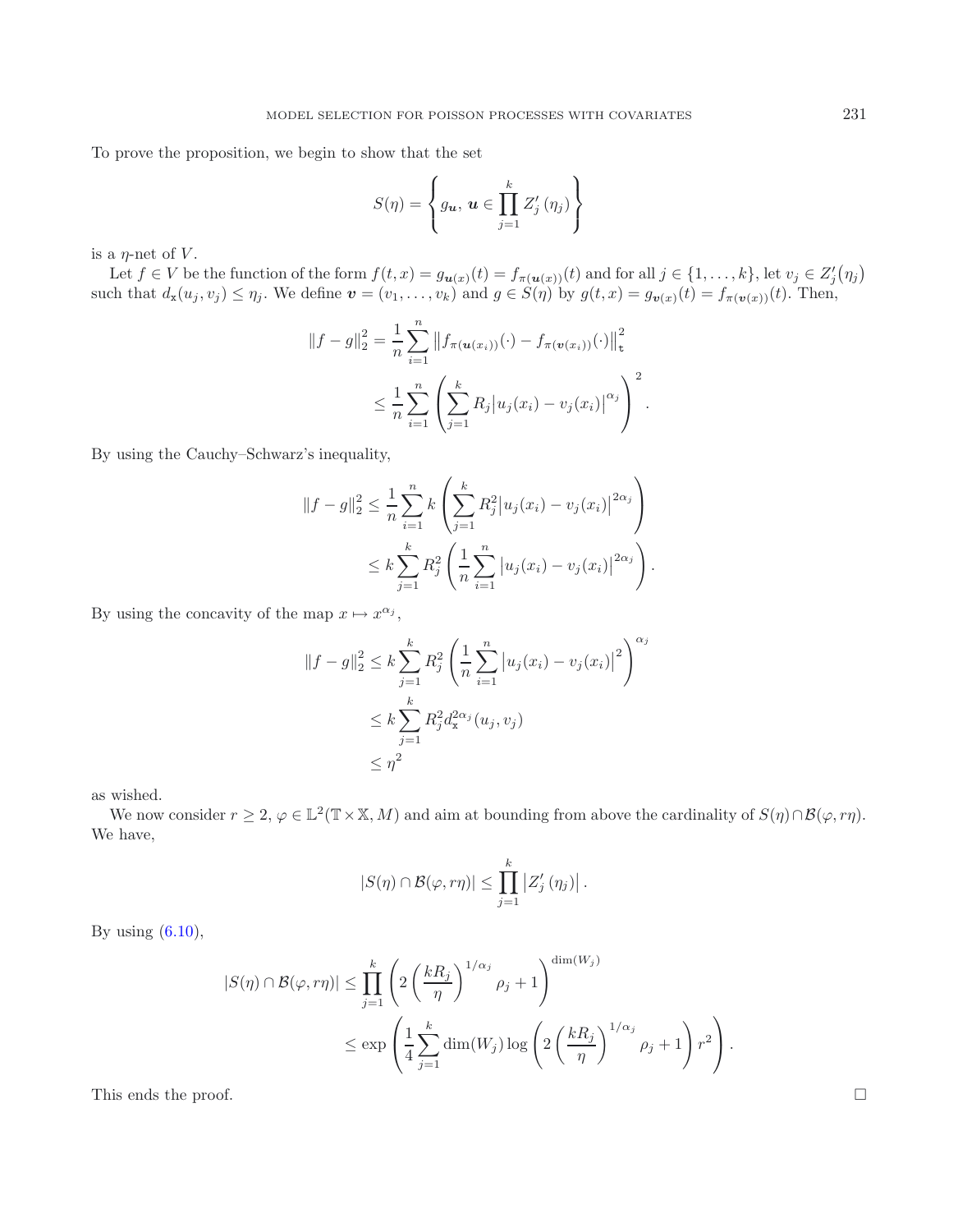<span id="page-28-0"></span>**Lemma 6.13.** *Let* V *be a set with metric dimension bounded by*  $D_V$ *. Assume that there exist*  $k \in \mathbb{N}^{\star}$ ,  $a, b \in$ [0, +∞)<sup>k</sup> *such that* max1≤j≤<sup>k</sup> a<sup>j</sup> ≥ 1*,* min1≤j≤<sup>k</sup> b<sup>j</sup> ≥ 1 *and such that*

$$
D_V(\eta) \le \frac{1}{2} \vee \sum_{j=1}^k a_j \log \left( 1 + \frac{b_j}{\eta} \right) \quad \text{for all } \eta > 0.
$$

*Then,*

$$
\eta_V = \inf \left\{ \eta > 0, \ \frac{D_V(\eta)}{\eta^2} \le n \right\}
$$

*can be upper bounded by*

$$
C\eta_V^2 \le \frac{\sum_{j=1}^k a_j \log(1 + b_j)}{n} + \frac{\sum_{j=1}^k a_j}{n} \log\left(1 + \frac{n}{\sum_{j=1}^k a_j}\right)
$$

*where* C *is a universal positive constant.*

*Proof of Lemma* [6.13](#page-28-0). For all  $\eta > 0$ ,

$$
\frac{1}{2} \vee \sum_{j=1}^{k} a_j \log \left( 1 + \frac{b_j}{\eta} \right) \le \begin{cases} 2 \sum_{j=1}^{k} a_j \log(2b_j) + 2 \left( \sum_{j=1}^{k} a_j \right) \log \left( \frac{1}{\eta} \right) & \text{if } \eta < 1 \\ 2 \sum_{j=1}^{k} a_j \log(2b_j) & \text{otherwise.} \end{cases}
$$

The larger  $D_V$ , the larger  $\eta_V$ . Consequently, without lost of generality we can assume that

$$
D_V(\eta) = \begin{cases} 2\sum_{j=1}^k a_j \log(2b_j) + 2\left(\sum_{j=1}^k a_j\right) \log\left(\frac{1}{\eta}\right) & \text{if } \eta < 1\\ 2\sum_{j=1}^k a_j \log(2b_j) & \text{otherwise.} \end{cases}
$$

Remark now that for all  $\alpha, \beta, y > 0$ , the equation

$$
\alpha + \beta \log x = \frac{y}{2x^2}
$$

has only one positive solution  $x$  given by

$$
x^2 = \frac{y}{\beta L \left(\frac{e^{\frac{2\alpha}{\beta}}}{\beta}y\right)},
$$

where L is the Lambert's function, defined as being the inverse function of  $t \mapsto te^t$ . Consequently, by setting

$$
\alpha = \sum_{j=1}^{k} a_j \log(2b_j)
$$
 and  $\beta = \sum_{j=1}^{k} a_j$ 

we derive that the positive number  $\eta$  defined by

$$
\eta^2 = \begin{cases} \frac{\beta}{n} L\left(\frac{e^{\frac{2\alpha}{\beta}}}{\beta} n\right) & \text{if } n > 2\alpha\\ \frac{2\alpha}{n} & \text{if } n \le 2\alpha \end{cases}
$$

<span id="page-28-1"></span>is such that  $D_V(\eta) = n\eta^2$ . In particular,  $\eta_V \leq \eta$ . The conclusion ensues from some elementary inequalities on the Lambert's function.  $\Box$ 

We derive from this lemma the following result.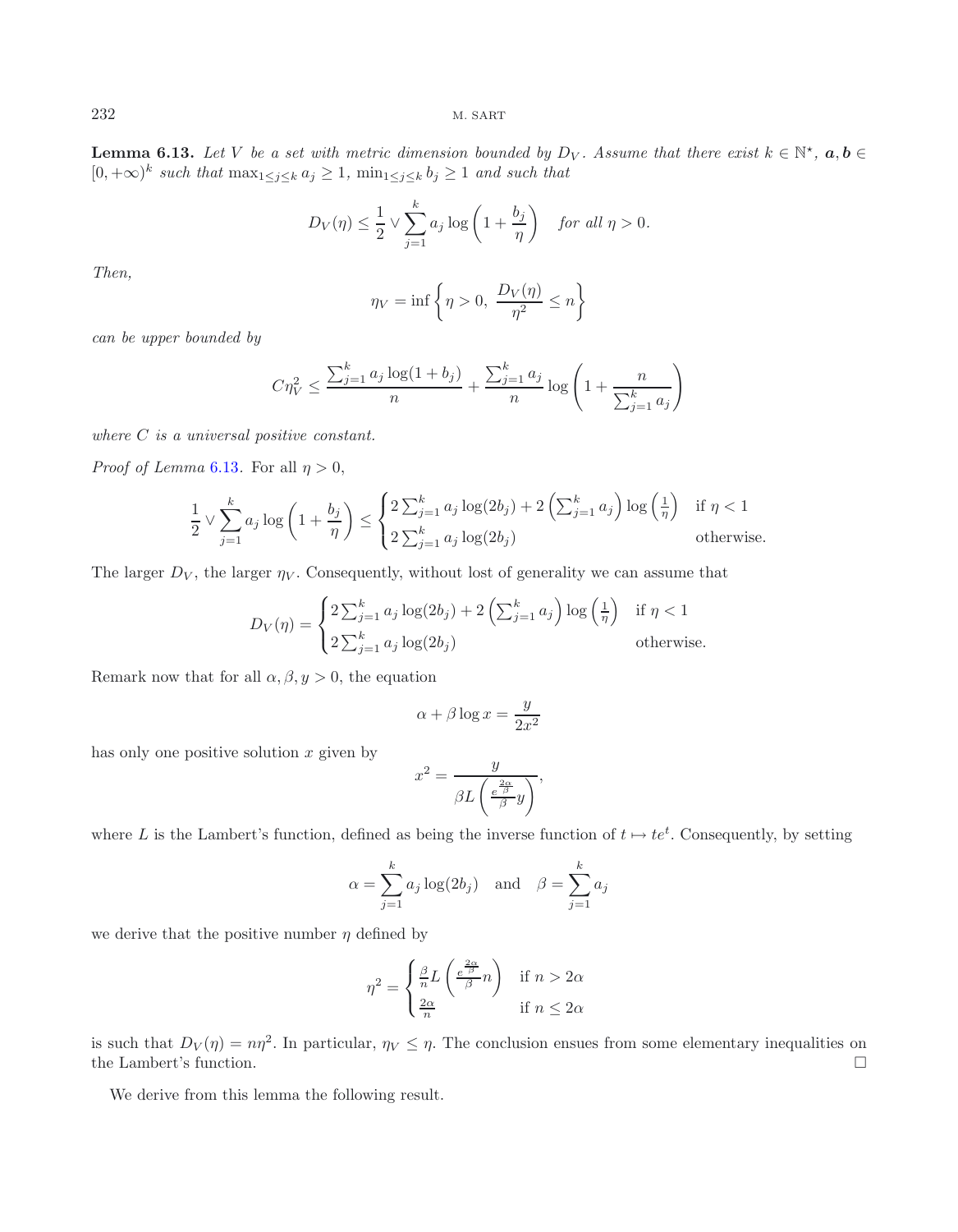**Lemma 6.14.** *Under the notations and assumptions of Proposition* [6.12](#page-26-0)*, there exists a universal positive constant* C *such that*

$$
C\eta_V^2 \leq \frac{1}{n} \sum_{j=1}^k \left( \frac{\dim(W_j) \vee 1}{\alpha_j} \right) \left( \log\left(1 + kR_j \rho_j^{\alpha_j}\right) + \log n \right).
$$

*Proof.* We can upper bound  $D_V(\eta)$  as follows.

$$
D_V(\eta) = \frac{1}{2} \vee \frac{1}{4} \sum_{j=1}^k \log \left( 1 + 2 \left( \frac{kR_j}{\eta} \right)^{1/\alpha_j} \rho_j \right) \dim(W_j)
$$
  

$$
\leq \frac{1}{2} \vee \frac{1}{4} \sum_{j=1}^k \frac{1}{\alpha_j} \log \left( 1 + 2^{\alpha_j} \frac{kR_j}{\eta} \rho_j^{\alpha_j} \right) \dim(W_j).
$$

We then use Lemma [6.13](#page-28-0) with  $a_j = \alpha_j^{-1} (1 \vee \dim W_j)$  and  $b_j = 1 \vee (2^{\alpha_j} k R_j \rho_j^{\alpha_j})$  (we recall that  $\alpha_j \le 1$ ). There exists thus a universal constant  $C'$  such that

$$
C'\eta_V^2 \leq \frac{1}{n}\sum_{j=1}^k \left(\frac{\dim(W_j) \vee 1}{\alpha_j}\right) \left[\log\left(1 + 1 \vee \left(2^{\alpha_j} k R_j \rho_j^{\alpha_j}\right)\right) + \log\left(1 + \frac{n}{\sum_{i=1}^k \left(\frac{\dim(W_i) \vee 1}{\alpha_i}\right)}\right)\right].
$$

We now roughly upper-bound the right-hand side of this inequality to end the proof.

Let us return to the proof of Theorem [5.5.](#page-10-0) For all  $W_j \in \mathbb{W}_j$ ,  $\rho_j \in \mathbb{N}^*$ , we introduce the set  $Z_j(W_j, \rho_j)$  =  $W_j \cap \mathcal{B}_{\mathbf{x}}(0, \rho_j)$  where  $\mathcal{B}_{\mathbf{x}}(0, \rho_j)$  is the closed ball centered at 0 with radius  $\rho_j$  of the metric space  $(\mathbb{L}^2(\mathbb{X}, \nu_n), d_{\mathbf{x}})$ . For all  $\mathbf{W} = (W_1, \ldots, W_k) \in \prod_{j=1}^k \mathbb{W}_j$ ,  $\boldsymbol{\rho} = (\rho_1, \ldots, \rho_k) \in (\mathbb{N}^{\star})^k$ , we define

$$
V(\boldsymbol{W}, \boldsymbol{\rho}) = \left\{ (t, x) \mapsto f_{\pi(\boldsymbol{u}(x))}(t), \, \boldsymbol{u} \in \prod_{j=1}^k Z_j(W_j, \rho_j) \right\}.
$$

We then define

$$
\mathbb{V} = \left\{ V\left(\boldsymbol{W}, \boldsymbol{\rho}\right), \, \boldsymbol{W} \in \prod_{j=1}^{k} \mathbb{W}_{j}, \, \boldsymbol{\rho} \in \left(\mathbb{N}^{\star}\right)^{k} \right\}
$$

and we define the map  $\Delta$  on  $\mathbb{V}$  by

$$
\Delta(V(\boldsymbol{W},\boldsymbol{\rho})) = \sum_{j=1}^{k} (\Delta_j(W_j) + \log(2\rho_j^2)).
$$

We apply Theorem [2.2](#page-3-1) with  $(\mathbb{V}, \Delta)$  to build an estimator  $\hat{s}$ . For all  $W = (W_1, \ldots, W_k) \in \prod_{j=1}^k \mathbb{W}_j$ ,  $\rho =$  $(\rho_1,\ldots,\rho_k)\in (\mathbb{N}^*)^k,$ 

$$
C\mathbb{E}\left[H^{2}(s,\hat{s})\right] \leq d_{2}^{2}\left(\sqrt{s}, V\left(\boldsymbol{W}, \boldsymbol{\rho}\right)\right) + \eta_{V\left(\boldsymbol{W}, \boldsymbol{\rho}\right)}^{2} + \frac{\Delta\left(V\left(\boldsymbol{W}, \boldsymbol{\rho}\right)\right)}{n} \tag{6.11}
$$

<span id="page-29-0"></span>where  $C$  is a universal positive constant. We then derive from Lemma  $6.14$  that there exists a universal positive constant  $C'$  such that

$$
C'\eta_{V(\boldsymbol{W},\boldsymbol{\rho})}^2 \leq \frac{1}{n}\sum_{j=1}^k \left(\frac{\dim(W_j) \vee 1}{\alpha_j}\right) \left(\log\left(1 + kR_j\rho_j^{\alpha_j}\right) + \log n\right).
$$

$$
\Box
$$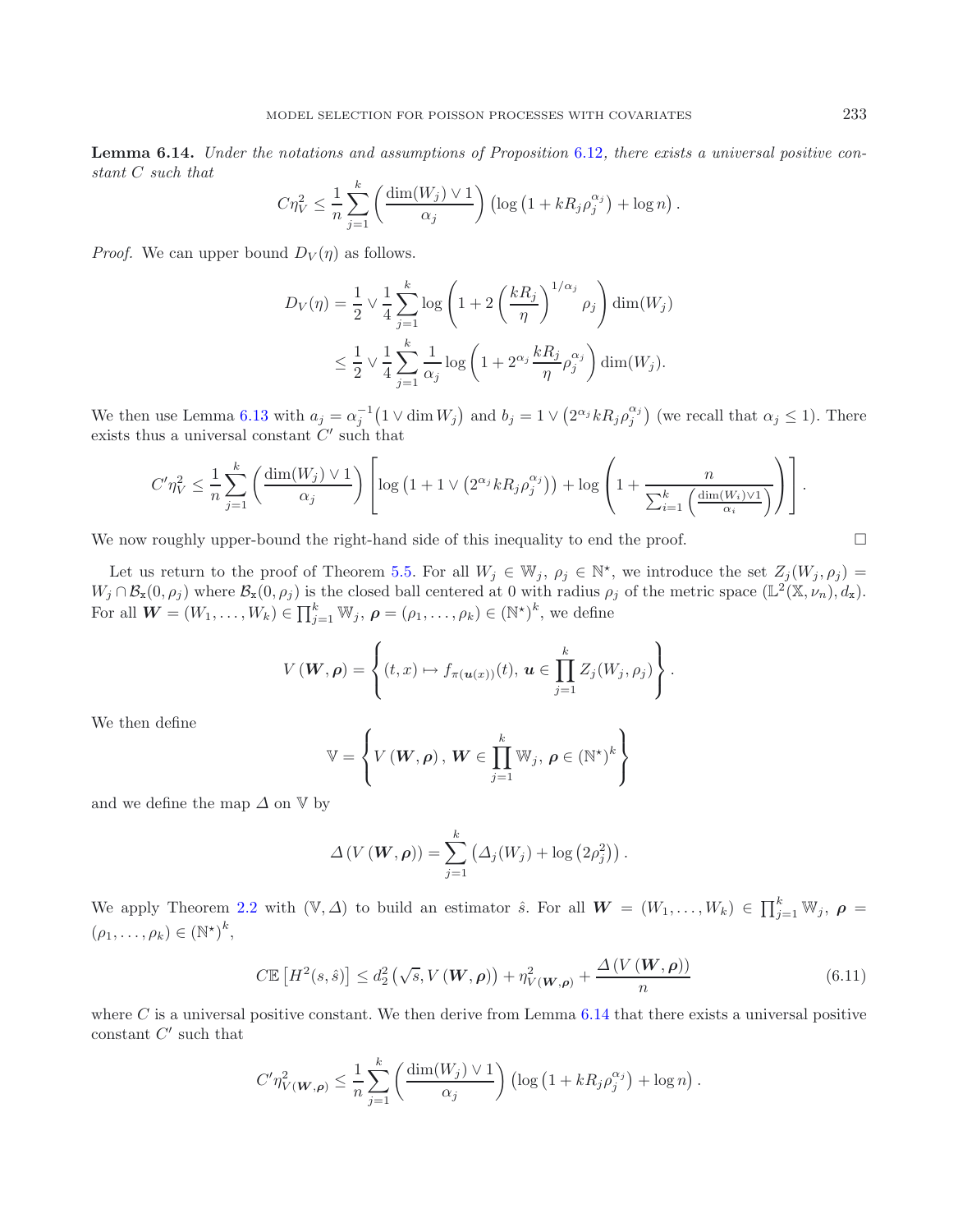In particular, for all function  $f \in \mathscr{F}$  of the form  $f(t,x) = f_{\mathbf{u}(x)}(t)$ , for all  $\mathbf{W} \in \prod_{j=1}^k \mathbb{W}_j$ , for all map  $\mathbf{v} =$  $(v_1,\ldots,v_k) \in \prod_{j=1}^k W_j$ , such that for all  $j \in \{1,\ldots,k\}$ ,  $||v_j||_{\mathbf{x}} \leq ||u_j||_{\mathbf{x}}$ , and for all function g of the form  $g(t, x) = f_{\pi(\boldsymbol{v}(x))}(t)$ , inequality [\(6.11\)](#page-29-0) used with  $\rho_j = \inf\{i \in \mathbb{N}^*, i \geq ||u_j||_{\mathbf{x}}\}$  leads to

$$
C''\mathbb{E}\left[H^2(s,\hat{s})\right] \le d_2^2\left(\sqrt{s},f\right) + d_2^2\left(f,g\right) + \frac{\sum_{j=1}^k \left(\Delta_j(W_j) + \log(1 + \|u_j\|_{\mathbf{x}})\right)}{n} + \frac{1}{n}\sum_{j=1}^k \left(\frac{\dim(W_j) \vee 1}{\alpha_j}\right) \left[\log\left(1 + kR_j(1 + \|u_j\|_{\mathbf{x}})^{\alpha_j}\right) + \log n\right]
$$

where  $C''$  is a universal positive constant.

By using Assumption [5.1](#page-9-1) and the Cauchy–Schwarz's inequality,

$$
d_2^2(f,g) \le k \sum_{j=1}^k R_j^2 ||u_j - v_j||_{\mathbf{x}}^{2\alpha_j}.
$$

We then choose  $v_j$  as being the projection of  $u_j$  on  $W_j$  in the space  $\mathbb{L}^2(\mathbb{X}, \nu_n)$ , and take the infimum over all  $W \in \prod_{j=1}^k W_j$  to conclude.

## **6.9. Proof of Corollary [5.6](#page-10-1)**

Let  $r_1, r_2 \in \mathbb{N}^*$ . We may apply Theorem [5.5](#page-10-0) with collections  $\mathbb{W}_1, \mathbb{W}_2$  provided by Proposition 1 of [\[5](#page-31-9)]. This yields an estimator  $\tilde{s}$  such that for all  $a \in \mathcal{H}^{\alpha}([0,1]^{k_2})$  with values into  $[-r_1, r_1]$ , for all  $b \in \mathcal{H}^{\beta}([0,1]^{k_2})$  with values into  $[-1/2+1/r_2, +\infty)$ ,

$$
C\mathbb{E}\left[H^2(s,\tilde{s})\right] \leq d_2^2(\sqrt{s},f) + \varepsilon_1(a) + \varepsilon_2(b)
$$

where

$$
C_{1}\varepsilon_{1}(a) \leq \left(r_{2}^{1/2}L(a)\right)^{\frac{2k_{2}}{k_{2}+2\alpha}}\left(\frac{\log n + \log(1\vee r_{2}^{1/2}) + \log(1\vee\|a\|_{\mathbf{x}})}{n}\right)^{\frac{2\alpha}{2\alpha+k_{2}}} + \frac{\log n + \log(1\vee r_{2}^{1/2}) + \log(1\vee\|a\|_{\mathbf{x}})}{n}
$$
  

$$
C_{2}\varepsilon_{2}(b) \leq \left(\sqrt{2}r_{1}r_{2}^{3/2}L(b)\right)^{\frac{2k_{2}}{k_{2}+2\beta}}\left(\frac{\log n + \log(1\vee\sqrt{2}r_{1}r_{2}^{3/2}) + \log(1\vee\|b\|_{\mathbf{x}})}{n}\right)^{\frac{2\beta}{2\beta+k_{2}}}
$$
  

$$
+ \frac{\log n + \log(1\vee\sqrt{2}r_{1}r_{2}^{3/2}) + \log(1\vee\|b\|_{\mathbf{x}})}{n}
$$

where  $C > 0$  is universal, where  $C_1 > 0$  depends only on  $k_2$ , max<sub>1 $\lt i \lt k_2 \alpha_j$ </sub>, and where  $C_2 > 0$  depends only on  $k_2$ , max<sub>1</sub>< $\zeta_i$ <sub>< $k_2$ </sub> $\beta_i$ .

The above estimator depends on  $r_1$  and  $r_2$ . We can then use Proposition [2.3,](#page-4-2) to derive that there exists an estimator  $\hat{s}$ , such that for all  $r_1, r_2 \in \mathbb{N}^*$ , for all  $a \in \mathcal{H}^{\alpha}([0, 1]^{k_2})$  with values into  $[-r_1, r_1]$ , for all  $b \in \mathcal{H}^{\beta}([0, 1]^{k_2})$ with values into  $[-1/2+1/r_2, +\infty)$ ,

$$
C''\mathbb{E}\left[H^2(s,\hat{s})\right] \le d_2^2(\sqrt{s},f) + \varepsilon_1(a) + \varepsilon_2(b) + \frac{\log r_1 + \log r_2}{n}
$$

where  $C'' > 0$  is universal.